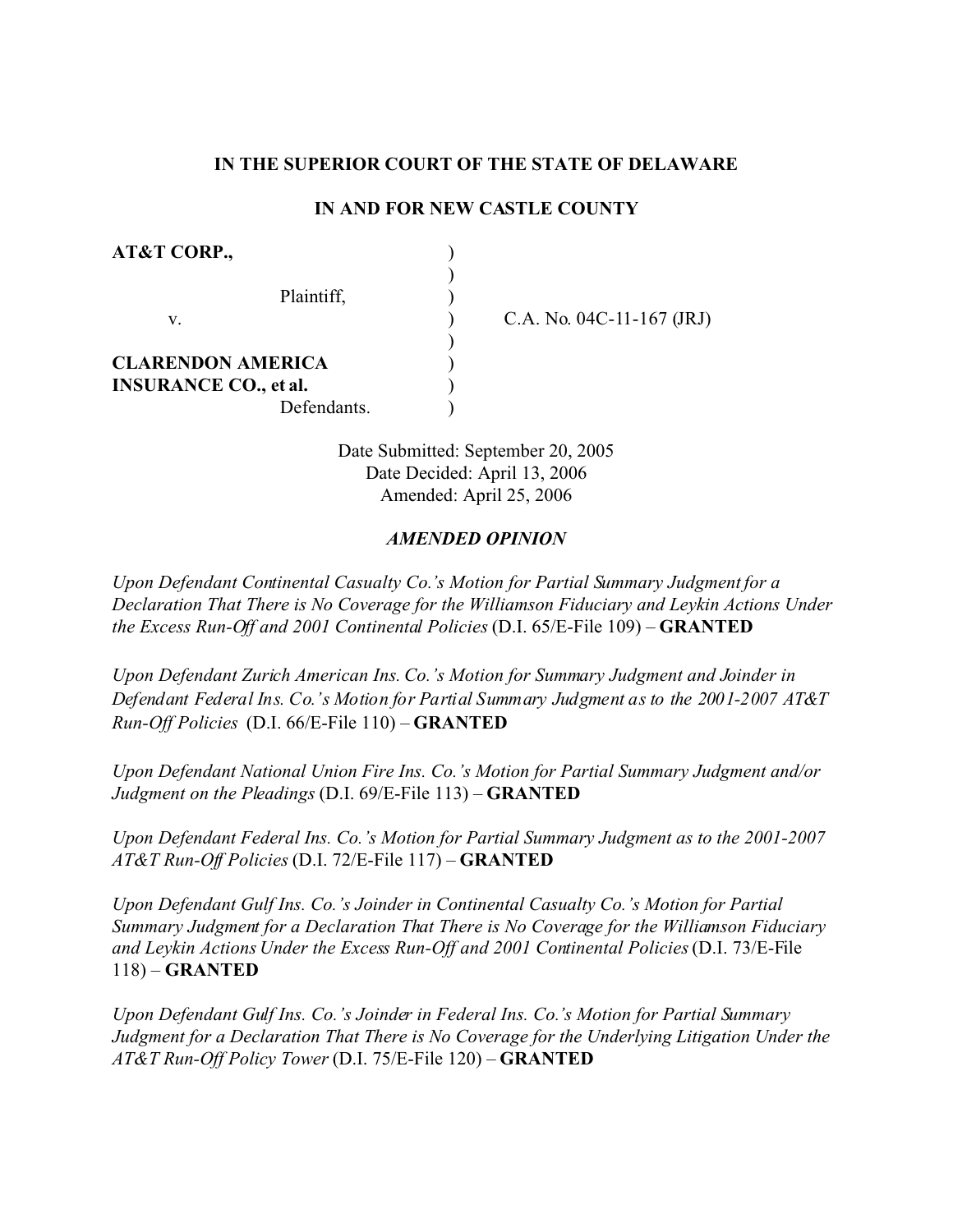# *Upon Defendant Twin City Fire Ins. Co.'s Joinder in Motions for Partial Summary Judgment Filed in Connection With the Williamson Fiduciary and Leykin Actions*(D.I. 81/Lexis 130) – **GRANTED**

*Upon Defendant Faraday Capital Limited's ("Lloyd's") Joinder in Federal Ins. Co.'s Motion for Partial Summary Judgment* (D.I. 82/E-File 135) – **GRANTED**

Appearances:

John E. James, Esquire and Sarah DiLuzio, Esquire of Potter Anderson & Corroon, 1313 North Market Street, Wilmington, Delaware, 19801, and Jeffery M. Johnson, Esquire (*Argued*), Deborah Goldstock Ringel, Esquire, Ryan S. Luft, Esquire, Jason D. Wallach, Esquire, B. Haven Walling, Jr., Esquire and Karen L. Bush, Esquire (*Pro Hac Vice*) of Dickstein, Shapiro Morin & Oshinsky, 2101 L Street, N.W., Washington, D.C. 20037 and Alexander D. Widell, Esquire (*Pro Hac Vice*) of Dickstein, Shapiro, Morin & Oshinsky, 1177 Avenue of the Americas, New York, New York 10036, Attorneys for the Plaintiff AT&T Corp.

John D. Balaguer, Esquire and William L. Doerler, Esquire of White and Williams, 824 Market Street, Suite 902, Wilmington, Delaware, 19899, and Geoffrey W. Heineman, Esquire, and Matthew Bryant, Esquire (*Pro Hac Vice*) of Ohrenstein & Brown, One Penn Plaza, 46<sup>th</sup> Floor, New York, New York, 10119, Attorneys for the Defendant Travelers Indem. Co., as successor in interest by merger to Gulf Ins. Co.

David A. Denham, Esquire of Bifferato Gentilotti Biden & Balick, 1308 Delaware Avenue, Wilmington, Delaware, 19899, and Martin J. Flannery, Jr., Esquire and David A. Richman, Esquire (*Pro Hac Vice*) of Pattison & Flannery, 111 Broadway, 20<sup>th</sup> Floor, New York, New York, 10006, Attorneys for the Defendants Faraday Capital Limited, Individually and as Representative of those Underwriters at Lloyd's.

Anthony G. Flynn, Esquire, Timothy Jay Houseal, Esquire, and Martin S. Lessner, Esquire of Young, Conaway, Stargatt & Taylor, 1000 West Street, 17<sup>th</sup> Floor, Wilmington, Delaware, 19899, and David Newmann, Esquire (*Argued*) and Michelle A. Kisloff, Esquire (*Pro Hac Vice*) of Hogan & Hartson, 555 Thirteenth Street, N.W., Washington, D.C. 20004, Attorneys for the Defendant Federal Ins. Co.

Carmella P. Keener, Esquire of Rosenthal, Monhait & Goddess, 919 North Market Street, Suite 1401, Wilmington, Delaware, 19801, and Leslie Ahari, Esquire (*Argued*) and Marc E. Rindner, Esquire (*Pro Hac Vice*) of Ross, Dixon & Bell, 2001 K Street, N.W., Washington, D.C. 20006, Attorneys for the Defendants Columbia Casualty Co. and Continental Casualty Co.

Kevin F. Brady, Esquire, Connolly, Bove, Lodge & Hutz, 1007 North Orange Street, Wilmington, Delaware, 19899, and William E. Smith, Esquire (*Argued*), Cara Tseng Duffield, Esquire, and Daniel J. Standish, Esquire (*Pro Hac Vice*) of Wiley Rein & Fielding, 1776 K Street N.W.,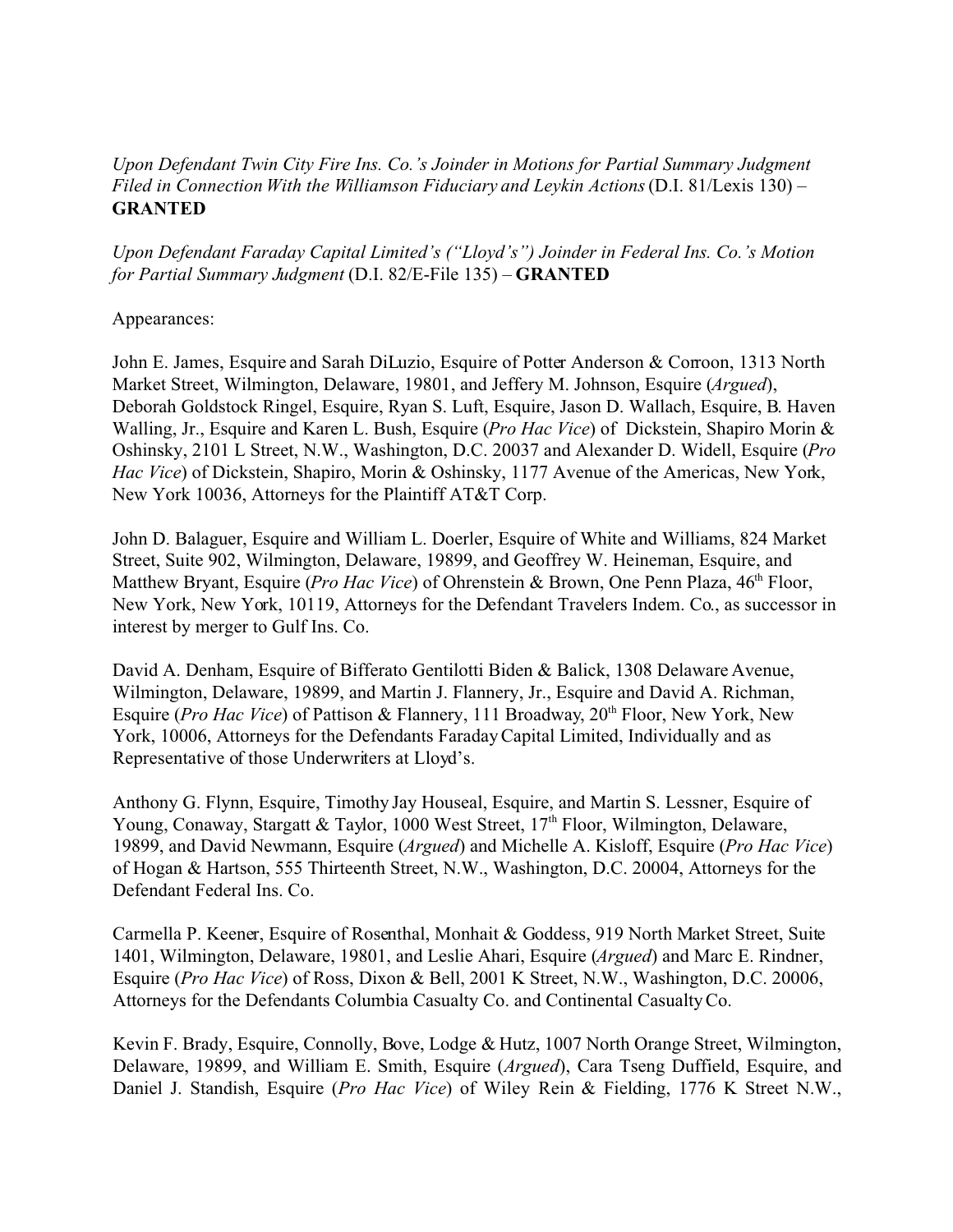Washington, D.C. 20006, Attorneys for the Defendant Genesis Ins. Co.

Francis J. Murphy, Esquire of Murphy, Spadaro & Landon, 1011 Centre Road, Suite 210, Wilmington, Delaware, 19805, and Alexis J. Rogoski, Esquire and Daniela Levarda, Esquire (*Pro Hac Vice*) of Boundas, Skarzynski, Walsh & Black, One Battery Park Plaza, 22<sup>nd</sup> Floor, New York, New York, 10004, Attorneys for the Defendant XL Specialty Ins. Co.

John C. Phillips, Jr., Esquire and Brian Farnan, Esquire of Phillips, Goldman & Spence, 1200 North Broom Street, Wilmington, Delaware, 19806, and Douglas M. Mangel, Esquire (*Pro Hac Vice*) of Drinker Biddle & Reath, 1500 K Street, N.W., Suite 1100, Washington, D.C. 20005, Attorneys for the Defendants Clarendon America Ins. Co. and Twin City Fire Ins. Co.

Edward M. McNally, Esquire and Mary B. Matterer, Esquire of Morris James Hitchens & Williams, 222 Delaware Avenue, 10<sup>th</sup> Floor, Wilmington, Delaware, 19801, and Jeffrey G. Weil, Esquire, Rick L. Swedloff, Esquire (*Pro Hac Vice*) of Dechert, LLP, Cira Centre, 2929 Arch Street, Philadelphia, Pennsylvania 19104, Attorneys for the Defendant North American Speciality Ins. Co.

Edward M. McNally, Esquire and Mary B. Matterer, Esquire of Morris James Hitchens & Williams, 222 Delaware Avenue,  $10<sup>th</sup>$  Floor, Wilmington, Delaware, 19801, and Michael Manire, Esquire, Deeana M. Galla, Esquire, J. Lloyd Herman, Esquire, William P. Larsen, III, Esquire (*Argued*) (*Pro Hac Vice*) of D'Amato & Lynch, 70 Pine Street, New York, New York 10270, Attorneys for the Defendant National Union Fire Ins. Co.

C. Scott Reese, Esquire and Noriss E. Cosgrove, Esquire of Cooch and Taylor, 824 Market Street, Suite 1000, Wilmington, Delaware, 19899, and Randall Block, Esquire (*Argued*) (*Pro Hac Vice*) of Sedgwick, Detert, Moran & Arnold, LLP, One Market Tower, 8<sup>th</sup> Floor, San Francisco, California, 94105, Attorneys for the Defendant Zurich American Ins. Co.

Jurden, J.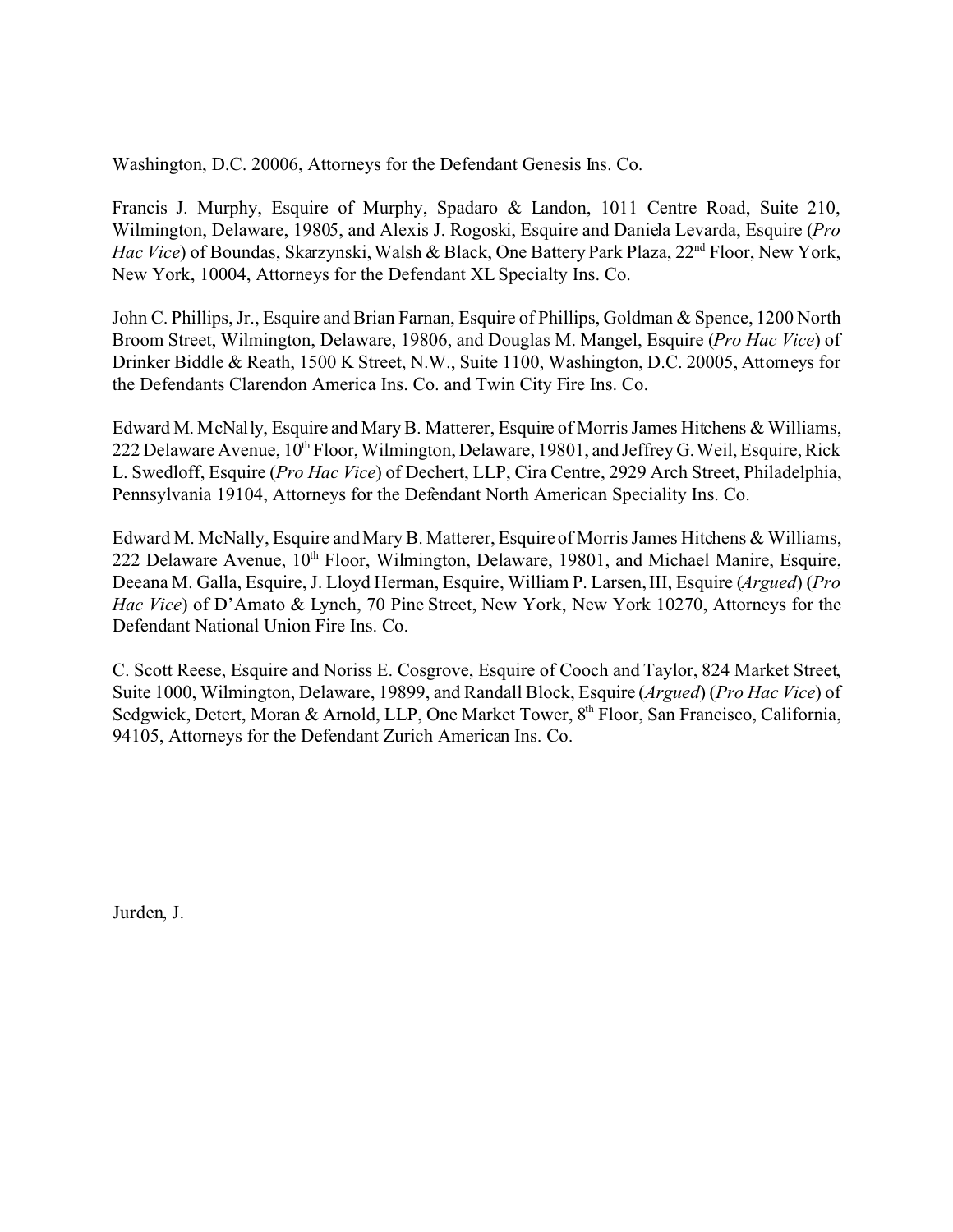# **I.** *INTRODUCTION*

#### **A. Procedural Posture**

This is a vast insurance coverage case involving Directors and Officers and Company ("D&O") Liability policies purchased by two corporations, the Plaintiff AT&T Corp. ("AT&T") and At Home Corp. ("At Home"). Procedurally, the litigation is shifting from Phase 1 into Phase 2.<sup>1</sup> This Opinion addresses the first of three sets of dispositive motions, and AT&T's opposition thereto, filed pursuant to Phase 1 of Case Management Order No.  $1<sup>2</sup>$  It contains the Court's determination of counterclaims raised by the Defendant Insurers,<sup>3</sup> who issued policies to AT&T and its directors and officers. Thus, beyond presenting relevant underlying facts and California case law, this Opinion addresses potential coverage under the AT&T Programs but not the At Home Towers.4

<sup>1</sup> *See AT&T Corp . v. Clarendon A m. Ins.*, Del. Super., C.A. No. 04C-11-167, Jurden, J. (Apr. 27, 2005) (ORDER) (D.I. 61/E-File 103). The Court notes that discovery has commenced in preparation for the Phase 2 dispositive m otions. *See AT&T Corp . v. Clarendon A m. Ins.*, Del. Super., C.A. No. 04C-11-167, Jurden, J. (Jan. 9, 2006) (ORD ER) (D .I. 192).

<sup>2</sup>  *AT&T Corp . v. Clarendon A m. Ins.*, Del. Super., C.A. No. 04C-11-167, Jurden, J. (Apr. 27, 2005) (ORDER) (D.I. 61/E-File 103).

<sup>&</sup>lt;sup>3</sup> See infra text accompanying notes 6, 14. However, given the Court's forth coming decision on issues related to AT&T's rights as an assignee to any coverage potentially available to its own directors and officers under the 2002 National Union  $9<sup>th</sup>$  Excess P olicy, this Opin ion does not address counterclaims made under the separate terms of that Excess Po licy. *See* National Union Fire Ins. Co. Op. Br. in Supp. Mot. for Part. Summ. J. and/or J. on the Plea. at 20-22, *AT&T Corp . v. Clarendon A m. Ins.*, D.I. 69/E-File 113 (J une 2, 20 05); Rep ly Br. in Supp . Mot. by Nat'l Un ion for J. on th e Plea. and /or Part. Summ. J. at 14 -19, *AT&T Corp . v. Clarendon A m. Ins.*, D.I. 133/E-File 200 (S ept. 2, 200 5).

<sup>&</sup>lt;sup>4</sup> Due to the Court's pending determination of AT&T's rights as an assignee or equitable subrogee of the directors and officers of At Home Corp., under policies issued by the Defendants the At Home Insurers and National Union, this O pinion do es not add ress any coun terclaims ma de under the At Home To wers. *See* Op. Br. of the At Home Insurers in Supp. of their Mot. for Part. Summ. J. on Pl.'s Claims for Coverage for the *Williamson Fid uciary* & *Leykin* Actions Under the 2001 At Home Program, *AT&T Corp . v. Clarendon A m. Ins.*, D.I. 68/E-File112 (June 2, 2005); Nat'l Union Op. Br., D.I. 69/E-File 113; Def. Clarendon Am. Ins. Co.'s Notice of Joinder in Mot. for Part. Summ. J. Filed in Connection With the *Williamson Fid uciary* & *Leykin* Actions, *AT&T Corp . v. Clarendon A m. Ins.*, D.I. 77/E-File122 (June 7, 2005); Reply Br. by Nat'l Union, D.I. 133/E-File 200.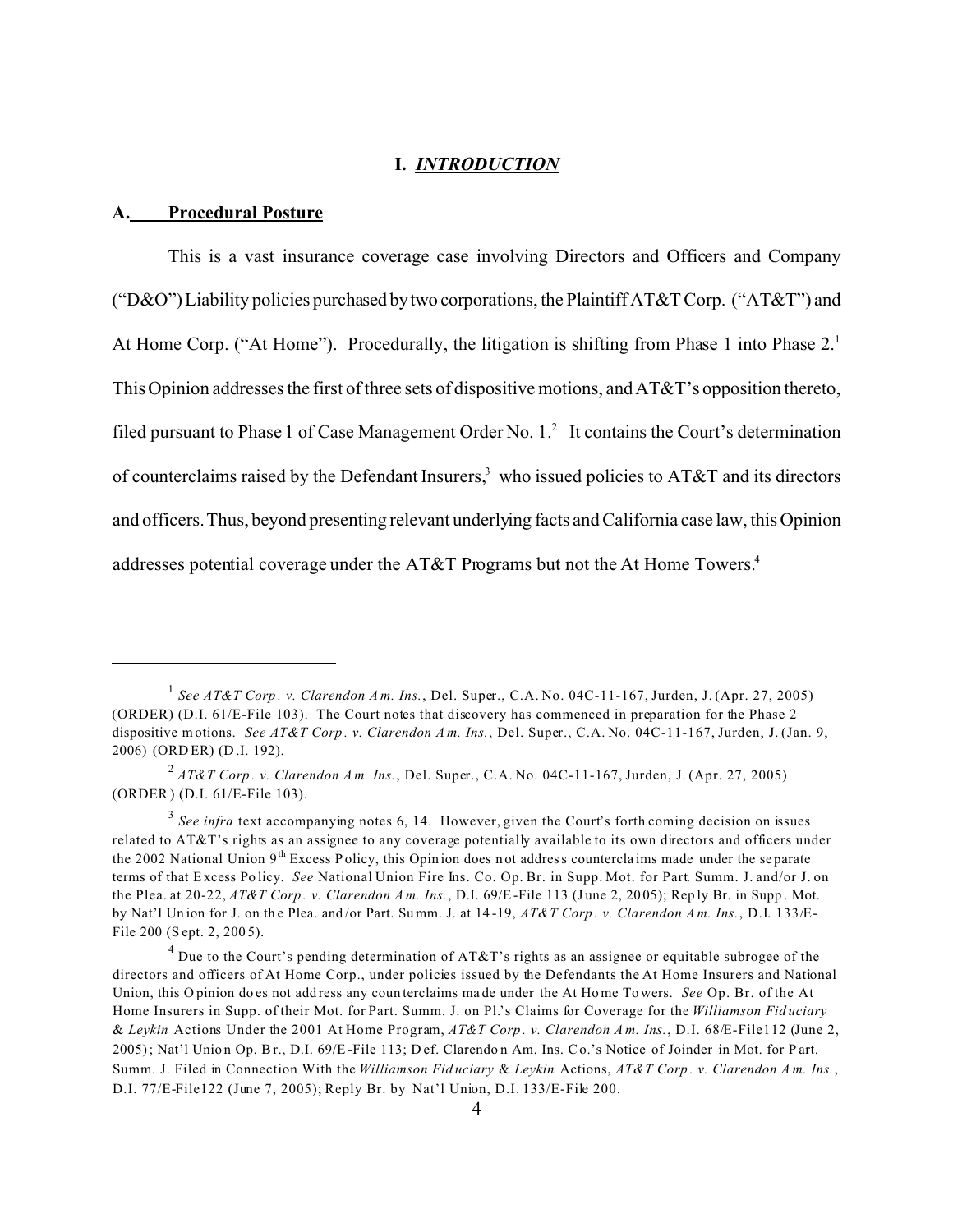## **B. Phase I Motions for Partial Summary Judgment**

The Insured, AT&T, seeks coverage in connection with several underlying shareholder suits brought against it, and certain directors and officers of AT&T and At Home Corp. To that end, it seeks indemnity and payment of defense fees, costs, settlements or judgments resulting from these suits under various D&O Liability insurance policies purchased from the Defendant Primary and Excess Insurers (referred to collectively as "the Defendants" or "the Insurers").<sup>5</sup>

As part of the Phase I briefing, the Defendants timely filed the multiple dispositive motions and joinders presently before the Court, in which they assert that AT&T's claims fall outside the scope of coverage afforded under the D&O policies. Subsequently, on August 15, 2005, AT&T filed its answering briefs and its First Amended Complaint. The Defendants responded on September 2, 2005.<sup>6</sup> On September 20, 2005, the Court heard oral argument on the Defendants' individual motions. For the reasons that follow, the Defendants' Motions are **GRANTED**.

## **C. Background - AT&T's Complaint and the D&O Policies**

Given the complex circumstances that bring this matter before the Court, a recitation of the pertinent events, party relationships and D&O policies is in order before discussing the substance

 $^5$  The Defendant Primary Insurers issuing policies under the AT&T Programs are Certain Underwriters at Lloyd's, London ("Lloyd's") and National Union Fire Insurance Company ("National Union"). The Defendant Excess Insurers for these Programs are Columbia Casualty Company ("Columbia"), Continental Casualty Company ("Continental"), Federal Insurance Company ("Federal"), National U nion, Gulf Insu rance Co mpany ("G ulf"), Twin City Fire Insurance Company ("Twin City"), and Zurich American Insurance Company ("Zurich"). However, the excess insure rs ACE B ermuda L td. and Starr Excess Insu rance Co mpany are not parties in this a ction beca use their policies co ntain ADR clauses. *See* Certification of Houseal in Supp. of Defs. Phase I Mots. at 5, 6, 11-12, 17-19, *AT&T Corp . v. Clarendon A m. Ins.*, D.I. 70/E-File 114 (J une 2, 20 05). Th e Defend ant Excess I nsurer Co lumbia did not file a motion for summary judgment as to the *Williamson Fiduciary* or *Leykin* Actions.

<sup>&</sup>lt;sup>6</sup> Except for National Union's claims pertaining to its 2002 AT &T Primary, 5<sup>th</sup>, and 9<sup>th</sup> Excess Policies, which are addressed in this Opinion, other matters related to AT &T's First Amended Complaint and the Defendants' pending motions to dismiss, argued on November 17, 2005, are the subject of a forthcoming opinion.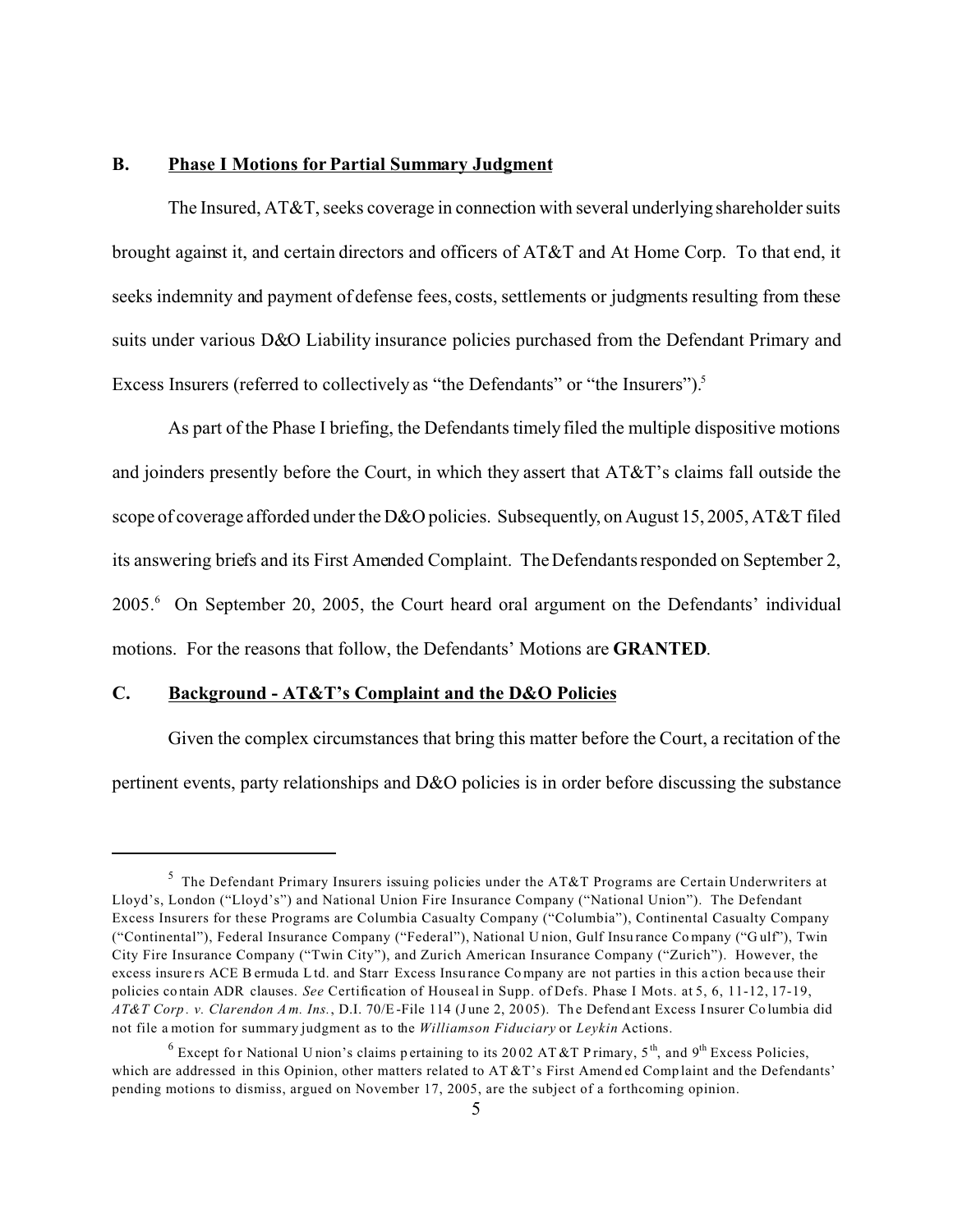of the Defendants' Motions. Through this action, AT&T seeks damages and declaratory judgment as to its rights and the Defendants' obligations under a number of D&O policies for liability it incurred or may incur, as a result of various shareholder lawsuits.<sup>7</sup>

At various points in time, both the now bankrupt At Home Corp. and its primary shareholder, AT&T, purchased D&O insurance "Programs" or "Towers" from the Defendants. All of the D&O policies at issue are "Claims made" policies and each Program or Tower consists of a primary policy and multiple excess policies. Once the underlying primary policy limits are exhausted by a covered loss, this type of policy structure operates to provide further coverage under each of the excess policies*seriatim*. Under such a structure, an excess insurer's coverage obligations are not triggered until the preceding or underlying excess policy is exhausted. $^8$  Likewise, and except as otherwise provided by their terms, excess policies generally follow the form of and provide coverage in conformance with the terms, conditions and exclusions of an underlying insurance policy.<sup>9</sup> In this case, the excess policies incorporate the terms, conditions and limitations of the Primary Policies and other underlying excess insurance policies.<sup>10</sup>

In this case, the Defendants Lloyd's, National Union and Genesis $<sup>11</sup>$  issued the underlying</sup>

<sup>7</sup> *See* Comp l., *AT&T Corp . v. Clarendon A m. Ins.*, D.I. 1/E-File 1 (Nov. 16, 2004).

 $^8$  A thorough description of the D&O policies, with a color coded chart depicting the AT&T Programs, can be found in the Certification of Houseal, D.I. 70/E-File 114, at 1-12.

<sup>9</sup> *See* Certification of Houseal, D.I. 70/E-File 114, at 1-12.

<sup>10</sup> *See* Gulf Ins. Co. Joinder in Cont'l Cas. Co. Mot. for Part. Summ. J. for Decl. There is No Coverage for the *Williamson Fid uciary* & *Leykin* Actions U nder Exc ess Run-O ff & 2001 Cont'l Po licies at ¶ 5, *AT&T Corp. v. Clarendon Am. Ins.*, D.I. 73/E-File 118 (June 6, 2005).

 $11$  For clarity and future reference, the group of insurers collectively referred to as the "At Home Insurers" issued the policies that comprise the At Home Towers. This group is composed of the Defendants Clarendon America Insurance Company, Genesis Insurance Company, North American Specialty Insurance Company, Faraday Capital Limited (individually and as Representative of the Underwriters at Lloyd's) and XL Specialty Insurance Comp any.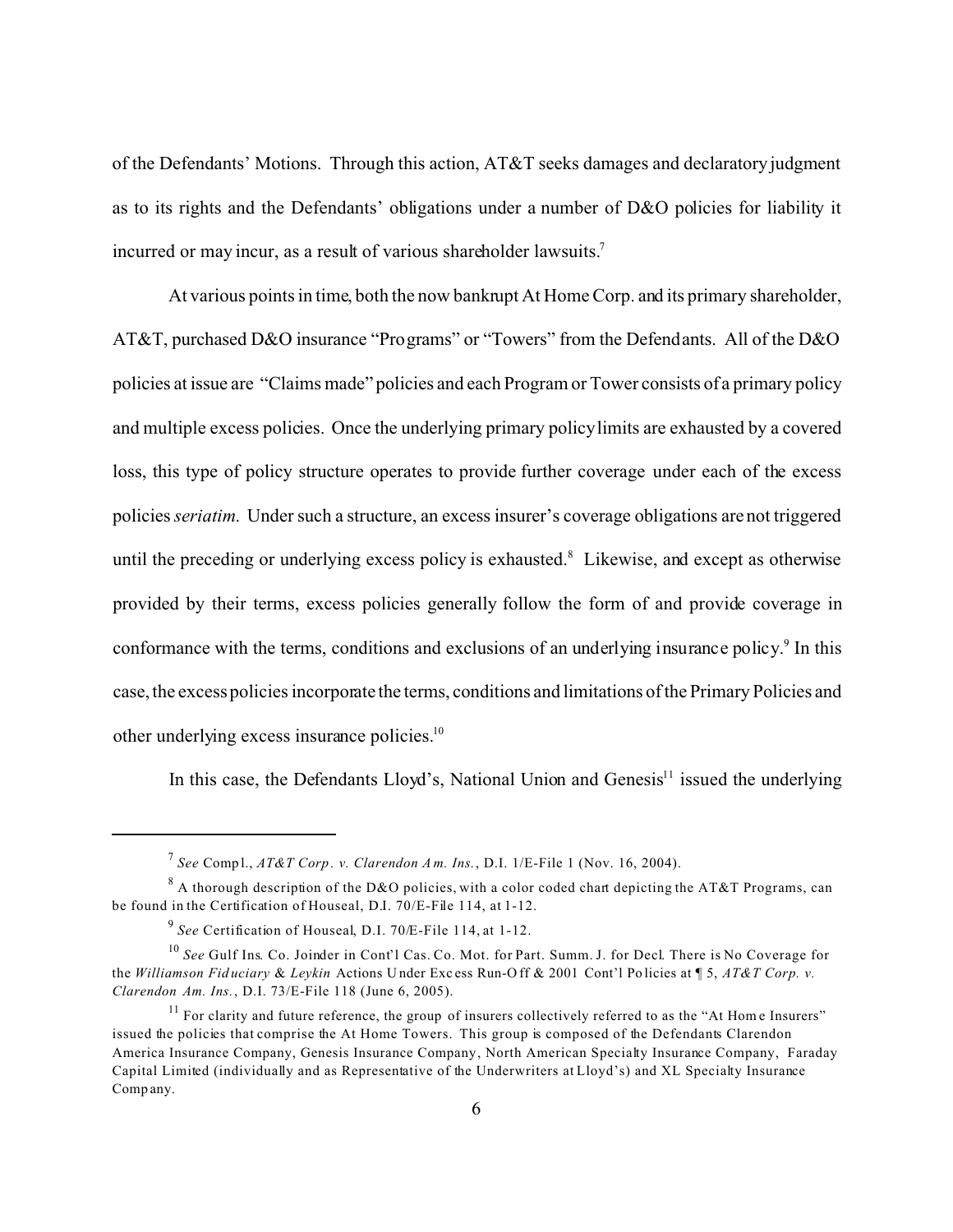Primary Policies, while the other Defendant Insurers together with National Union provided excess coverage.<sup>12</sup> The following four Policy Programs<sup>13</sup> purchased by AT&T are at issue in the present action:<sup>14</sup>

- 1. The "1997 AT&T Program" was issued for the July 1, 1997 to July 1, 2001 policy period. It is composed of a Lloyd's Primary Policy and seven excess policies.<sup>15</sup>
- 2. The "2001 AT&T Program" was issued for the July 9, 2001 to July 9, 2002 policy period. It is composed of a Lloyd's Primary Policy and seven excess policies.<sup>16</sup>
- 3. The "2002 AT&T Program" was issued for the July 31, 2002 to July 31, 2003 policy period. It is composed of a National Union primary policy and twelve excess policies.<sup>17</sup>
- 4. The "2001 AT&T Run-Off Program" was issued for the July 9, 2001 to July 9, 2007 policy period. It is composed of a Lloyd's Primary Policy and eight excess policies.<sup>18</sup>

- 1. The "1999-2000 At Home Tower" issued for the policy perio d of July 19 99 to July 2 000. It is compo sed of a N ational Un ion primar y policy and tw o excess p olicies.
- 2. The "2000-2001 At Home Tower" issued for the policy period of July 2000 to July 2001. It is compo sed of a N ational Un ion primar y policy and o ne excess p olicy.
- 3. The "2001-2002 At Home Tower" issued for the July 8, 200 1 to July 8, 2 002 po licy period. It is compo sed of a G enesis Primary policy and four excess p olicies. *See* Op. Br. of the At Home Insurers, D.I. 68/E-File 112, at 1, 3 n.2; Nat'l Union Op. Br., D.I. 69/E-File 113, at 3, 4-5, 23-25; Reply Br. by Nat'l Union, D.I. 133/E-File 200, at 1 n.1, 2, 5.

<sup>14</sup> Initially, only three AT&T P olicy Programs were at issue. However, in its August 15, 2005 First Amended Complaint, filed after National Union's Opening Brief in support of its summary judgment motion, AT&T asserted for the first time claims for coverage against National Union policies under the 2002 AT&T Program. National U nion respo nded to the se new claims in its Reply Brief. *See* First Am. Co mpl., D.I. 10 1/E-File 16 4; Reply Br. by Nat'l Union, D.I. 133/E-File 200, at 1 n.2.

<sup>15</sup>*See* Certification of Houseal, D.I. 70/E-File 114, at 3-7.

 $^{16}$ *Id.* at 9-12.

$$
^{17}Id
$$
. at 22-23.

<sup>18</sup>*Id.* at 16-19.

<sup>12</sup> *See* Comp l., D.I. 1/E-File 1 , at ¶¶ 23-26 ; First Am. Co mpl. at ¶¶ 24 -29, *AT&T Corp. v. Clarendon Am. Ins.*, D.I. 101/E-File 164 (Nov. 15, 2005). Not all excess insurers issuing policies under the AT&T Programs are parties to this ac tion. *See supra* note 5.

<sup>13</sup> *See supra* text accompanying notes 3-4. Although not specifically addressed in this Opinion, the following three Policy Towers issued to At Home Corp. are also at issue in this coverage case: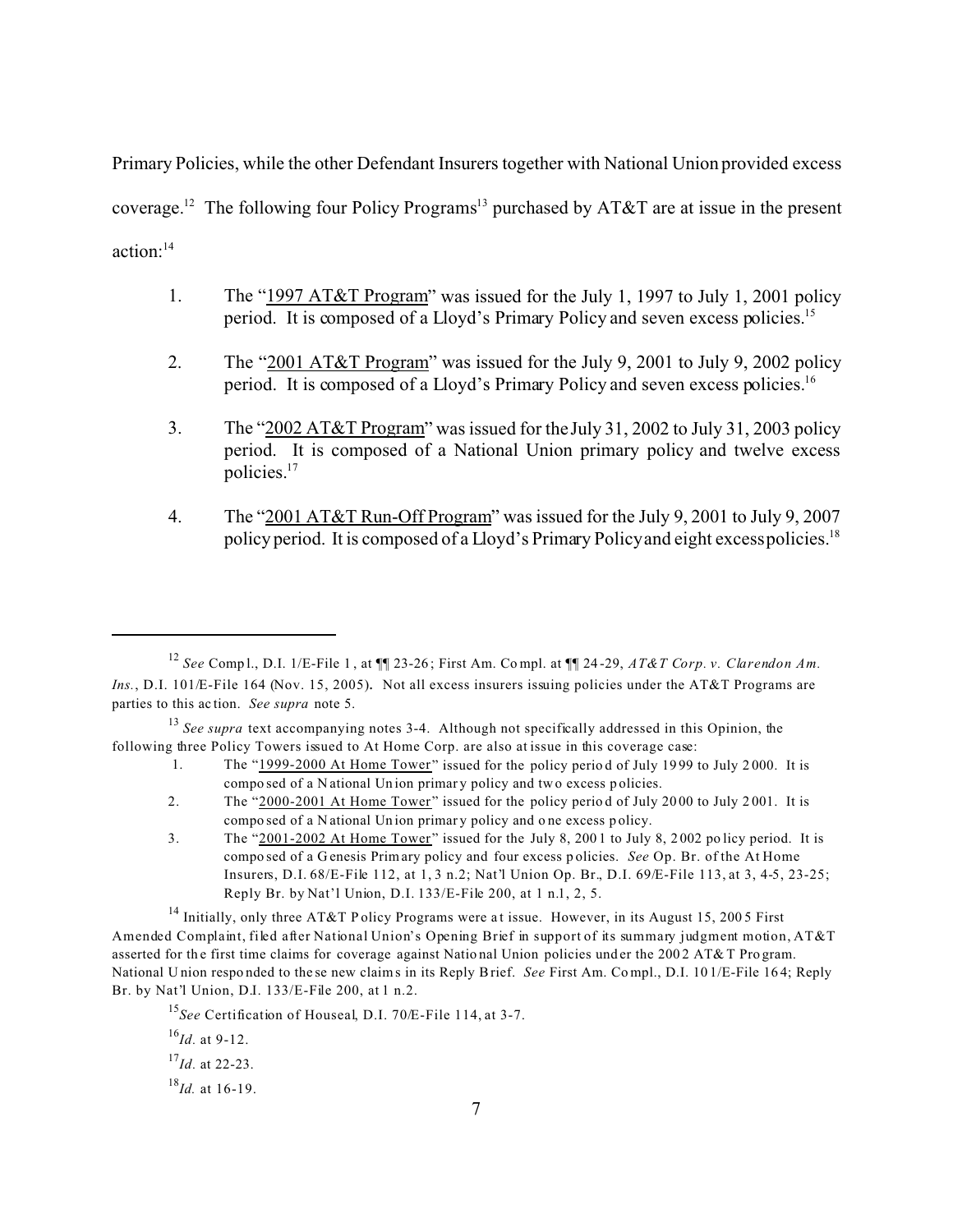### **D. The Underlying Shareholder Litigation: The** *At Home* **Litigation**

The lawsuit *sub judice* stems from AT&T's acquisition of At Home Corp. stock in March, 2000.<sup>19</sup> On March 28, 2000, AT&T, At Home Corp. ("At Home"), Comcast Corporation ("Comcast") and Cox Communications ("Cox") entered into an agreement whereby AT&T acquired 25% of the total outstanding shares of At Home's common stock and approximately 74% of At Home's voting power. In the wake of this agreement, AT&T's acquisition, and At Home's subsequent demise, shareholders filed suit in Delaware, California and New York challenging the propriety of the March 2000 Transactions.

Because the timing and nature of the allegations made in these shareholder actions is crucial to determining which policies, under what Programs, are implicated at this stage of the proceedings, a brief overview of the underlying shareholder suits is necessary.

# **1. Delaware - The** *Pittleman* **Action**

The *Pittleman* derivative action was filed on October 19, 1999, in the Court of Chancery of the State of Delaware, by an At Home shareholder against AT&T, At Home, and certain directors and officers of both companies. AT&T gave notice of this Action to certain of its insurers that issued policies as part of the 1997 AT&T Program.<sup>20</sup>

The *Pittleman* plaintiff asserted that the proposed March 2000 Transactions would be detrimental to At Home because, if effectuated, the Transactions would substantially increase AT&T's control over At Home and would give AT&T, an At Home direct competitor, power to

 $19$  This acquisition is referred to in the underlying lawsuits and this Opinion as the "March 2000" Transactions" or the "March 2000 Transaction."

<sup>20</sup> *See* Certification of Houseal, D.I. 70/E-File 114, at ¶ 67.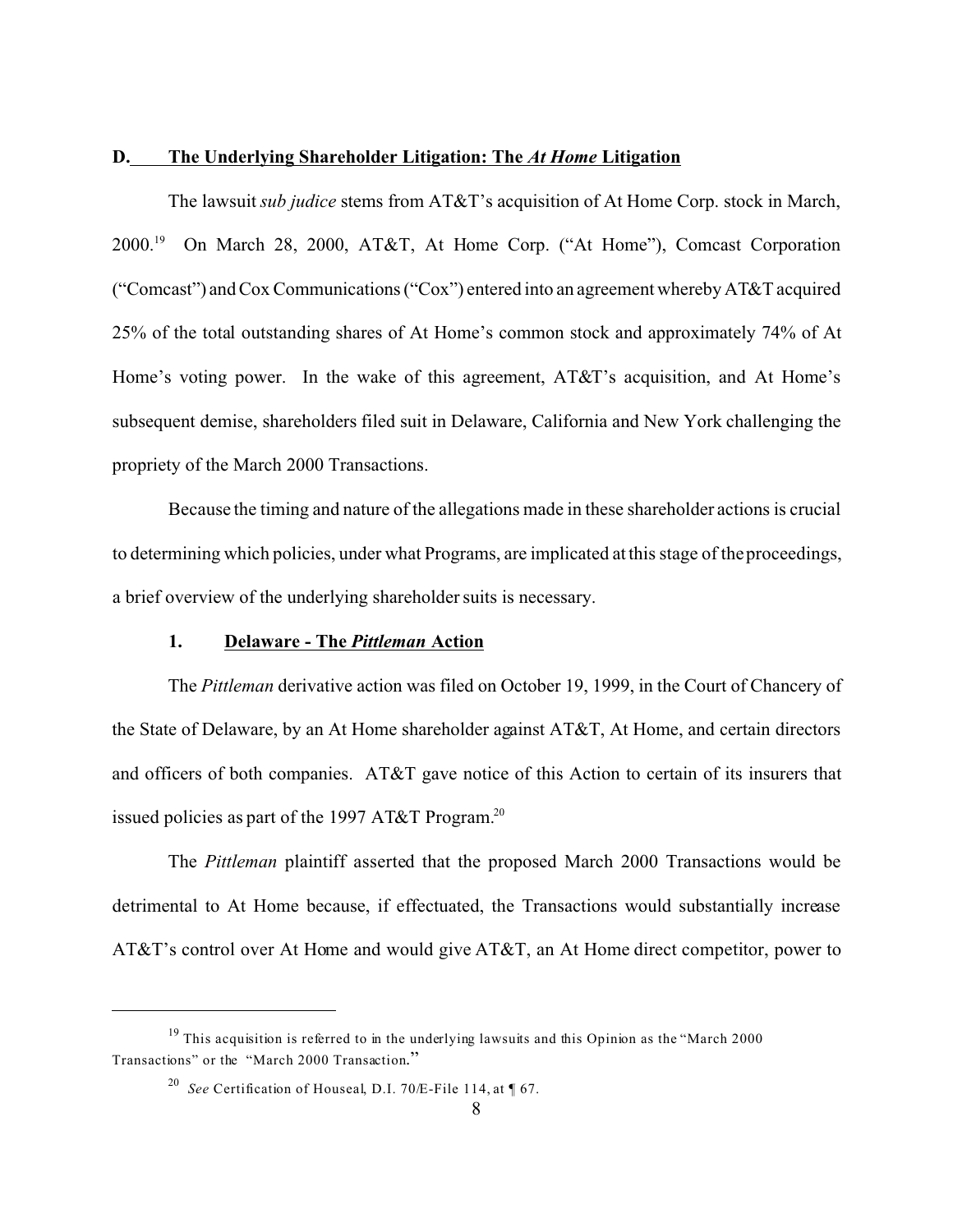control At Home for its own self-interests.<sup>21</sup> Therefore, he sought to enjoin the March 2000 Transactions and to direct the defendants to account to At Home for damages and profits. To that end, the *Pittleman* plaintiff alleged, *inter alia*, that: (a) At Home was controlled by<sup>22</sup> and its business depended on  $AT&T^{23}$  (b)  $AT&T$  competed with At Home<sup>24</sup> and "conflicts of interest" were "inherent . . . in [these] business relationships;"<sup>25</sup> (c) the March 2000 Transactions would eliminate "checks and balances" on AT&T's control;<sup>26</sup> (d) through the March 2000 Transactions, "AT&T will have the power to control At Home in its own self-interest to the detriment of At Home and its public shareholders, free of [those] checks and balances[;] $"^{27}$  and (d) the March 2000 Transactions would give cablecompanies "more favorable distribution arrangements," "reduce [At Home's] share of subscriber fees," and make it easier for Cox and Comcast to terminate exclusivity.<sup>28</sup>

Further, the plaintiff in *Pittleman* alleged that the March 2000 Transactions would:

eradicate any protections that currently exist to protect At Home and its public shareholders from complete domination by the conflicted majority shareholder, AT&T.... Lacking independence, At Home will be unable to enter into agreements or engage in enterprises with third parties without heeding AT&T's wishes to which it will be subservient. As a result, At Home will lose valuable opportunities and be forced to accord AT&T and its allies advantageous terms which would be unwarranted if At Home were free

- $^{25}$  *Id.*  $\sqrt{26}$ .
- $^{26}$  *Id.* ¶¶ 26, 31.
- $^{27}$  *Id.* ¶ 30.
- <sup>28</sup> *Id.* ¶¶ 20, 33.

<sup>&</sup>lt;sup>21</sup> *See* Certification of Houseal, D.I. 70/E-File 114, Joint Defense Ex. 24, A mended Compl., *Pittleman v. At Home Corp., C.A. No.* 17474 NC (Del. Ch. Aug. 2, 2000) (hereinafter "J.D. Ex.").

<sup>22</sup> *See* J.D. Ex. 24, Amended Com pl. at ¶ 4. (hereinafter "*Pittleman"*).

<sup>23</sup> *See id*. ¶¶ 19, 20.

<sup>24</sup> *See id*. ¶ 22.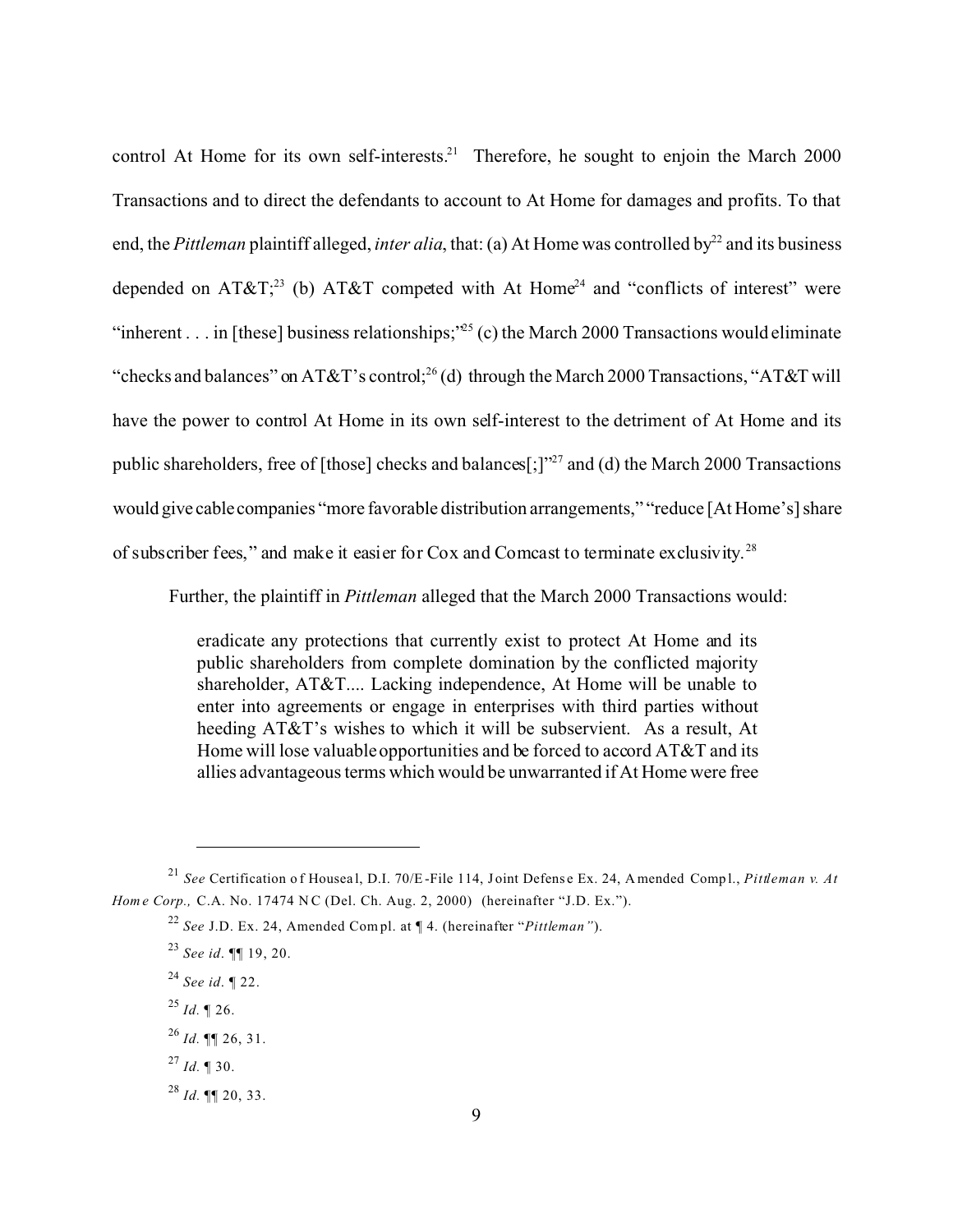to conduct its business unfettered by AT&T's dominance and directives.<sup>29</sup>

The *Pittleman* Action was dismissed, without prejudice, in June 2001.<sup>30</sup>

# **2. California - Cases Consolidated Into the** *At Home Stockholders* **Litigation**

a. *Schaffer*

*Schaffer*, a class action for breach of fiduciary duties and injunctive relief, was filed on May 26, 2000, in the Superior Court of the State of California for the County of San Mateo, against AT&T, At Home, and certain directors and officers of AT&T and At Home. <sup>31</sup> AT&T gave notice of the *Schaffer* action to those insurers that issued policies under the 1997 AT&T Program.

#### b. *Yourman*

*Yourman*, a class action for breach of fiduciary duties and injunctive relief, was filed on May 30, 2000, in the same court, against AT&T, At Home, and certain directors and officers of both companies.<sup>32</sup> In addition to being filed by the same attorneys in the same court against the same parties, the allegations made in the *Yourman* complaint are identical to those made in the *Schaffer* complaint.<sup>33</sup> AT&T noticed *Yourman* to the insurers that issued

<sup>29</sup> *Id.* ¶ 36. At argument, the Defendant Insurers referred to this particular allegation as the *"Pittleman* Prophe cy." Tr. O ral Argume nt on Mo ts. for Summ. J. at 26, *AT&T Corp . v. Clarendon A m. Ins.*, D.I. 161 (Sep. 20, 2005)*.* 

<sup>30</sup> *See* Certification of Houseal, D.I. 70/E-File 114, at ¶ 68.

<sup>31</sup> *See* J.D. Ex. 2 6, *Schaffer v. At Ho me Corp* , Case No. 413094 (Cal. Super. Ct., San Mateo Co. May 26, 2000) (hereinafter "*Schaffer*").

<sup>32</sup> *See* J.D. Ex. 28, *Yourman v. At Home Corp.*, Case No. 413115 (Cal. Super. Ct., San Mateo Co. May 30, 2000) (hereinafter "*Yourman*").

<sup>33</sup> *See* Certification of Houseal, D.I. 70/E-File 114, ¶ 73, at 26.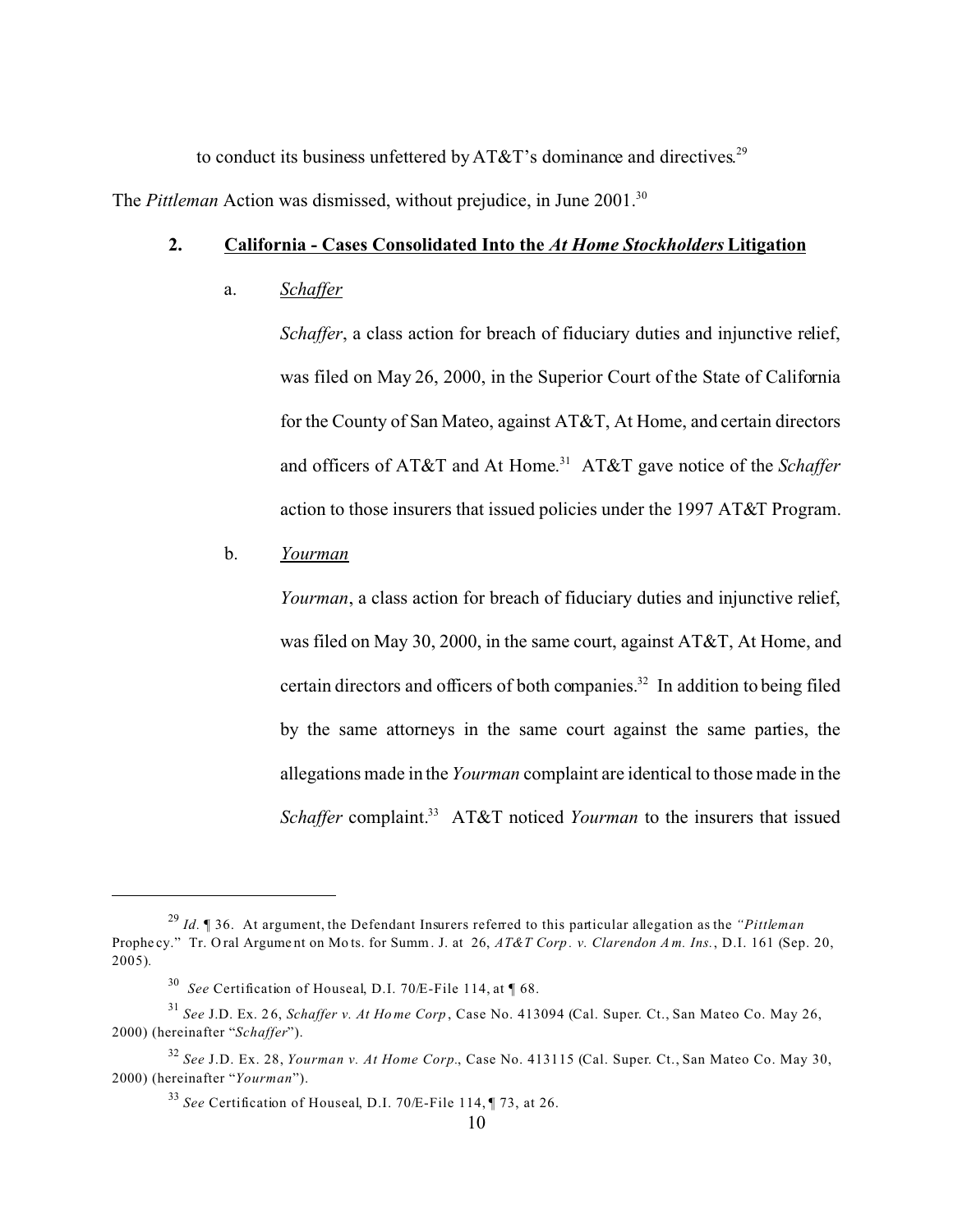policies under the 1997 Run-Off Program.<sup>34</sup>

c. *Ward*

*Ward*, a class action for breach of fiduciary duties and injunctive relief, was filed in the same court as the *Yourman* and *Schaffer* actions on September 6, 2001, against AT&T, At Home, and certain directors and officers of both companies.<sup>35</sup> The *Ward* action involves the same parties, the same attorneys, and the same allegations as *Schaffer* and *Yourman.* It was also noticed to appropriate insurers.<sup>36</sup>

# **3. California - The** *San Mateo* **Action**

Eventually, *Schaffer, Yourman and Ward* were all consolidated in the Superior Court under the caption: *In re At Home Stockholders Litigation* (Master File No. 413094) (hereinafter the "*San Mateo* Action"). On October 23, 2000, the plaintiffs in the *San Mateo* Action filed their First Amended Consolidated Complaint for Breach of Fiduciary Duties and Injunctive Relief on behalf of all At Home shareholders as of March 28, 2000, against AT&T, At Home, and certain directors and officers of AT&T and At Home.

The First Amended Consolidated complaint in the *San Mateo* Action contains one "cause of

<sup>34</sup> *See* Mem. in S upp. of Fe d. Ins. Mo t. for Part. Sum m. J., D.I. 72 /E-File 117 , at 11; *see* Nat'l Union Op. Br., D.I. 69/E-File 113, at 8.

<sup>35</sup> *See* J.D. Ex. 3 0, *Ward v. At Home Corp.*, Case No. 418233 (Cal. Super. Ct., San Mateo Co. Sept. 6, 2001) (hereinafter "*Ward*").

<sup>36</sup> *See* Nat'l Union Op. Br., D.I. 69/E-File 113, at 9. The parties do not dispute that the *Ward* action alleges claims that are interrelated with, the same as, or related to the *Pittleman*, *Schaffer*, and *Yourman* actions. Thus, AT&T does not seek coverage for the *Ward* Action in the present case. *See* AT&T Corp.'s An. Br. in Opp'n to Nat'l Unio n's Mot. for Part. Summ. J. and/or J. on the Ple a. at 14, *AT&T Corp . v. Clarendon A m. Ins.*, D.I. 126/E-File 175 (Aug. 15, 2005); Reply Br. by Nat'l Union, D.I. 133/E-File 200, at 4.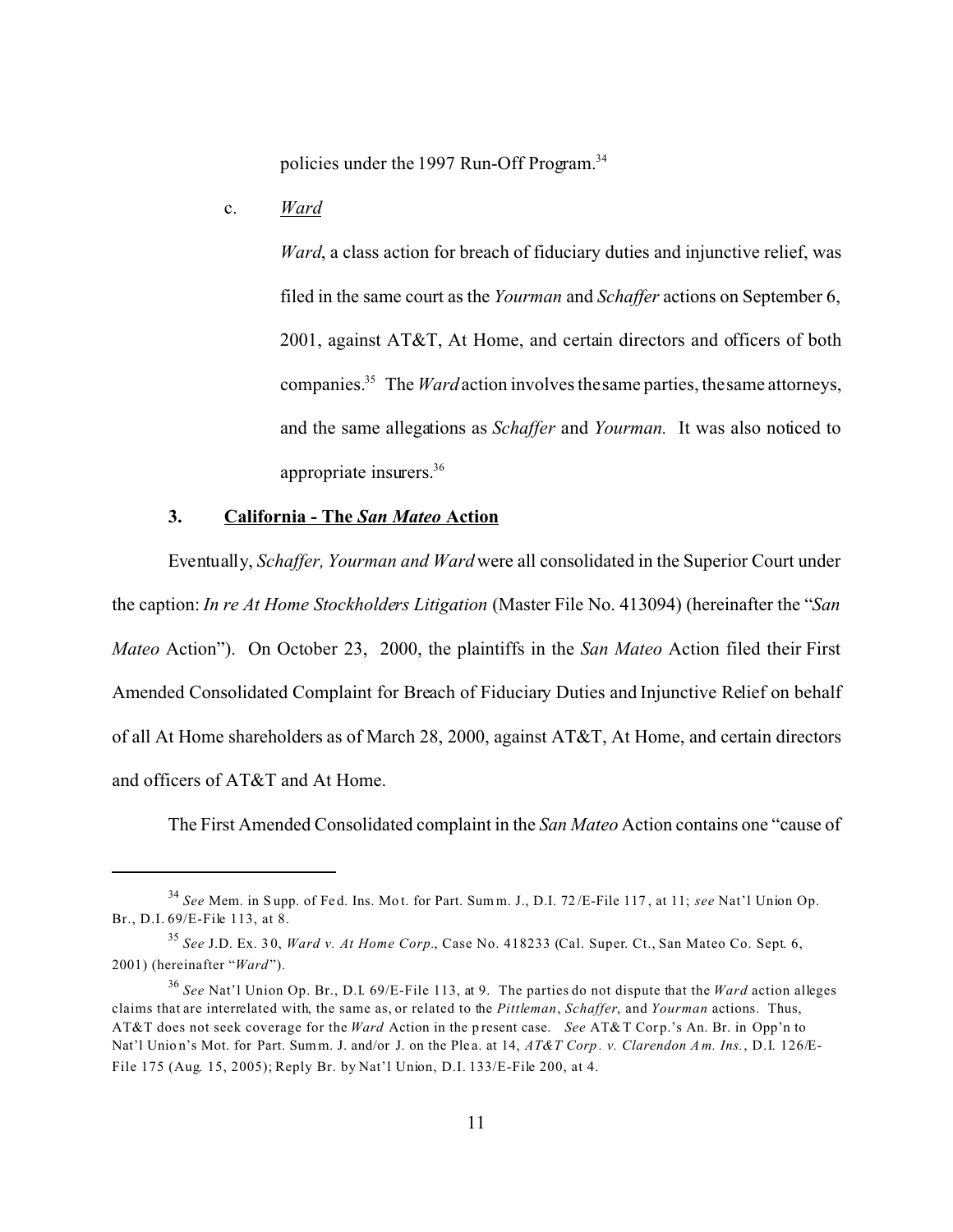action" against all the named defendants for breach of the fiduciary duties of care, candor and loyalty.<sup>37</sup> The *San Mateo* plaintiffs also alleged, *inter alia*, that: (a) on March 28, 2000, as part of the March 2000 Transactions, At Home announced an agreement between itself, AT&T, Comcast and Cox whereby AT&T would acquire 25% of At Home's total outstanding shares of common stock and approximately 74% of At Home voting power, effectively giving AT&T sole control over At Home;<sup>38</sup> (b) "At Home will be under the complete control and domination of  $AT&T[;]^{39}$  (c) AT&T now has the ability to receive more favorable distribution agreements...with At Home[;]"<sup>40</sup> (d) "Due to the...[March 2000 Transaction] At Home has become subject to both board and stockholder voting control by AT&T[;]" and (e) "the Purchase price of At Home's assets was not the result of arm's-length negotiations but was unilaterally set by AT&T, Cox, Comcast, and At Home and agreed to by defendants as part of a scheme to allow AT&T to obtain complete control of At Home's business at the lowest possible price[.]"<sup>41</sup>

In September 2002, for reasons outlined below, the Bankruptcy Court for the Northern District of California enjoined the *San Mateo* Action in favor of an action to be pursed by a litigation trust created during the bankruptcy proceedings.

### **4. California - The At Home Bankruptcy and Dismissal of the** *San Mateo* **Action**

On September 28, 2001, At Home filed for Chapter 11 bankruptcy protection in the United

<sup>37</sup> *See In re At Home Corp. Stockholders' Litigation* First Am. Consol. Compl., J.D. Ex. 31, at 12.

<sup>38</sup> *See* J.D. Ex. 3 1, First Am. Consol. Compl. at ¶¶ 3, 36, 3 7, *In re At Home Corp. Stockholders' Litigation*, Master File No. 413094 (Cal. Super. Ct., San Mateo Co. Oct. 23, 2000).

 $^{39}$  *Id*. ¶ 6.

<sup>40</sup> *Id.*

<sup>41</sup> *See id*. ¶ 46.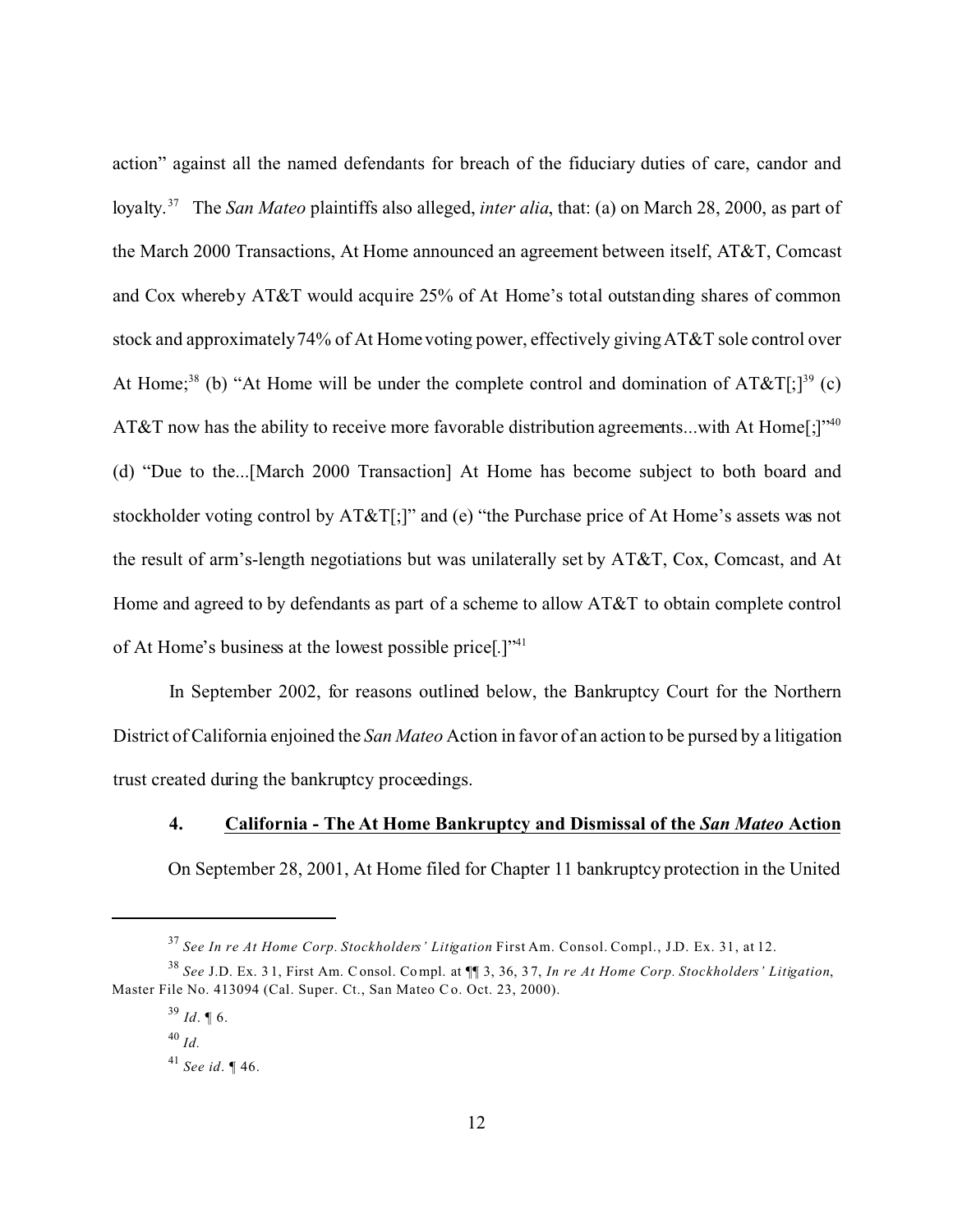States Bankruptcy Court for the Northern District of California.<sup>42</sup> The Bankruptcy Court appointed Richard Williamson as Trustee of the At Home Bondholders' Liquidating Trust. On June 28, 2002, At Home's Unsecured Bondholders filed a Motion to Enforce an Automatic Stay of the *San Mateo* Action, alleging that the claims asserted therein were derivative and therefore property of At Home's Bankruptcy Estate.<sup>43</sup> On August 19, 2002, AT&T joined the Unsecured Bondholders in filing a Motion to Enforce the Automatic Stay and Prevent Prosecution of Derivative Claims of the *San Mateo* Action.<sup>44</sup> The Bankruptcy Court granted this motion on September 10, 2002.

The Bankruptcy Court ordered dismissal of the *San Mateo* Action on the ground that the claims asserted in that Action belonged to the debtor and should be prosecuted by the Bondholders'

Trustee, Richard Williamson.<sup>45</sup> It found:

[t]he gravamen of the San Mateo Action is that the March 2000 Agreement represented a decision by the majority shareholders to break up the corporation, close its business and sell its assets. Shareholders style the wrong embodied in this act as the majority shareholders' failure to disclose the effects of the Agreement to minority shareholders, the majority shareholders' breach of their duty to the minority shareholders to maximize value recovered upon breakup of the corporation. These allegations state a claims for damages, however, only to the extent that the March 2000 Agreement harmed the corporation (and hence the value of the minority shares). Thus, the harm claimed by Shareholders in the San Mateo Action is closely intertwined with the harm suffered by the corporation and its creditors from the same transaction.... Under the confirmed plan, all causes of action of the corporation against the controlling shareholders pass to the Bondholders Liquidating Trust... The plan requires the Trust to prosecute an

<sup>42</sup> *See* Certification of Houseal, D.I. 70/E-File 114, ¶ 90, at 29.

<sup>43</sup> *See id*. ¶ 91, at 29.

<sup>44</sup> *See id.* ¶ 92, at 29.

<sup>45</sup> *In re At Home Corp.*, Bankr. N.D. Cal., Bankr. Case No. 01-3-2495-TC, Carlson, T. (Sept. 10, 2002) (Order) (J.D. Ex. 3 2).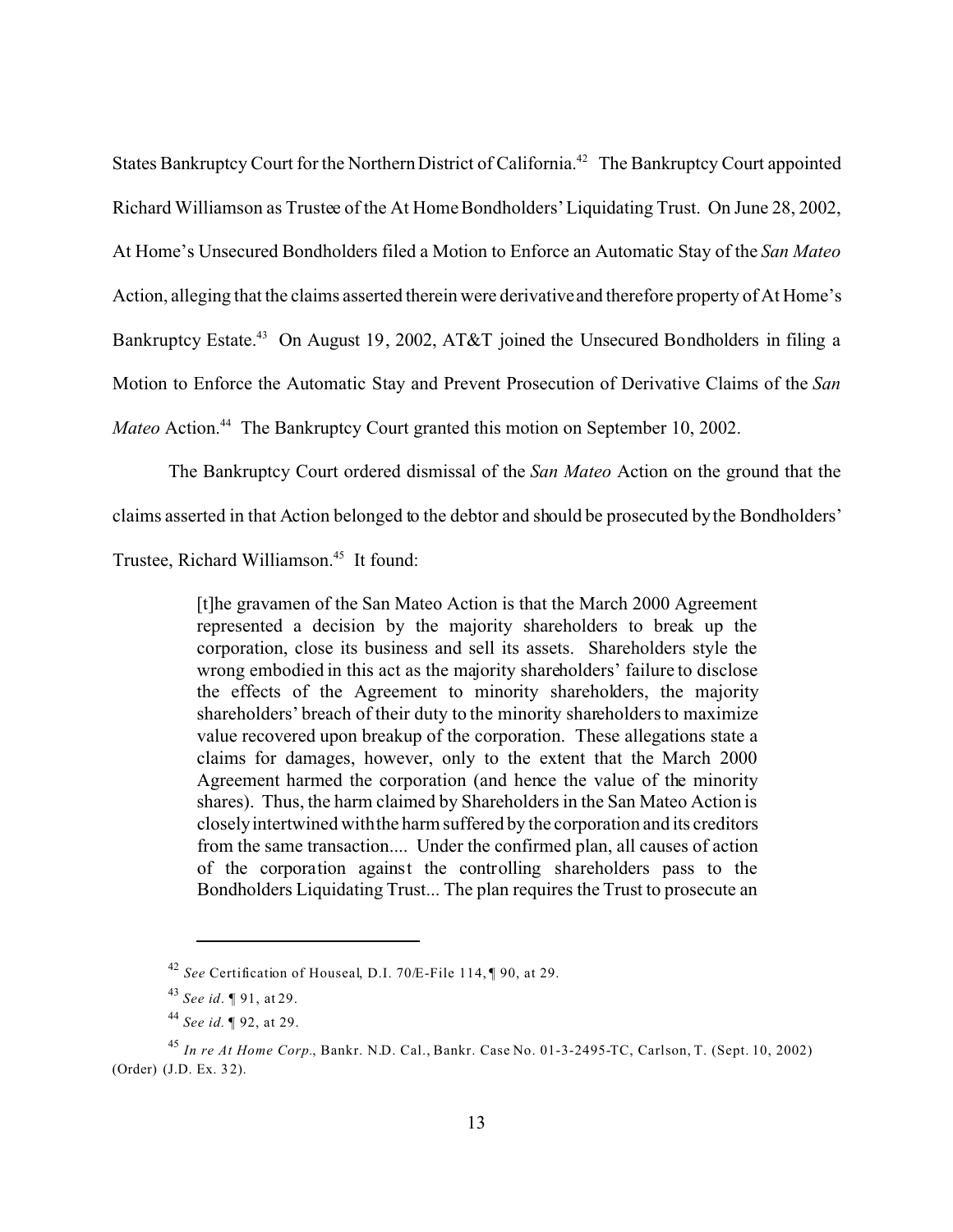action against the same defendants for the same acts alleged in the San Mateo Action.<sup>46</sup>

Consequently, the Bankruptcy Court enjoined "the prosecution of the San Mateo Action to prevent interference with the action to be brought by the corporation."<sup>47</sup>

On November 13, 2002, the Bondholders' Liquidating Trust filed an action asserting the derivative claims of At Home against the defendants, including AT&T and certain of it and At Home's Board of Directors.<sup>48</sup> The *San Mateo* plaintiffs appealed the Bankruptcy Court's September 10, 2002 Order to the U.S. District Court for the Northern District of California. In its January 8, 2003 response to that appeal, AT&T urged the U.S. District Court to affirm the Bankruptcy Court's Order, arguing that "permitting duplicative litigation inmultiple jurisdictions would cause confusion and necessarily prejudice the non-bankrupt defendants, including AT&T Corp."<sup>49</sup>

On September 29, 2003, the U.S. District Court affirmed the Bankruptcy Court's September 10, 2002 Order,<sup>50</sup> prompting the *San Mateo* plaintiffs to appeal that decision to the U.S. Court of Appeals for the Ninth Circuit. AT&T urged the Ninth Circuit to affirm the lower courts' decisions based on the existence of "substantial overlap" between the *San Mateo* and the Bondholders' Actions: $51$ 

<sup>46</sup>*In re At Home Corp.*, Bankr. N.D. Cal., Bankr. Case No. 01-3-2495-TC, Carlson, T. (Sept. 10, 2002) (Mem.) at 5, 7. (J.D . Ex. 32) (emphasis ad ded).

<sup>47</sup> *In re At Home Corp.*, N.D. Cal., No. 02-04767 JSW , White, J. (Sept. 29, 2003) (ORDER ) (J.D. Ex. 34).

<sup>48</sup> *See* Certification of Houseal, D.I. 70/E-File 114, ¶ 96, at 30.

<sup>49</sup> J.D. Ex. 33, AT&T Corp.'s Resp. to San Mateo Pls.' Appeal of the Bankr. Ct.'s Sep. 10, 2002 Order at 2, *In re At Home Corp.*, Civ. Case No. C 02-4767 CW (N.D. Cal. Jan. 8, 2003).

<sup>50</sup> *In re At Home Corp.*, N.D. Cal., No. C 02-04767 JSW , White, J. (Sep. 29, 2003) (ORDE R) (J.D. Ex. 34).

<sup>&</sup>lt;sup>51</sup> J.D. Ex. 35, Br. of Def.-Appellee AT&T Corp. at 5, *In re At Home Corp.*, No. 03-17085 (9th Cir. Mar. 29, 2004) (emphasis added).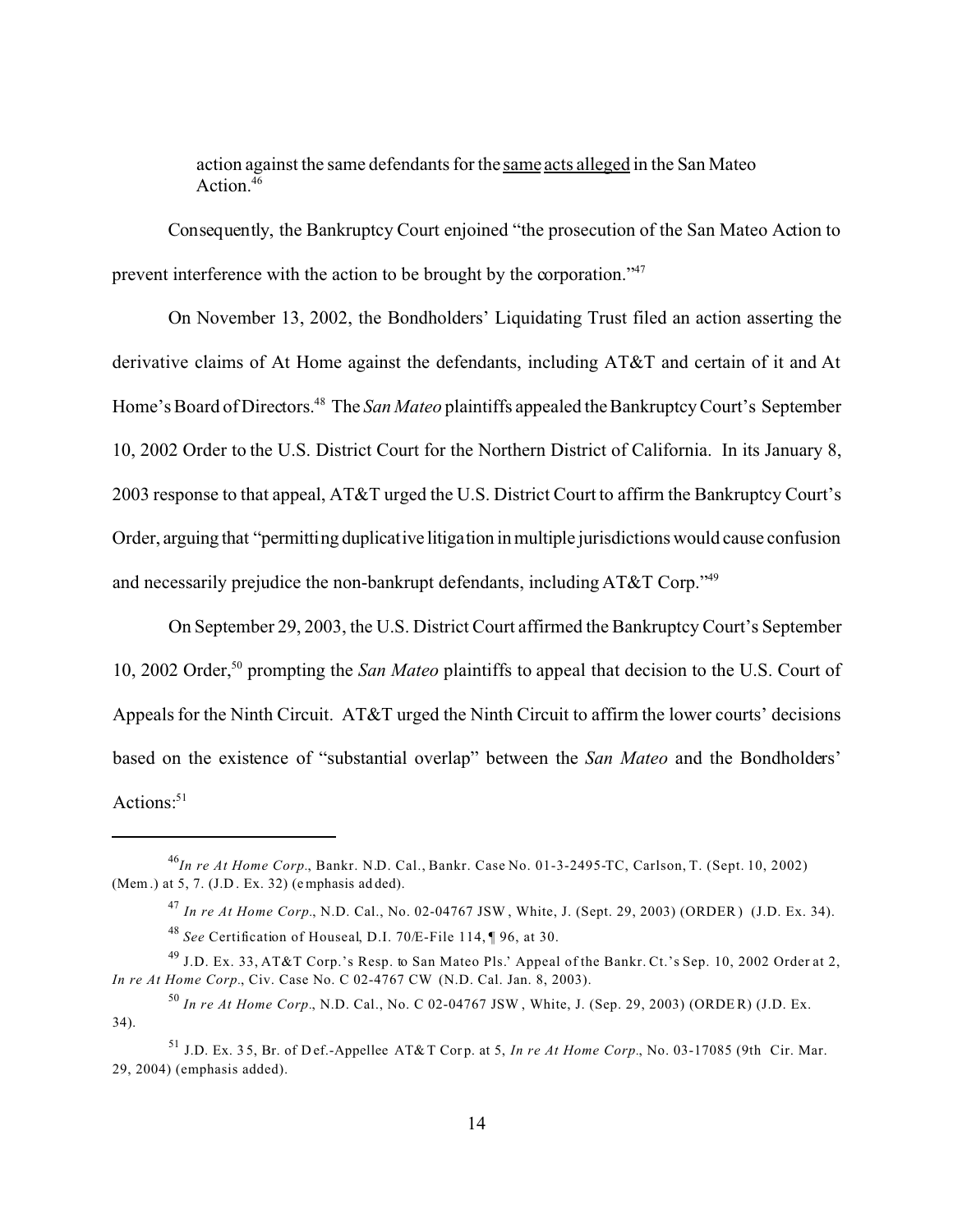[t]he purported "direct" claim to be pursued in state court and the purported "derivative" claim previously asserted in the San Mateo Action and now sought by the Bondholders to be pursued in an action filed in Santa Clara Superior Court involve identical allegations of fact, an identical claim for breach of fiduciary duty, and identical prayers for relief. Were the two cases allowed to proceed simultaneously, the substantial overlap between them would create a serious risk of conflicting rulings of fact and law.... And obviously, it would be a wasteful and inefficient use of scarce judicial and party resources to allow duplicative claims to go forward in two courts at once. $52$ 

The Ninth Circuit affirmed the U.S. District Court's Order on November 23, 2005.<sup>53</sup>

### **5. California - The** *Williamson Fiduciary* **Action**

On November 7, 2002, the Trustee for the Bondholders' Liquidating Trust, Richard Williamson, filed the initial complaint in *Williamson v. AT&T Corp., et al*. (the "*Williamson Fiduciary* Action") against AT&T, At Home, and certain directors and officers of AT&T and At Home.<sup>54</sup> In the First Amended Complaint, filed on June 20, 2003,<sup>55</sup> Williamson alleges that: (a) the defendants breached their fiduciary duties to At Home based on AT&T's having resolved all conflicts of interest between it and At Home in AT&T's own self-interest over a two-year period, beginning with its taking complete control of At Home in the March 2000 Transactions;<sup>56</sup> (b) "[p]ursuant to...the March 2000 Transactions, [1] AT&T gained complete control of At Home's Board ... [2] Cox and Comcast received, among other things, the ability at a later date to 'put' some

<sup>52</sup> *Id*. at 5-6 (emphasis added).

<sup>53</sup> *In Re At Home Corp.*, 2005 WL 3 134101 (9th Cir.).

<sup>54</sup> *See* J.D. Ex. 3 6, Comp l. & Demand for Jur y Trial, *Williamson v. AT&T Corp.*, Case No. CV 812506 (Cal. Super. Ct., Santa Clara Co. Nov. 7, 2002).

<sup>55</sup> *See* J.D. Ex. 3 7, First Am. Compl. & Deman d for Jury T rial, *Williamson v. AT&T Corp.*, Case No. CV 812506 (Cal. Super. Ct., Santa Clara Co. June 20, 2003).

<sup>56</sup> *See id.* ¶¶ 1-7.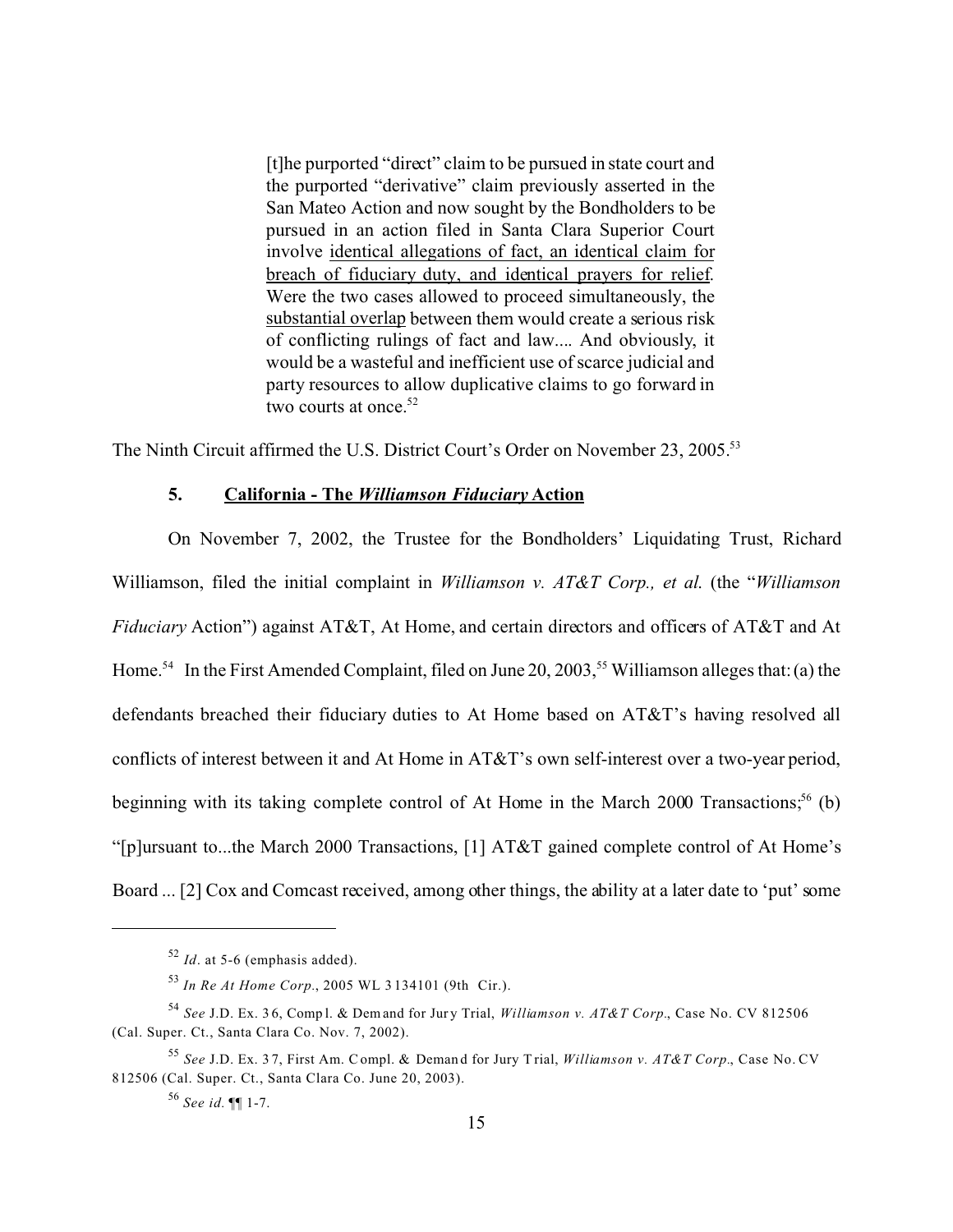or all of the At Home shares to AT&T, which ultimately allowed them to realize more than \$3 billion from AT&T;"<sup>57</sup> (c) AT&T, Cox and Comcast received " an unfair split of the revenue generated from customers of the At Home service;"<sup>58</sup> (d) in connection with the March 2000 Transactions, "AT&T and the other defendants contravened every cardinal principle of corporate governance upon which our system depends. For two years, AT&T exercised a stranglehold on the Board of Directors of now bankrupt At Home Corporation<sup>[;]"59</sup> (e) as a direct result of the March 2000 Transactions "At Home receives nothing for losing critical leverage over Cox and Comcast. And AT&T extends its contracts with At Home on terms that continue to be uneconomical for At Home[;]"<sup>60</sup> (f) the March 2000 Transactions resulted in giving AT&T sole control over At Home and in exchange for giving AT&T control, Cox and Comcast were given a \$3 billion pay-off for which At Home received nothing;<sup>61</sup> (g) AT&T did not follow the "basic precepts of corporate governance," and that at every turn, "[i]n derogation of their fiduciary duties to At Home, defendants did what was in AT&T's best interests, even when it meant damaging At Home $[\cdot]^{5/2}$  (h) the March 2000 Transactions were entirely unfair to At Home and plaintiffs were damaged as a result of the March 2000 Transactions; $63$  and (i) "as part of the March 2000 Transactions, Cox and Comcast jointly agreed to waive most of their rights under the Stockholders' Agreement, including their right to elect Cox and Comcast designees to the Board. The Cox and Comcast directors resigned from the At Home Board on August 28,

<sup>57</sup> *Id.* ¶ 42.

<sup>58</sup> *Id.*

<sup>59</sup> *Id.* ¶ 2.

 $^{60}$  *Id.* ¶ 5(a).

<sup>61</sup> *See id*. ¶¶ 5(a), 40-4 6.

 $62$  *Id.* 16.

<sup>63</sup> *See id.* ¶¶ 146-15 4.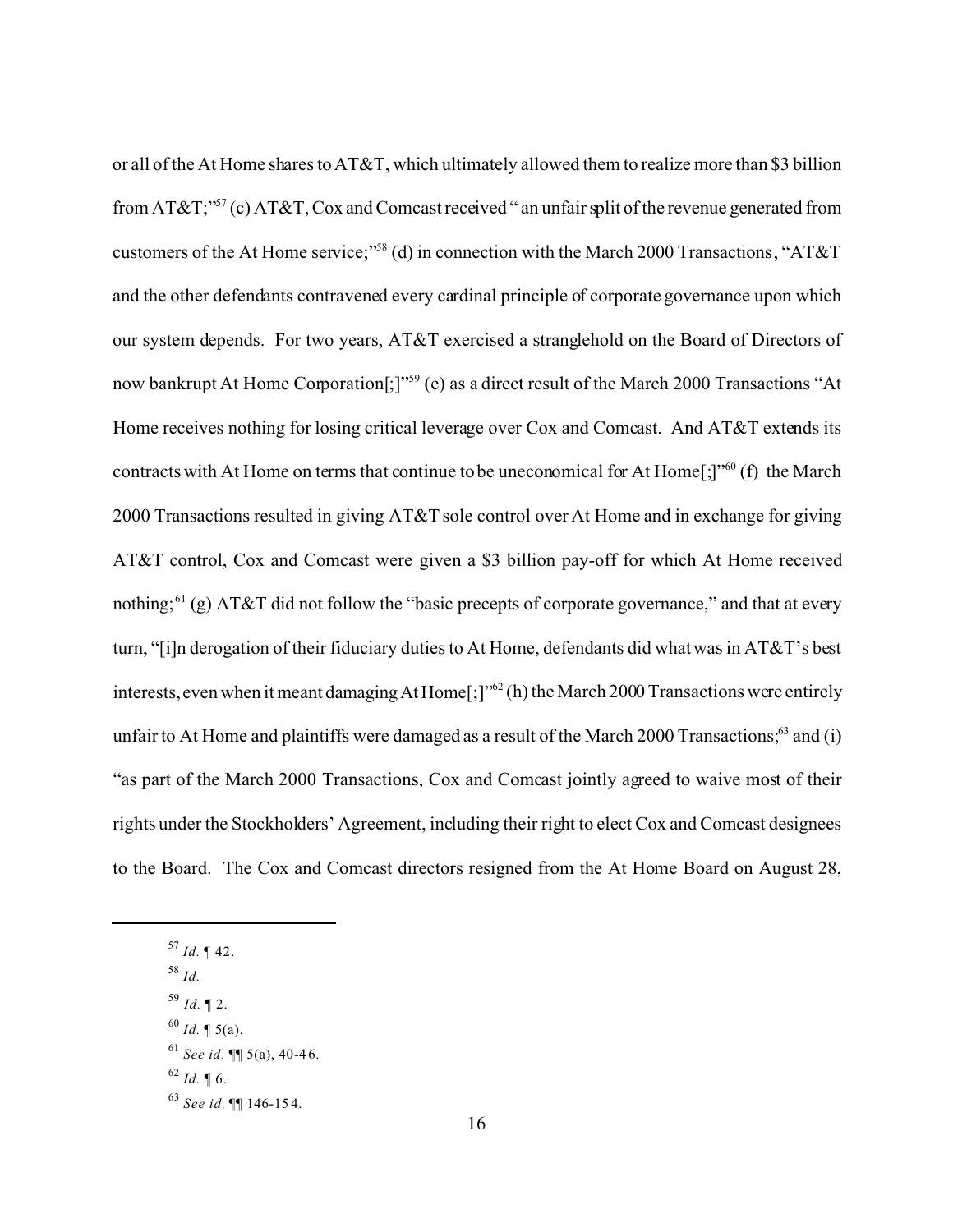2000. From that date until after the bankruptcy filing in September 2001, AT&T at all times exercised complete control over the At Home Board."<sup>64</sup>

In support of its January 10, 2003 Motion to Dismiss or Stay for *Forum Non Conveniens*<sup>65</sup>

filed in the *Williamson Fiduciary* Action, AT&T summarized a portion of the allegations in that

Action as follows:

Plaintiff alleges, *inter alia*, (1) that the defendants breached their fiduciary duties to At Home causing At Home to enter into certain allegedly unfair agreements with Cox and Comcast in March 2000, permitting At Home's cash situation to deteriorate, misappropriating At Home's proprietarytechnology, engaging in an unfair strategy either to buy At Home at a cheap price or to build out its own network for providing high-speed Internet access, and generally managing and operating At Home in AT&T's, as opposed to At Home's interest (Cmplt. ¶¶ 121-59); (2) that AT&T breached certain contractual obligations to At Home (*id.* ¶¶ 160-68); (3) that AT&T operated At Home as its alter ego (*id.* ¶¶ 169-71); (4) that AT&T, Eslambolchi, and Burns misappropriated At Home's proprietary technology and trade secrets through their "in depth access to [At Home's] Trade Secrets by virtue of Project 90'' (*id.* ¶¶ 172-84); (5) that AT&T, Eslambolchi and Burns breached At Home's confidence by using At Home's proprietary technology for AT&T's own purposes (*id.* ¶¶ 185-98); (6) that AT&T engaged in unfair competition in violation of California Business & Professions Code Sections 17200 *et seq*. (*id.* ¶¶ 199-202); and (7) that AT&T has been unjustly enriched by its conduct vis-à-vis At Home *(id.* **¶** 203-04).<sup>66</sup>

On November 15, 2002, the Bondholders' Liquidating Trust brought a separate action in the

U.S. District Court, Northern District of California, captioned *Williamson v. AT&T Corp*. (the

<sup>64</sup> *Id.* ¶ 43.

<sup>65</sup> J.D. Ex. 38, Def. AT&T Corp.'s Mem. of P.& A. in Supp. of Mot. to Dismiss or Stay for *Forum Non Conveniens*, *Williamson v. AT&T Corp.*, Case No. CV 8125 06 (Cal. Super. Ct., Santa Clara Co. Jan. 10, 2003).

<sup>66</sup> *Id*. at 3.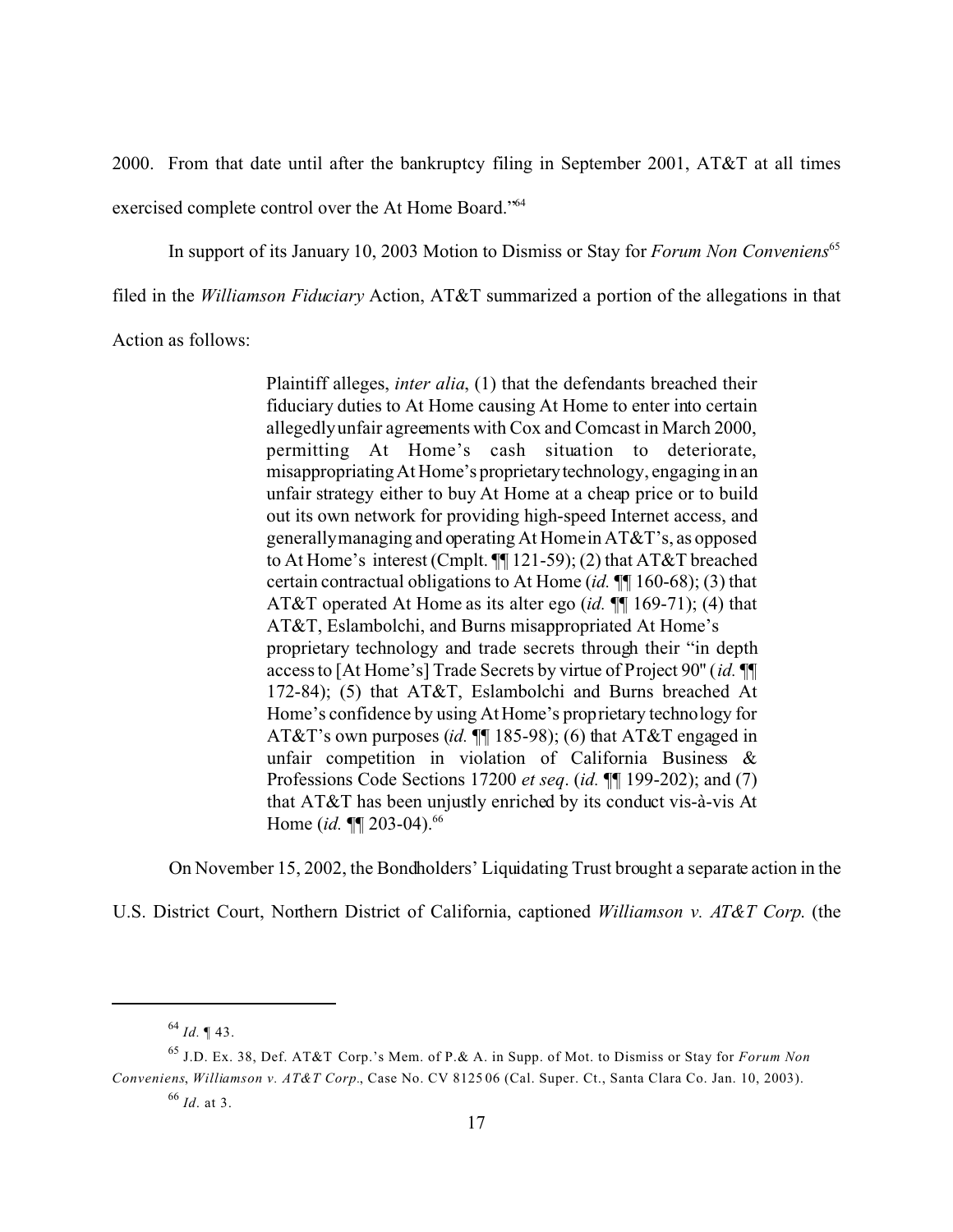"*Williamson Patent* Action").<sup>67</sup> In this action, Williamson alleged that AT&T infringed on an At Home patent.<sup>68</sup> Again, in support of its Motion to Dismiss or Stay for *Forum Non Conveniens*, AT&T represented that the *Williamson Patent* Action "is related to the trade secret misappropriation and breach of confidence claims in [the *Williamson Fiduciary* Action]."<sup>69</sup>

On May 3, 2005, AT&T announced its settlement of both the *Williamson Fiduciary* Action and the *Williamson Patent* Action for \$340 million.<sup>70</sup> Pursuant to the terms of the settlement agreement, AT&T and Comcast agreed to relinquish claims to approximately\$60 million being held in reserve by the At Home Bankruptcy Estate to satisfy AT&T's pending claims against At Home.<sup>71</sup>

# **6. New York - Cases Consolidated Into the** *Leykin v. AT&T, et al.* **Litigation**

a. *Leykin*

*Leykin* is a securities class action suit, filed on March 5, 2002, in the United States District Court for the Southern District of New York against AT&T, and certain directors and officers of AT&T and At Home.<sup>72</sup>

b. *Unger*

<sup>67</sup> *See* J.D. Ex. 4 1, Comp l. for Patent Infrin gement, *Williamso n v. AT&T Corp.,* Case No. C 02 5442 (N.D. Cal. Nov. 15, 2002).

<sup>68</sup> On July 22, 2005, the parties stipulated to the dismissal of AT&T's coverage claims for the *Williamson Patent* Action. Thus, this action is not at issue in the present case. See AT&T An. Br. in Opp'n to Nat'l Union's Mot. for P art. Summ. J., D.I. 126 /E-File 175 , at 14-15; Reply Br. by N at'l Union, D .I. 133/E-F ile 200, at 4 .

 $^{69}$  J.D. Ex. 38, Def. AT &T C orp.'s M em. of P. & A., at 5.

<sup>70</sup> *See* Certification of Houseal, D.I. 70/E-File 114, ¶ 111, at 34; Press Release, AT&T, AT&T Settles Legal Claims Related to the At Home Corp. Bankr. (May 3, 2005 ) (J.D. Ex. 39). On May 5, 2005, the Bond holders Liquidating Trust mo ved for ap proval of the May 3, 2 005 settlem ent. *See* J.D. Ex. 41, M ot. of Bondho lders' Liquidating Trust for Approval of Compromise With AT&T Corp. & the AT&T Defs. Pursuant to Bankr. R. 9019 at 1, *In re At Home Corp.*, Case No. 01-32495-T C (Bankr. N.D. Cal. May 5, 2005 ). AT&T entered this settlement agreeme nt without the co nsent of the D efendant Ins urers.

<sup>71</sup> *See* Certification o f Housea l, D.I. 70/E-File 114, ¶ 1 11, at 34; P ress Release , AT&T, *supra* note 75.

<sup>72</sup> *See* J.D. Ex. 4 2, Class Ac tion Compl., *Leykin v. AT&T Corp.*, Case No. 02 CV 1765 (S.D.N.Y. Mar. 5, 2002)**.**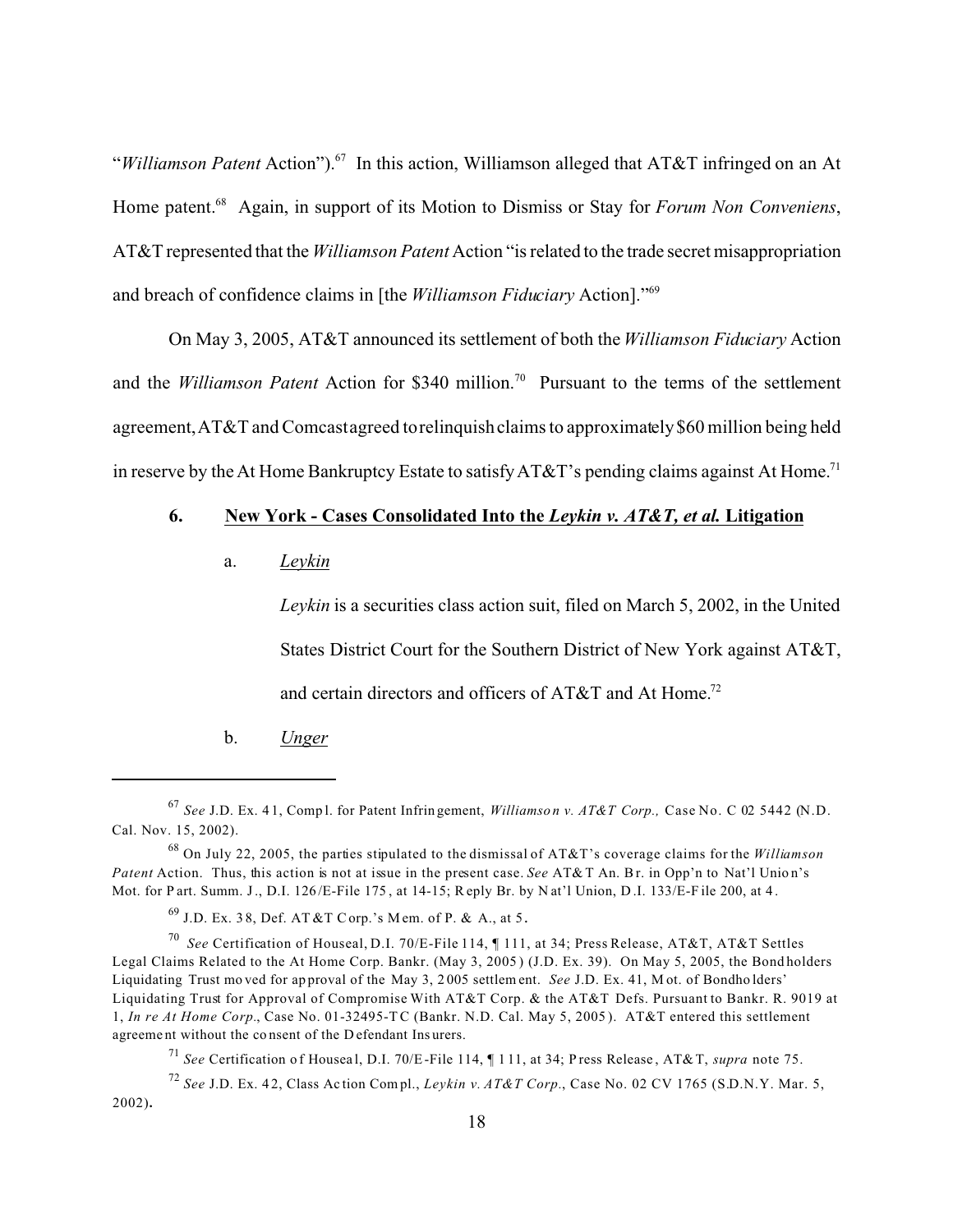*Unger* is a securities class action suit, filed on March 11, 2002, in the United States District Court for the Southern District of New York against AT&T and certain of it and At Home's directors and officers.<sup>73</sup>

c. *Eksler*

*Eksler* is a securities class action suit filed in the United States District Court for the Southern District of New York on March 14, 2002, with a complaint virtually identical to the *Unger* complaint, against AT&T and certain of it and At Home's directors and officers.<sup>74</sup>

d. *James*

*James* is a shareholder class action suit, filed on July 3, 2003, in the United States District Court for the Southern District of New York against AT&T and certain of both companies directors and officers.<sup>75</sup> The *James* plaintiffs alleged violations of §§10(b) and 20(a) of the Securities and Exchange Act of 1934 and Rule 10b-5. *James* was filed by the same plaintiffs' attorneys as *Leykin* and the complaint is nearly identical to the *Leykin* Consolidated Complaint. Ultimately, finding the *James* Action "duplicative" of *Leykin*, the District Court dismissed it without prejudice.<sup>76</sup>

<sup>76</sup> *See* J.D. Ex. 4 6, *James v. AT&T Corp.*, 334 F. Supp. 2d 410, 412-13 (S.D.N.Y. 2004).

e. The *Leykin* Action

<sup>73</sup> *See* J.D. Ex. 4 3, Class Ac tion Compl., *Unger v. AT&T Corp.*, Case No. 02 CV 1978 (S.D.N.Y. Mar. 11, 2002).

<sup>74</sup> *See* J.D. Ex. 4 4, Class Ac tion Compl., *Eksler v. AT&T Corp.*, Case No. 02 CV 2078 (S.D.N.Y. Mar. 14, 2002).

<sup>75</sup> *See* J.D. Ex. 4 5, Class Ac tion Compl., *James v. AT&T Corp.*, Case No. 03 CV 4985 (S.D.N.Y.Jul. 3, 2003).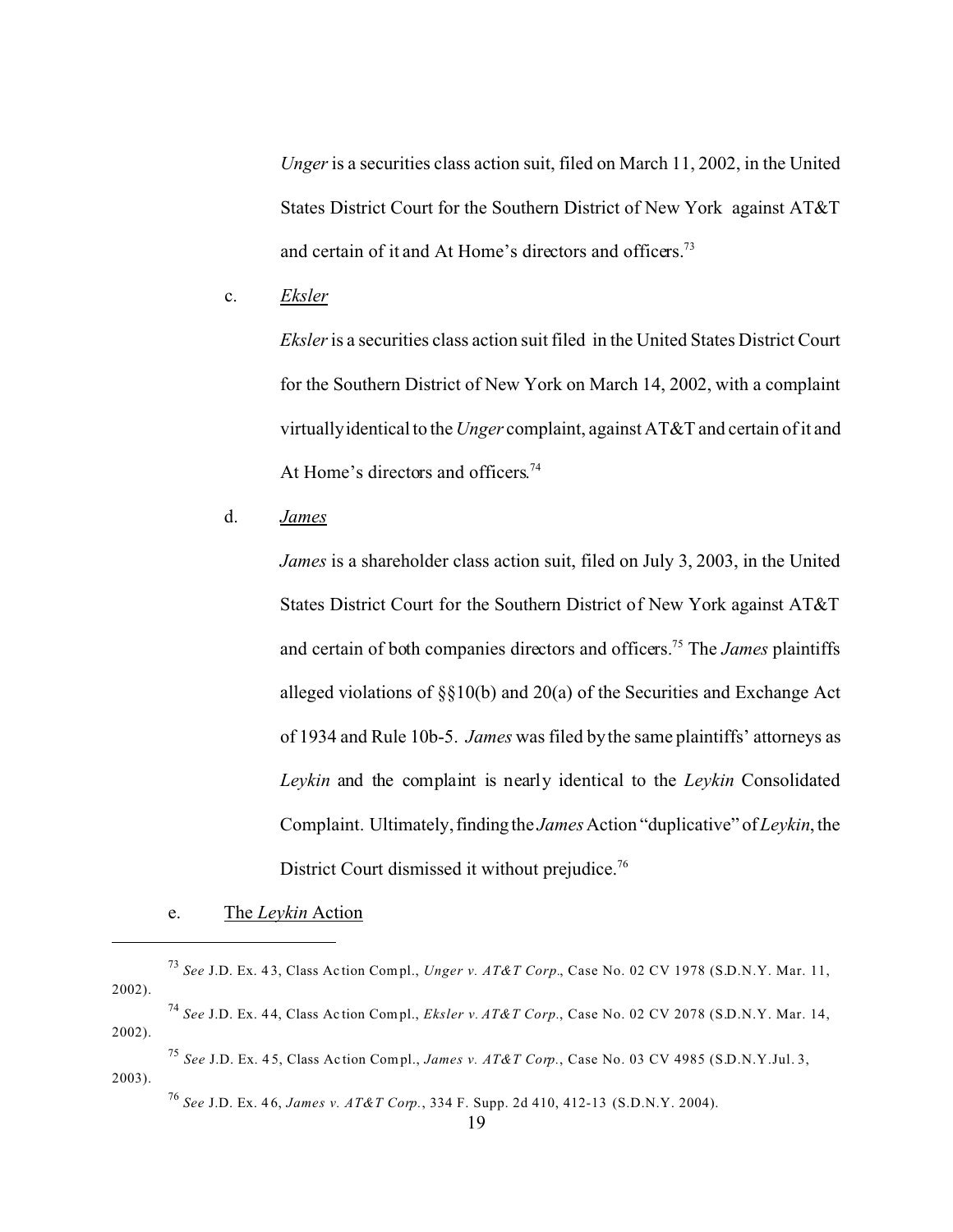On November 7, 2002, *Leykin*, *Eksler*, and *Unger* were consolidated under the caption, *Levkin v. AT&T Corp., et al.* (the "*Levkin* Action").<sup>77</sup> The consolidated *Leykin* Action is a putative class action suit, filed on behalf of At Home's public shareholders during the period from March 28, 2000<sup>78</sup> to September 28, 2001. The *Leykin* plaintiffs allege both securities and common law fraud, and breach of fiduciary duty by AT&T, its directors and officers, certain of At Home's directors and officers, and others.

In the First Amended Consolidated Complaint the *Leykin* plaintiffs allege the following: (a) AT&T developed the "Steamboat Project"<sup>79</sup> in February 2000, and that during this project, AT&T allegedly copied, took and converted to its own possession, benefit and use At Home's proprietary technology; (b) the "plan, the subsequent conversion and its material adverse consequences for At Home were never revealed to the public until partial revelations of the consequences (but not of the plan nor of the conversion) began to occur during 2001;"<sup>80</sup> and (c) "[a]s part of such plan, on March 28, 2000, At Home entered into a series of agreements with AT&T, Cox and Comcast"<sup>81</sup> and "an important purpose" for AT&T in entering these agreements was to ensure that AT&T could execute its plan "to copy and convert At Home's proprietary technology to AT&T's own possession, use and benefit" and make AT&T independent from At Home and its need for At Home's services. $82$ 

The *Leykin* plaintiffs further assert that "AT&T had, by March 28, 2000 at the latest, a plan

<sup>77</sup> *See* J.D. Ex. 4 7, Conso l. Class Action Comp l., *Leykin v. AT&T Corp.*, Case No. 02 CV 1765 (LLS) (S.D.N .Y. Nov . 8, 2002 ).

<sup>&</sup>lt;sup>78</sup> According to the *Leykin* plaintiffs, the March 2000 Trans actions were announced on March 28, 2002.

<sup>79</sup> J.D. Ex. 4 8, First Am. Consol. Class Action Co mpl. at ¶ 60, *Leykin v. AT&T Corp.*, Case No. CV 02-CV-1765 (LLS)(S.D.N.Y . Feb. 24, 2004).

<sup>80</sup> *Id*.

<sup>&</sup>lt;sup>81</sup> *Id.*  $\llbracket 61(a)$ .

 $82$  *Id.* **¶** 66, 137.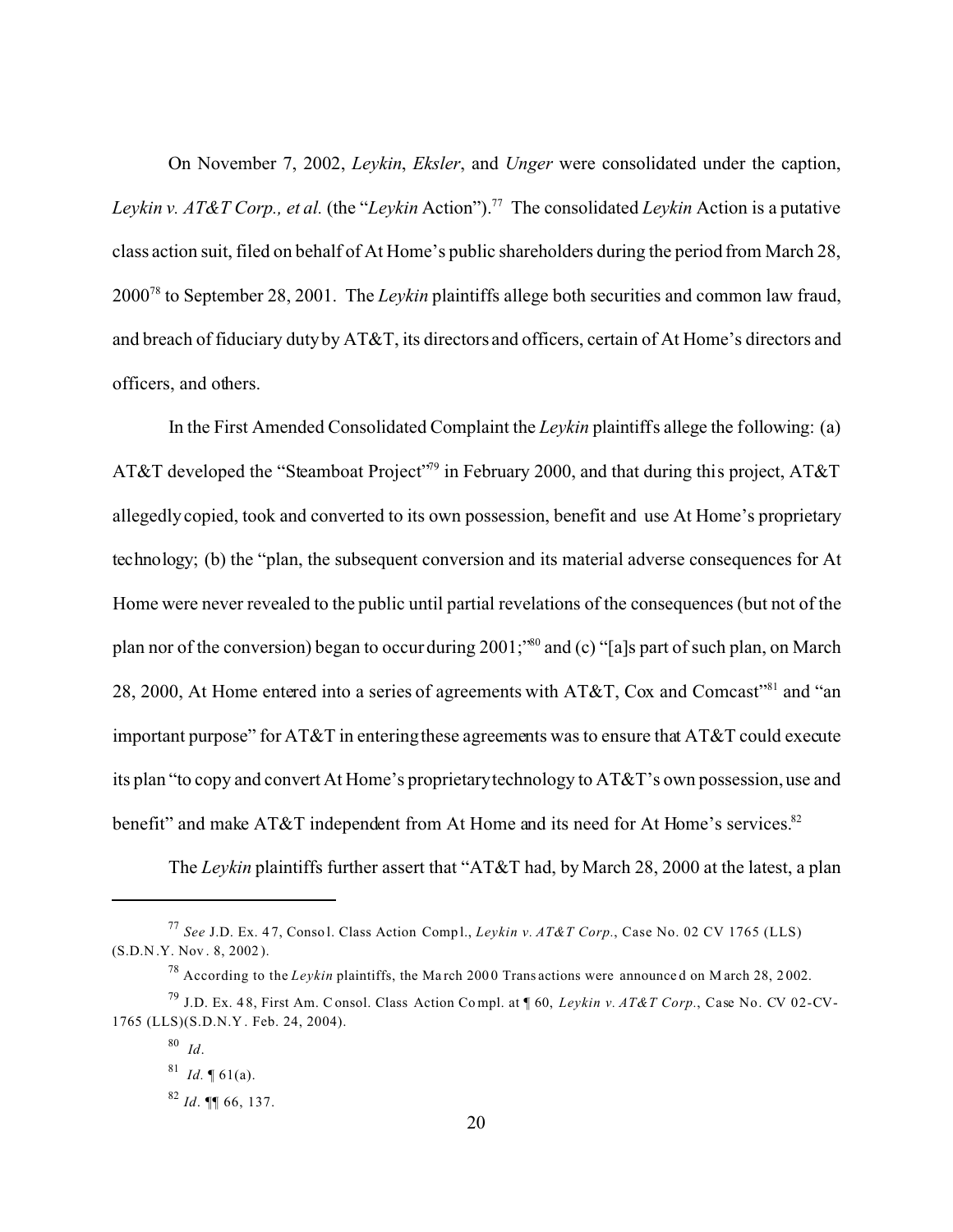to copy and convert At Home's proprietary technology" and that "[a]n important purpose of transactions therein which required shareholder approval was to 'ensure that AT&T could execute its plan to copy and convert At Home's technology.'"<sup>83</sup> They claim that "after the March 28, 2000 agreements were signed, AT&T personnel began asking for, and were given, unique and unfettered access to At Home's proprietary technology, intellectual property and know-how."<sup>84</sup>

The First Amended Consolidated Complaint also alleges: (a) AT&T converted and used At Home's formerly proprietary technology to build and deploy a parallel network that would compete with At Home as soon as AT&T was not bound by its exclusivity obligations to At Home $[:]^{85}$  (b) "AT&T dominated and controlled At Home's finances and strategic relationships such that At Home management could not exercise independent judgment, and At Home could neither access the capital markets nor align with an appropriate strategic partner $[\cdot]^{86}$  (c) the defendants violated the securities laws and committed fraud, *inter alia*, by failing to disclose AT&T's plan to convert At Home's proprietary technology and artificially inflating the market price of and demand for At Home common stock $\left[\cdot\right]^{87}$  (d) At Home's directors breached their fiduciary duties of candor, due care, loyalty and good faith to At Home shareholders between March 28, 2000 and the end of the class period, when At Home filed for bankruptcy;<sup>88</sup> and (e) "AT&T, as a controlling and dominant shareholder, owed fiduciary duties to the other shareholders of At Home. These duties included a

<sup>83</sup> *Id*. ¶ 136(a),(b).

 $84$  *Id.* ¶ 63(b).

<sup>85</sup> *See Id.* ¶ 79.

<sup>86</sup> *Id.* ¶ 103.

<sup>87</sup> *See Leykin* First Am. Co nsol. Class A ction Com pl., J.D. Ex . 48, ¶¶ 120 -33, at 47-5 1; *Leykin* Consol. Class Action Compl., J.D. Ex. 47, at ¶¶ 120-37.

<sup>88</sup> *See Leykin* First Am. Co nsol. Class A ction Com pl., J.D. Ex . 48, ¶ 138 -47, at 52-5 5.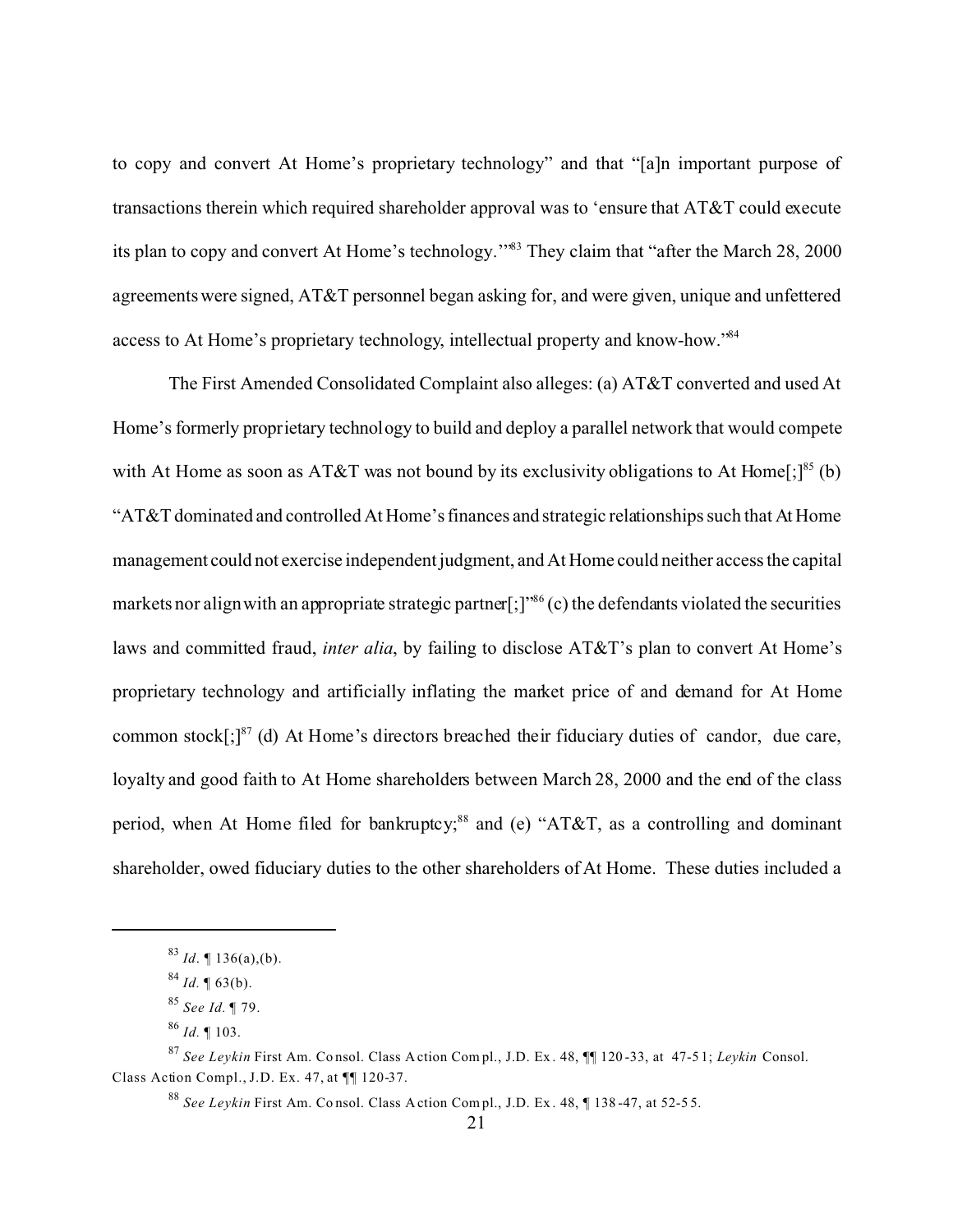fiduciary duty of entire fairness to minority shareholders.... AT&T breached this fiduciary duty of entire fairness and full candor."<sup>89</sup>

AT&T represented in its January 10, 2003 Motion to Dismiss or Stay for *Forum Non Conveniens,*<sup>90</sup> filed in the *Williamson Fiduciary* Action, that the *Williamson Fiduciary* Action "implicate[s] many of the same issues already being litigated" in the *Leykin* Action.<sup>91</sup> On February 11, 2003, AT&T moved to dismiss the *Leykin* Action asserting in part that "a large portion of the [*Leykin* Consolidated] Complaint centers around plaintiffs' wholly unsubstantiated allegations that AT&T had formulated by March 28, 2000 – and later carried out – a 'secret plan' to convert At Home's proprietary technology to its own use."<sup>92</sup> The U.S. District Court for the Southern District of New York certified a class in the *Leykin* Action but dismissed the Action on March 23, 2006.<sup>93</sup>

# E. The Coverage Action -*AT&T Corp. v. Clarendon Am. Ins., et. al.*

In the present action, AT&T asserts that it is entitled to coverage for losses arising from the *Williamson Fiduciary* and *Leykin* Actions under the AT&T Programs and At Home Towers, which cover several policy periods, spanning the year 1997 through the year 2007. The Defendants counter that coverage, if any exists at all, is limited by the terms of their policies to the 1997 AT&T Program and is barred under other Programs.

<sup>89</sup> *Leykin* Consol. Class Action Compl., J.D. Ex. 47, ¶ 143, at 51.

<sup>90</sup> *See also* discussion o f *Williamson Fiduciary* Action allegations *supra* at pp. 17-18.

<sup>91</sup> AT&T Mem. of P.& A. in Supp. M ot. to Dismiss or Stay for *Forum Non Conveniens*, J.D. Ex. 38, at 1.

 $92$  J.D. Ex. 49, Mem. in Supp. of Mot. to Dismiss of Defs. AT&T Corp., C. Michael Armstrong, Frank Ianna, Ho han Gyani, Charles H. Noski, Daniel H. Sommers, Mufit Cinali, John C. Petrillo, Raym ond Liguo ri, & Hossein E slambolch i at 5, *Leykin v. AT&T Corp.*, Case No. CV 02-CV -1765 (LLS)(S.D.N.Y. Feb. 11, 20 03).

<sup>93</sup> *Leykin v. AT&T C orp*., S.D.N.Y., 02 Civ. 1765 (LLS), Stanton, L. (Mar. 23, 2006) (Op. and O rder.)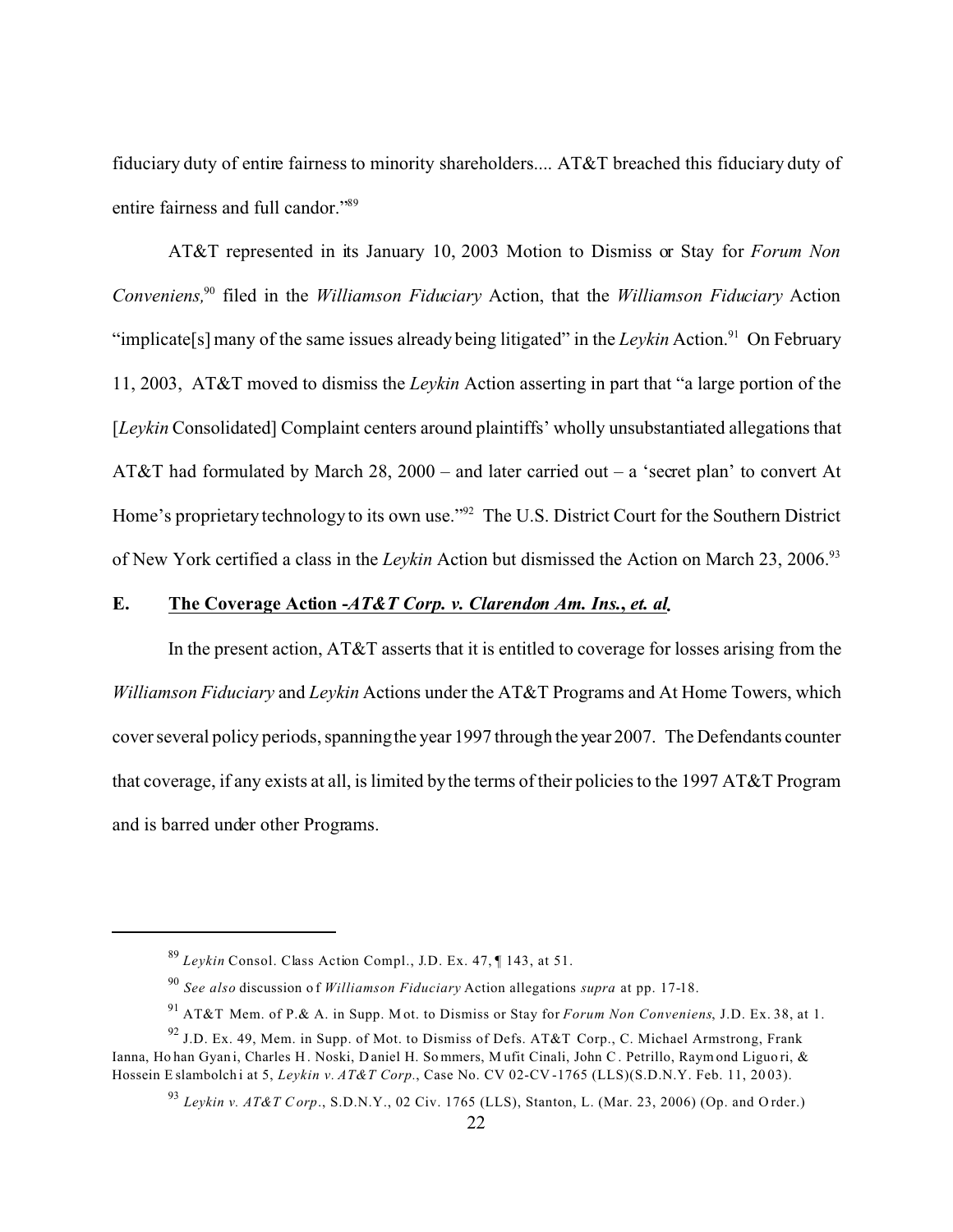# **II. STANDARD OF REVIEW**

# **A. Summary Judgment**

"Summary Judgment may only be granted where there are no genuine issues of material fact and the moving party is entitled to judgment as a matter of law."<sup>94</sup> To make this determination, the Court considers the pleadings, depositions, answers to interrogatories, admissions on file, and affidavits.<sup>95</sup> In evaluating motions for summary judgment, the Court must view all facts in the light most favorable to the non-moving party.<sup>96</sup> Thus, the moving party bears the burden of showing that no genuine issue of material fact exists and that it is entitled to judgment as a matter of law.<sup>97</sup> Consequently, if the moving party establishes "there is no genuine issue of material fact regarding the dispute ... that party is entitled to judgment as a matter of law, [and] summary judgment should be granted."<sup>98</sup> Finally, "[t]o the extent that the case's facts are not in dispute and the insurance policies are not ambiguous, the Court will decide coverage issues through ... a motion for summary judgment" pursuant to Superior Court Civil Rule 56.<sup>99</sup>

# **B. Rules of Construction for Contracts of Insurance**

As a preliminary matter, the Court recognizes the parties' disagreement as to whether the

<sup>94</sup> Super. Ct. Civ. R. 56(c ); *Viad Corp. v. MCII Holdings, Inc.*, 2003 W L 22853414 , at \*3 (Del. Super.), *citing In Re Asbestos Litigation,* 673 A.2d 159, 163 (Del. 1996).

 $95$  Super. Ct. Civ. R. 56(c).

<sup>96</sup> *Viad*, 2003 WL 22853414, at \*3; *Cirka v. Nat'l Union Fire Ins. Co. of Pittsburgh, PA*, 2004 WL 18132 83, at \*3 (D el. Ch.).

<sup>97</sup> *Viad*, 2003 WL 22853414, at \*3.

<sup>98</sup> *Cirka*, 2004 WL 1813283, at \*3.

<sup>99</sup> *Hercules Inc. v. AIG Aviation Inc*., 776 A.2 d 550, 5 58 (De l. Super. Ct. 2 000), *aff'd* 760 A.2 d 162 (D el. 2000).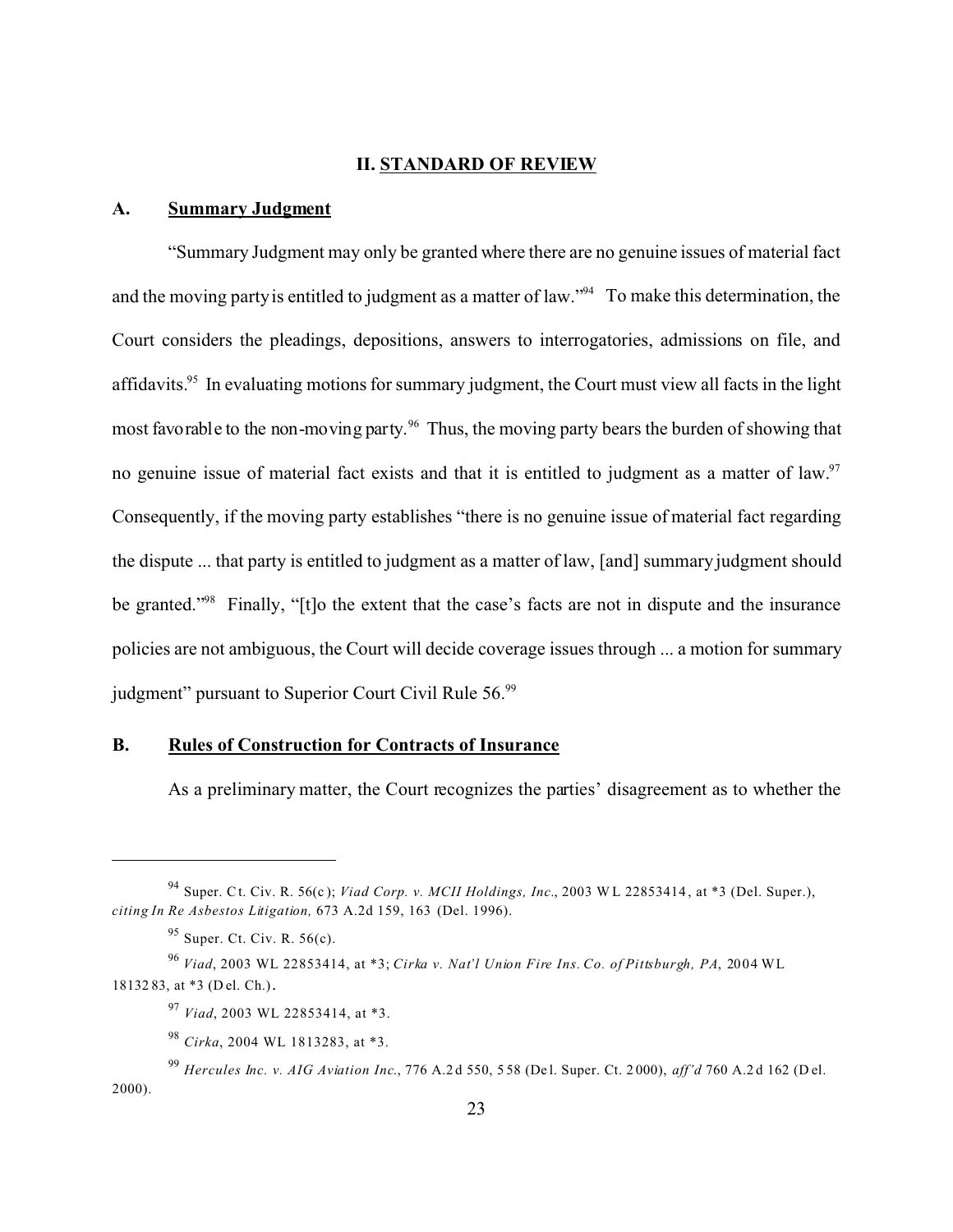insurance policies at issue should be interpreted in accordance with New York, New Jersey or California law.<sup>100</sup> However, the parties agreed during the September 20, 2005 Hearing that resolution of the pending motions does not require the Court to decide the issue at this time.<sup>101</sup> Thus, because "neither the Court nor the parties believes there are significant conflicts on any of the relevant legal principles," the Court "need not determine which state law controls and will set forth the guiding legal principles of insurance policy construction" applicable in all three states.<sup>102</sup> In so doing, the Court recognizes that it is delaying the inevitable, in that the resolution of future interpretation and construction questions in this case will necessitate a determination of the "threshold issue" of which law applies to these policies. $103$ 

<sup>100</sup> Tr. Ora l Argumen t on Mo ts. for Summ. J. at 105-1 06, 215 , *AT&T Corp . v. Clarendon A m. Ins.*, D.I. 161 (Sep. 20, 2005); Cont'l Cas. Co. Mem. of Law in Supp. of its Mot. for Part. Summ. J. For a Decl.There is No Coverage for the *Williamson Fid uciary* & *Leykin* Actions U nder the Excess Run-O ff & Cont'l P olicies at 9 n.4 *AT&T Corp . v. Clarendon A m. Ins.*, D.I. 65/E-File 109 (June 2, 2005); Nat'l Union Op. Br., D.I. 69/E-File 113, at 17 n.10; Op. Br. of the At Home Insurers in Supp. of Their Mot. for Part. Summ. J. on Pl.'s Claims for Coverage for the *Williamson Fiduciary* & *Leykin* Actions Under the 2001 At Home Program, D.I. 68/E-File112, at 14-15 n.4; AT&T Corp.'s Consol. An. Br. in Opp'n to: (1) Fed. Ins. Co.'s Mot. for Part. Summ. J. as to 2001-2007 AT&T Run-Off Policies; (2) Cont'l Cas. Co.'s Mot. for Part. Summ. J. for a Decl.There is No Coverage for the *Williamson Fiduciary* & *Leykin* Actions Under th Excess Run-Off & 2001 Cont'l Policies; & (3) Zurich Am. Ins. Co.'s Mot. for Summ. J. a t 40 n.22, *AT&T Corp . v. Clarendon A m. Ins.*, D.I. 124 /E-File 173 (Aug. 15, 2 005); AT &T A n. Br. in Opp'n to Nat'l Union's Mot. for Part. Summ. J., D.I. 126/E-File 175, at 16-21; Reply Br. by Nat'l. Union, D.I. 133/E-File 200, at 6-8.

<sup>101</sup> At oral argument AT&T asserted that, while New Jersey law applies, the Court can follow *Alstrin v. St. Paul Mercury Ins. Co.*, 179 F. Supp. 2d 376, 388 (D . Del. 2002) because, based on the Defendants arguments, no apparent conflict of law exists between New York and New Jersey. Tr. Oral Argument at 105-106. Later, AT&T conced ed Californ ia law applies, but asserted th at the At Ho me Insurers did not reve al "any differenc es" in California law that "would ... mean ... New York or New Jersey law would hold any differently." *Id.* at 106-107. Finally, Federal argued that New York law applies, but agreed "it doesn't matter for purposes of this motion." *Id.* at 215.

<sup>102</sup> *Alstrin v. St. Paul Mercury Ins. Co.*, 179 F. Supp. 2d 376, 388 (D . Del. 2002). *Cf. Int'l Bus. Mach. Corp. v. Liberty Mut. Ins. Co.*, 363 F.3 d 137, 143 (2d Cir. 2004) (applying New York and California law to determine insurer's duty to defend against employee toxic tort suits as "[c]hoice of law does not matter, ... unless the laws of the competing jurisdictions are a ctually in conflict."); *FileNet Corp. v. Ch ubb Corp* ., 735 A.2d 1203, 1207 (N.J. Super. Ct. Law Div. 1997) (finding "[o]n the issue of interpretation of the insurance contract, New Jersey and California law are not in co nflict").

<sup>&</sup>lt;sup>103</sup> 15 App leman on In surance  $\S$  1 12.1 (2d ed. 2005).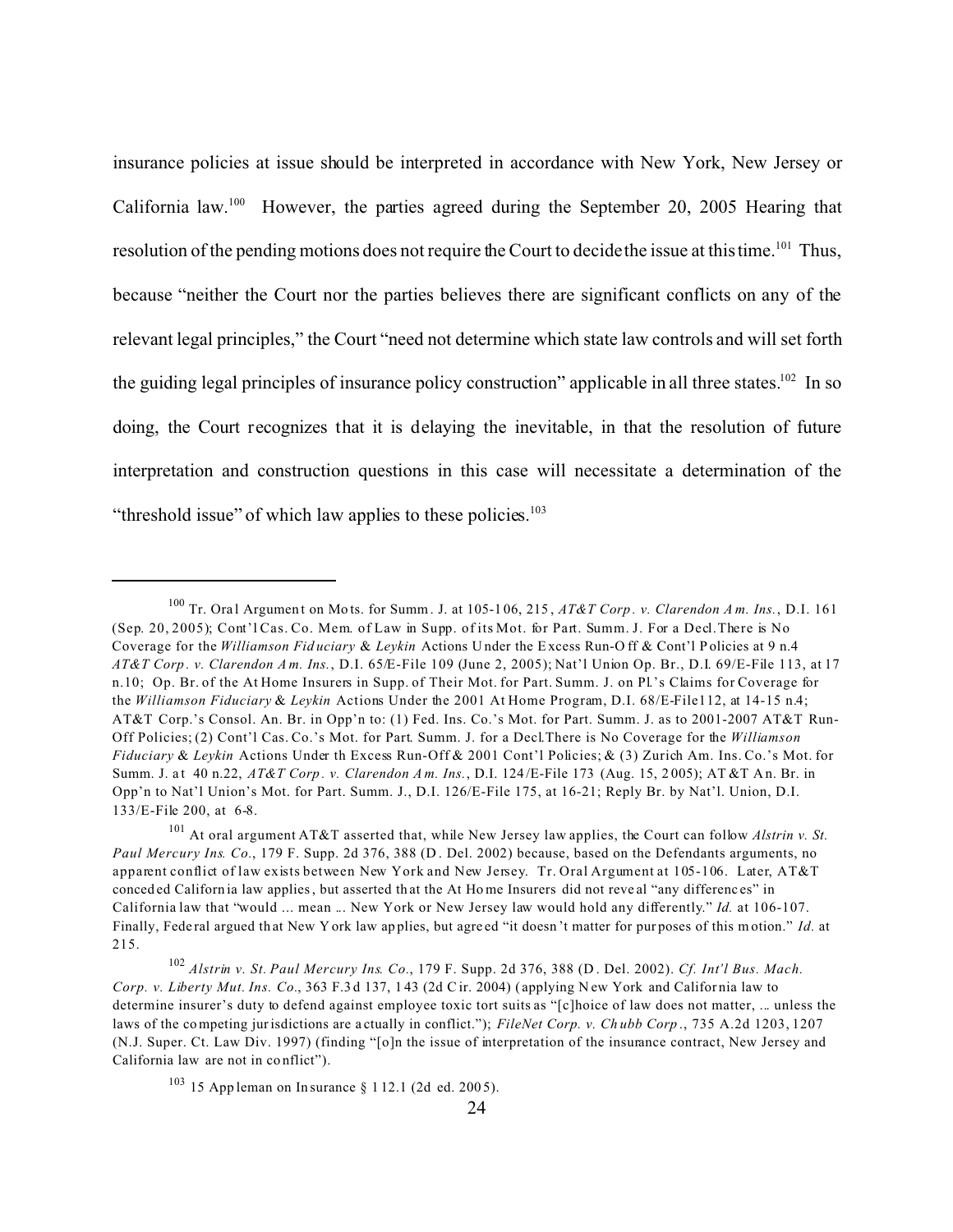In New York, New Jersey and California, as in Delaware, determining whether insurance contract language is ambiguous is a question of law for the Court to decide.<sup>104</sup> As a general rule, these courts interpret insurance policy language according to the general rules of contract interpretation.<sup>105</sup> Thus, in the absence of ambiguity, these courts construe insurance policies by giving the policy language its "common," "plain," and "ordinary" meaning, <sup>106</sup> unless used by the

<sup>105</sup> *Abner, H erman & Brock, In c.,* 308 F. S upp. 2d 331, 33 5 (S.D.N .Y. 200 4); *Lefrak Org., Inc. v. Chubb Custom Ins. Co.*, 942 F. S upp. 94 9, 952 (S .D.N.Y .1996); *State v. Am. Mfrs. Mut. Ins. Co.*, 593 N.Y.S.2d 885, 886 (N.Y. App. Div. 1993) (relying on *Loblaw Inc . v. Employers' Lia b. Assur. Corp* ., 456 N.Y.S.2d 40, 442 (N.Y.1982)); *Powe rine Oil Co ., Inc. v. Sup er. Ct.*, 118 P.3 d 589, 5 97 (Cal. 2 005); *Montrose Chem. Corp. v. Admiral Ins. Co.*, 913 P.2 d 878, 8 88 (Cal. 1 995); *Bank o f the West v. S uper. Ct.* , 833 P.2 d 545, 552 (Cal. 1992); *Rosario v. Haywood*, 799 A.2 d 32, 38 (N.J. Sup er. Ct. App . Div. 200 2). *Cf. as to clear and unambiguous policies Hebela v. Healthcare Ins. Co.*, 851 A.2d 75, 80-82 (N.J. Super. Ct. App. Div. 2004 ) (citing *Kampf v. Franklin Life Ins. Co.*, 161A.2d 717, 72 0-21 (N.J. 1960)). *Accord New Castle County v. Hartford Acc. & Indem. Co.*, 970 F.2d 1267, 1270 (3d Cir. 1992); *E.I. duPont de Nemours & Co. v. Allstate Ins. Co.*, 879 A.2d 929, 938 (Del. Super. Ct. 2004) (relying on *Rhone-Poulenc,* 616 A.2 d 1192 , 1196 (D el.1992 )); *compare Progressive Cas. Ins. Co. v. Hurley*, 765 A.2d 195, 201 (N.J. 2001) (stating in a UM coverage case that "New Jersey courts consistently have recognized that insurance policies are contracts of adhesion and, as such, are subject to special rules of interpretation.").

<sup>106</sup> *Zunenshine*, 1998 WL 4 83475, at \*3 (S.D.N.Y.) (stating that "[w]hen a contract is not ambiguous, the court 'should assign the plain and ordinary meaning to each term and interpret the contract without the aid of extrinsic evide nce.'" (citation o mitted)); *Escobar v. Colonial Indem. Ins. Co.*, 804 N.Y.S.2d 360, 361-62 (N.Y. App. Div. 200 5); *Physicians' Reciprocal Insurers v. Abraham*, 757 N.Y.S.2d 330, 331 (N.Y. App. Div. 2003) (stating that clear and unambiguous provisions in an insurance policy should be "given their plain and ordinary meaning, and courts should refrain from rewriting the agreement ...."(citing *Gov't Employees Ins. Co. v. Kligler*, 366 N.E.2d 865 (N.Y. 1 977))); *Montrose Chem.*, 913 P.2d 878, 888 (Cal. 1995) (applying California's statutory rule of contract construction, which requires that the "clear and explicit" meaning of these provisions, interpreted in their "ordinary and popular sense," controls judicial interpretation unless "used by the parties in a technical sense, or unless a special meaning is given to them by usage.""); *Bay Cities Paving & Grading, Inc. v. Lawyers' Mut. Ins. Co.*, 855 P.2d 1263, 1270 (Cal. 1993); *Cunning ham v. Un iversal Underwriters*, 120 Cal. Rptr. 2d 162, 168 (Cal. Ct. App. 2002) (reversing and remanding summary judgment after finding no coverage under commercial general liability (CGL) for tenant claim against insured and explaining "[i]f the policy provision is unambiguous ... it must be interpreted

<sup>104</sup> *K. Bell & Assocs, Inc. v. Lloyd's U nderwriters*, 97 F.3d 632, 637 (2d Cir. 1996); *Zunenshine v. Executive Risk Indem., Inc*., 1998 W L 4834 75, at \*3 (S.D .N.Y.); *Tomco Painting & Contracting, Inc. v. Transcontinental Ins. Co., 801 N.Y.S.2d 819, 820 (N.Y. App. Div. 2005); 2619 Realty, LLC v. Fid. & Guar. Ins. Co.*, 756 N.Y.S.2d 564, 566 (N.Y. App. Div. 2003); *Bd. of Managers of Yardarm Condo. II v. Fed. Ins. Co.*, 669 N.Y.S.2d 332, 333 (N.Y. App. Div. 1998). *See Haggerty v. Fed. Ins. Co.*, 32 Fed. Appx. 251, 253 (9th Cir. 2002); *Church Mut. Ins. Co. v. U.S. Liab. Ins. Co.*, 347 F. S upp. 2d 880, 88 3 (S.D. Cal. 2004 ); *Town of Harrison v. Nat'l Union Fire Ins. Co.*, 675 N.E.2d 829, 832 (N.Y. 1996); *Waller v. Tr uck Ins. E xch., Inc.,* 900 P.2 d 619, 6 27 (Cal. 1995); *N. Am. Phillips Corp.*, 1995 WL 628444, at \*7 (Del. Super.) (applying New York law); *Nat'l Union F ire Ins. Co. v. Transp. Ins. Co.*, 765 A.2d 240, 243 (N.J. Super. Ct. App. Div. 2001); *Powe ll v. Alema z, Inc.,* 760 A.2d 1141, 1144 (N.J. Super. Ct. App. Div. 2000). *Accord Hercules, Inc. v. AIU Ins. Co.*, 784 A.2d 481, 489 (Del. 2001); *Rhone-Poulenc Basic Chems. Co. v. Am. Motorist Ins. Co.*, 616 A.2 d 1192 , 1195 (D el. 1992 ); *AT&T Wireless Serv. Inc. v. Fed. Ins. Co.*, 2006 WL 2 67135, at \*4 (Del. Super.).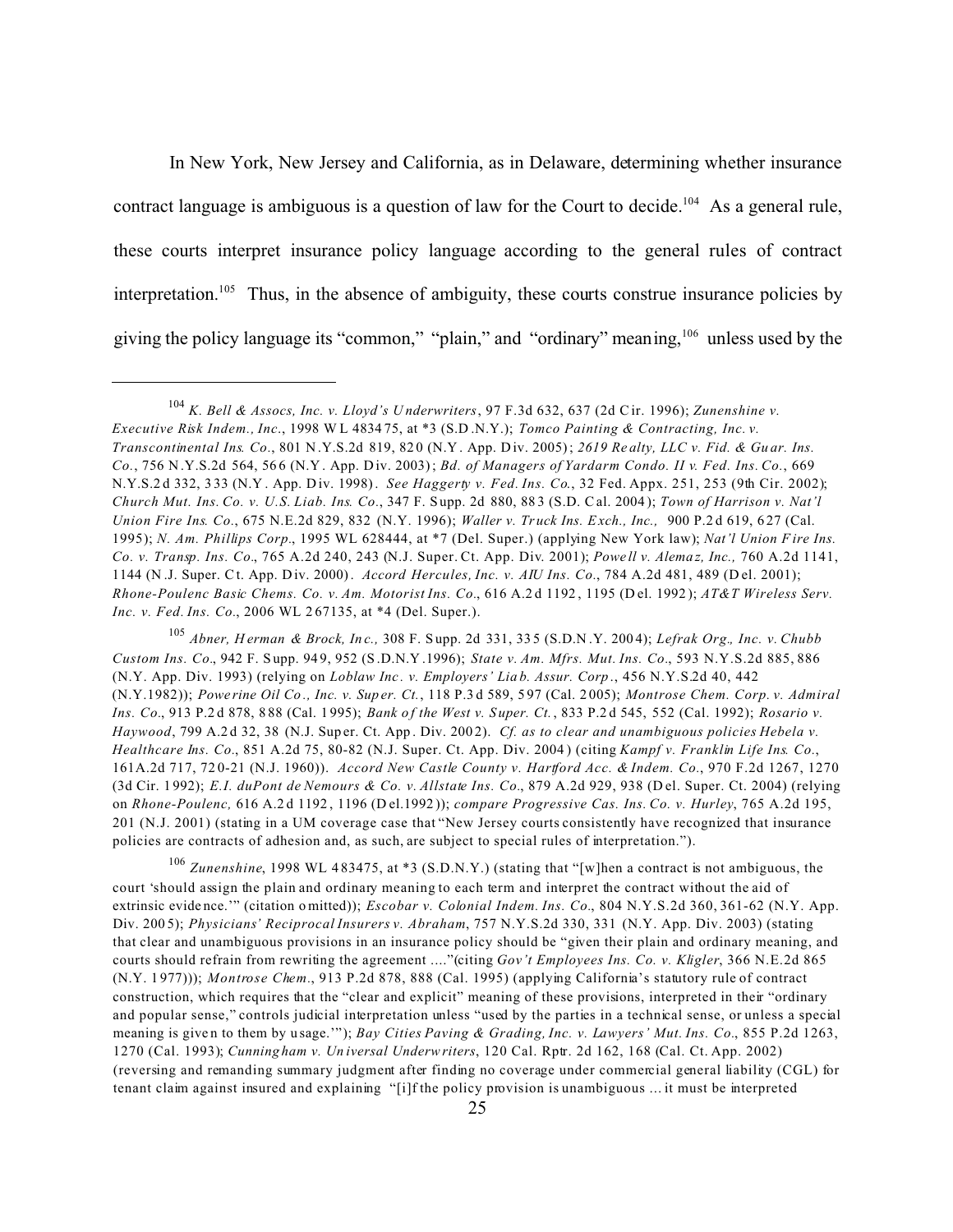parties "in a technical sense" or where "a special meaning is given to them by usage."<sup>107</sup> Accordingly, as a general rule,<sup>108</sup> policy language found to be clear and unambiguous should be interpreted and enforced as written.<sup>109</sup>

<sup>107</sup> *Int'l Bus. Mach. Corp.*, 363 F.3 d 137, 1 47 (2d C ir. 2004) ( applying sha red New York an d California principles o f insurance co ntract interpre tation), *citing McGrail v. Equitable Life Assur. Soc. of U.S.*, 55 N.E.2d 483 (N.Y. 1944) and *Vand enberg v. Super. Ct.*, 982 P.2d 229, 244-45 (Cal. 199 9). *See Montrose Chem. Corp.*, 913 P.2d 878, 888 (Cal. 1995) ( stating that the "'clear and explicit' meaning ... interpreted in ... 'ordinary and popular sense,' contro ls judicial interp retation unless 'used by the parties in a technic al sense, or unless a special meaning is given to them by usage.'" ); *Bay Cities Paving & Grading, Inc.*, 855 P.2 d 1263 , 1270 (C al. 1993 ); *Cooper Companies*, 37 Cal. Rptr. 2d 508, 511-12 (Cal. Ct. App. 1995) (explaining California's three-step framework for insurance policy interpretation in the context of an appeal from a ruling for a liability insurer in context of underlying breast imp lant cases). *Accord U.S. Mineral Products Co. v. Am. Ins. Co.*, 792 A.2d 500, 509 (N.J. Super. Ct. App. Div. 2002) (recognizing, in the context of asbestos manufacturer's declaratory judgment action, that a court's "function on re view is to searc h broad ly for the prob able intent of b oth parties in an effort to find the re asonable meaning in maintaining the express general purposes of the policy."); *Sears Roeb uck & Co. v. Nat' U nion Fire Ins. Co.*, 774 A.2 d 526, 5 32 (N.J. Super. Ct. A pp. Div. 2 001) (inter preting gene ral liability policies (G LC) in consolidated personal injury suits); *Hercules, Inc.*, 784 A.2 d 481, 4 89-90 (D el. 2001 ), *citing Rhone-Poulenc*, 616 A.2d 1192, 1195-96 (Del. 1992).

<sup>108</sup> *Compare infra* text accompanying notes 121-125.

<sup>109</sup> *See Fed. Ins. Co. v. Campbell Soup Co.*, 885 A.2d 465, 468 (N.J. Super. Ct. App. Div. 2005) (explaining that "[w]hen the express language of an insurance policy is clear and unambiguous, it must be enforced as written" in the context of declaratory judgment action arising from underlying actions involving exchange between parent and subsidiary of securities); *Nav-Its, Inc. v. Selective Ins. Co. of Am.*, 869 A.2d 929, 933 (N.J. 2005) (explaining if "the policy langua ge is clear, the p olicy should b e interpreted as written."); *President*, 853 A.2d 247, 254 (N.J. 2004) (interpreting a "claims made" professional liability policy and explaining that "[i]f the policy terms are clear, courts should interpret the policy as written and avoid writing a better insurance policy than the one purchase d."); *Liberty Surplus Ins. Corp. v. Segal Co.*, 2004 WL 2102090, at \*1 (S.D.N.Y. 2004) (declaratory

according to this plain meaning."(citing *Ray v. Valley Forge Ins. Co.*, 92 Cal. Rptr. 2d 473, 476 (Cal. Ct. App. 1999))); *President v. Jenkins,* 853 A.2 d 247, 2 54 (N.J. 2004) (e xplaining "[w] hen interpre ting an insuranc e policy, courts should give the policy's words 'their plain, ordinary meaning.'" (citing *Zacaria s v. Allstate Ins. C o.,* 775 A.2d 1262, 1 265 (N .J. 2001 ))). *See Gibson v. Callaghan*, 730 A.2d 1278, 1282 (N.J. 1999) (stating that "well-established rules for interpr eting insurance policies hav e develop ed .... the word s of an insuranc e policy are to be given their plain, ordinary meaning .... [i]n the absence of any ambiguity, courts 'should not write for the insured a better policy of insurance than the one purchased.'"(quoting *Longo bardi v. Chubb In s. Co.,* 582 A.2d 1257 , 1260 (N.J. 1990))); *N. Am. Ph illips Corp*., 1995 WL 626 036, at \*2 (Del. Super.) (explaining that under New York law "[a]n unambigo us policy pro vision must be accorde d its plain and ordinary meaning."). *Cf. Church Mut.*, 347 F. Supp. 2d 880, 884 (S.D. Cal. 2004) (stating "[w]here possible, the court looks solely to the terms of the policy; the clear and explicit meaning of the policy terms, understood in their ordinary and popular sense, will govern the interpretation ."); *ML Direct, Inc. v. TIG Specialty Ins. Co.*, 93 Cal. Rptr 2d 846, 850 (Cal. Ct. App. 2000) (explaining in context of declaratory judgment action against D&O insurer that the "fundamental goal of contract interpretation is to give effect to the parties' intentions, which, ... should be inferred solely from the written terms of the policy."); *Cooper Companies v. Transcon. Ins. Co.*, 37 Cal. Rptr. 2d 508, 512 (Cal. Ct. App. 1995) (explaining that the Californ ia Suprem e Court "'clarified' the rules for interpreting allegedly ambiguous insurance policies [citations omitted] as follows: 'If contractual language is clear and explicit, it governs.'" (citing *Bank of the W est*, 833 P.2d 545 (Cal. 1992))). *Accord Rhone-Poulenc*, 616 A.2d 1192, 119 5 (Del. 1992).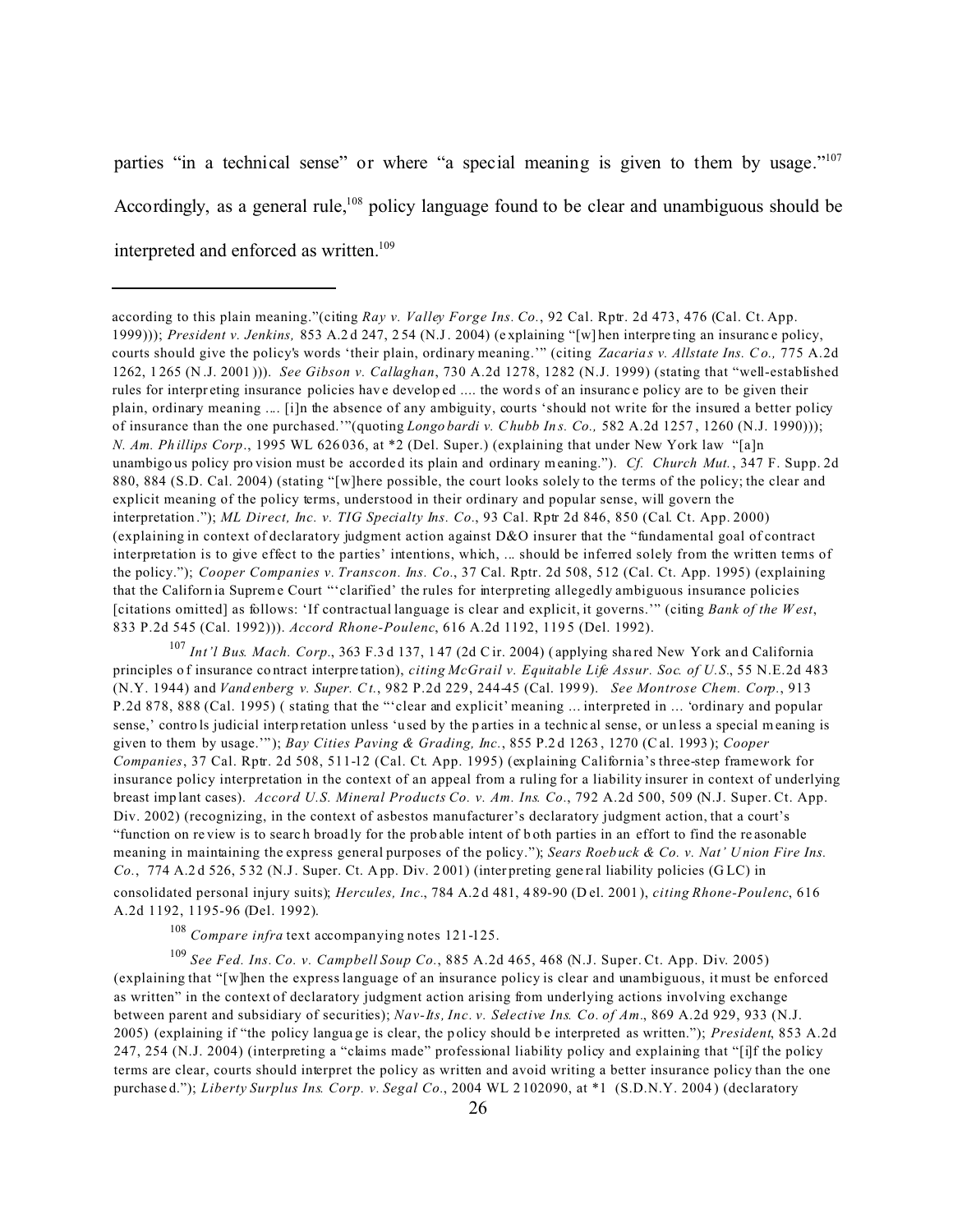Generally, an insured's burden is to establish that a claim falls within the basic scope of coverage, while an insurer's burden is to establish that a claim is specifically excluded.<sup>110</sup> Courts

<sup>110</sup> *See Harris v. Gulf Ins. Co.*, 297 F. Supp. 2d 1220, 122 5 (N.D. Cal. 2003) (interpreting "insured versus insured" ex clusion in D& O liability polic y); *Fisher v. Geico Gen. Ins. Co.*, 378 F. Supp. 2d 444, 447 (S.D.N.Y. 2005) (interpreting au to insurance policy in pers onal injury ac tion); *Zunenshine*, 1998 W L 4834 75, at \*4 (S.D .N.Y.) (stating that the"insur er bears the b urden of p roving that the p olicy's exclusion s 'clearly and unmistakably' ap ply to the insured's cla ims." (citation omitted)); *MacKinnon v. Truck Ins. Exch.*, 73 P.3d 1205, 1213 (Cal. 2003) (interpreting p ollution exclu sion in a CG L policy); *Consol. Edison Co. of New York, Inc. v. Allstate Ins. Co*., 774 N.E.2d 687, 690-92 (N.Y. 2002) (interpreting general liability policies in the context of environmental pollution issues); *Villa Enterprises Mgmt. Ltd. v. Fed. Ins. Co.*, 821 A.2d 1174, 1188 (N.J. Super. Ct. Law Div. 2002) (explaining, in an action against general liability insurer arising from underlying unfair competition and advertising injury litigation, that "[o ]nce cove rage has be en established , the burden shifts to the insurer to show that the cla im falls within the exclusionary provisions of the policy."(citing *Sears Roebuck & Co.*, 774 A.2d 526, 532 (N .J. Super. Ct. App. D iv. 2001))); *Rosario* , 799 A.2d 32, 37 (N.J. Super. Ct. App. Div. 2002) (explaining that in "a dispute over the interpretation of an insurance contract, it is the insured's burden 'to bring the claim within the basic terms of the policy.' On the other hand, where the insurance carrier claims the matter in dispute falls within exclusionary provisions of the policy, it bears the burden of establishing that claim." (quoting *Reliance Ins. Co. v. Armstrong World Indus., Inc.*, 678 A.2d 1152 (N.J. Super. Ct. App. Div.1996) and *Hartford Acc. & Indem. Co. v. Aetna Life & Cas. Ins. Co.*, 483 A.2 d 402 (N .J. 1984 ))). *See also Seaboard Sur. Co. v. Gillette Co.*, 476 N.E.2d 272, 275 (N.Y. 1984) (explaining, in the context of a libel, slander, and copyright liability policy, that "before an insurance company is permitted to avoid policy coverage, it must satisfy the burden ... of establishing that the exclusions or exemptions apply...."); *Lapierre, Litchfield & Partners v. Cont'l Cas. Co.*, 297 N.Y.S.2d 976, 979 (N.Y. Sup. Ct. 1969) (applying these rules to interpret a professional liability policy: "plaintiff has the burden of proof to establish that the claim comes within the provisions of the agreement.... The clause at issue is not an exclusion clause on which the insurer has the b urden of p roof." (citation s omitted)). *Cf. Health-Chem Corp. v. Nat'l Union Fire Ins. Co.*, 559 N.Y.S.2 d 435, 4 38 (N.Y . Sup. Ct. 19 90) (exam ining the issue of a llocation of ex penses und er a D&O liability policy); *N. Am. Philips Corp.*, 1995 W L 6284 42, at \*3-4 (D el. Super.) (applying New York law). *Accord E.I. du Pont de Nemours & Co.*, 711 A.2d 45, 53 (Del. Super. Ct.1995).

judgment action by excess liability insurer to determine its duty to indemnify against suit by county); *Richards v. Princeton Ins. Co.*, 178 F. Supp. 2d 386, 392 (S.D .N.Y. 2001) (explaining that New Jersey law holds "where the language of an insurance policy is clear, a court must enforce its terms as written" in the context of a declaratory judgment action to determine if a CGL policy provides coverage for personal injury action); *Andy Warhol Found. for Visua l Arts, Inc. v. Fed. Ins. Co .,* 189 F.3d 208, 215 (2d Cir. 1999) (explaining if "the language of the insurance contract is unambiguou s, we apply its term s" in the contex t of a declara tory judgment action aga inst a liability insurer arising from a copyright infringement action); *Oot v. Home Ins. Co. of Indiana*, 676 N.Y.S.2d 715, 718 (N.Y. App. Div. 1998) (stating that where "'the provisions of an insurance contrac t are clear and unamb iguous, they must be enforced as written.'"(quoting *Hartford Ins. Co. of M idwest v. H alt*, 646 N.Y.S.2d 589, 596 (N.Y. App. Div. 1996))). *Cf. Powerine Oil Co., Inc.*, 118 P.3d 589, 598 (Cal. 2005); *Bank of the W est*, 833 P.2 d 545, 5 52 (Cal. 1992) (stating that if "contractual language is clear and explicit, it governs."); *Physicians' Re ciprocal Insurers*, 757 N.Y.S.2d 330, 331 (N.Y. App. Div. 2003) (stating that "[c]lear and unambiguous provisions in an insurance policy should be given their plain and ordinary meaning, and courts should refrain from rewriting the agreement...."); *Mongelli v. Chicago Ins. Co.*, 2002 W L 3209 6578, at \*3 (E.D.N.Y. 2002) (granting professional liab ility insurer's motion for su mmary jud gment); *North River Ins. Co. v. Town of Grand Island*, 1995 WL 250391, at \*4 (W.D.N.Y. 1995) (granting dec laratory judgment in favor of Public O fficials and Em ployees Lia bility insurer). *Accord E.I. duPont de Nemours & Co.*, 879 A.2 d 929, 9 38 (De l. Super. Ct. 2 004), *citing Rhone-Poulenc*, 616 A.2d 1192, 1196 (Del.1992).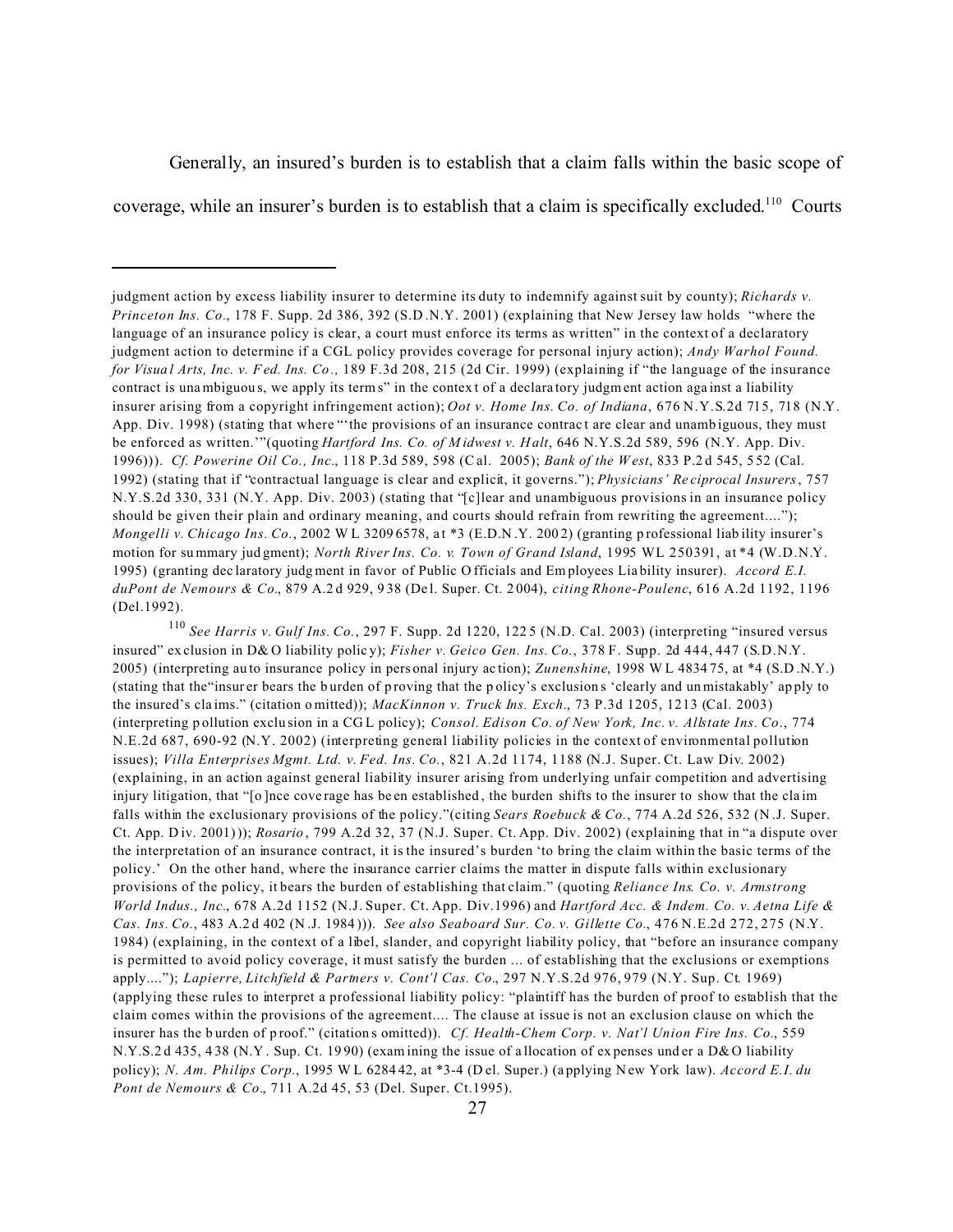determine an insurer's coverage obligations by comparing the allegations made in a complaint with the terms of the policy.<sup>111</sup> Coverage language is interpreted broadly to protect the objectively reasonable expectations of the insured.112 Conversely, exclusionary clauses are "accorded a strict

<sup>111</sup> *Steadfast Ins. Co. v. Stroock & Stroock & Lavan LLP*, 277 F. Supp. 2d 245, 251 (S.D.N.Y. 2003) (interpreting exclusions under claims-made professional liability policy to determine duty to defend or indemnify); *Holman v. Transamerica Ins. Co.*, 616 N .E.2d 49 9, 500 (N .Y. 199 3); *Tartaglia v. Home Ins. Co.*, 658 N.Y.S.2d 388, 390 (N.Y. App. Div. 1997) (affirming summary judgment after finding professional liability insurer owed no obligation to defend or indemnify); *Voorhees v. Preferred Mut. Ins. Co.*, 607 A.2d 1255, 1259 (N.J. 1992) (considering whether insu rer owed duty to defen d under ho meowne r's policy); *Fed. Ins. Co. v. Campbell Soup Co.*, 885 A.2d 465, 468 (N.J. Super. Ct. App. Div. 2005) (considering whether liability insurer owed duty to defend against litigation arising from securities transaction); *Hebela*, 851 A.2d 75, 79 (N.J. Super. Ct. App. Div. 2004); *Rosario* , 799 A.2 d 32, 40 (N.J. Sup er. Ct. App . Div. 2002); *Powe ll,* 760 A.2d 1141 ,1144 (N.J. Super. Ct. App. Div. 2000); *Hayward v. Centennial Ins. Co.*, 430 F.3d 98 9, 991 (9th Cir. 20 05) (explaining, in the context of suit against CGL insurer, that in "California, an insurer has a duty to defend its insured when, comparing the allegations in the third party complaint with the terms of the po licy as well as considering extrinsic facts, there is '*any* potential for liability under the policy.'"(citation omitted)); *Scottsdale Ins. Co. v. MV Transp.*, 115 P.3d 460, 466 (Cal. 2005); *Montrose Chem. Corp. v. Admiral Ins. Co.*, 861 P.2d 1153, 1157 (C al. 1993 ). *Cf. Belt Painting Corp. v. TIG Ins. Co.*, 795 N .E.2d 15 , 17 (N.Y . 2003) (stating that as the co urt has "repea tedly held, an ins urer has a du ty to defend if the allegations state a cause of action that gives rise to the reasonable possibility of recovery under the policy."); *Hampton Med. Group, P.A. v. Princeton Ins. Co.*, 840 A.2d 915, 920 (N.J. Super. Ct. App. Div. 2004) (explaining that when "the allegations in a complaint correspond with the language of the policy, the duty to defend arises, irrespective of the claim's actual merit."). *Accord Brosnahan Builders, Inc. v. Harleysville Mut. Ins. Co.*, 137 F. Supp. 2d 517, 52 5-26 (D . Del. 200 1); *Harleysv ille Mut. Ins. Co., Inc. v. Su ssex Cou nty*, 831 F. Supp. 1111, 1130 (D. Del. 1993).

<sup>112</sup> *Harris*, 297 F. S upp. 2d 1220, 1 224-25 (N.D. Cal. 2003 ); *MacKinnon*, 73 P.3d 1205, 1213 (Cal. 2003); *AIU In s. Co. v. Su per. Ct.*, 799 P.2 d 1253 , 1264-6 5 (Cal. 19 90). *See Hampton Med. Group, P.A.*, 840 A.2d 915, 920 (N .J. Super. Ct. App. Div. 2004) (stating that the "[p]rinciples of insurance contract interpretation 'mandate [a] broad re ading of coverage provisions, [a] narrow reading of exclusionary provisions, [the] resolution of ambiguities in the insured's favor, and [a] construction consistent with the insured's reasonable expectations.'" (quoting *Search EDP, Inc. v. Am. Home Assur. Co.*, 632 A.2d 286, 289 (N .J. Super. Ct. App. Div. 1993))). *Cf. Jeffer v. Nat'l Union Fire Ins. Co.*, 703 A.2d 316, 319 (N.J. Super. Ct. App. Div. 1997) (stating that exclusionary clauses in liability insurance policies "must be strictly construed in favor of the insured, with any doubt as to the existence of coverage resolved in a manner that affords coverage to the in sured."); *Sinopoli v. North River Ins. Co.*, 581 A.2d 1368, 1370 (N.J. Super. Ct. App. Div. 1990) (stating that "the language of liability insurance policies should be construed liberally in favor of the insured and strictly against the insurer, and in such manner as to provide full coverage of the indicated risk rather than to n arrow pro tection."(citatio ns omitted)); *Lefrak Org., Inc*., 942 F. Supp. 949, 953 (S.D.N.Y. 1996) (explaining that the "purpose of an insurance policy is to provide protection to the insured. To give effect to that purpose, limitations on coverage must be construed narrowly."); *Snyder v. Nat'l Union Fire Ins. Co.*, 688 F. Supp. 932, 938 (S.D.N.Y. 1988) (observing that a "corollary principle [to *contra proferentem*] is that exclusions are to be narrowly construed so that the scope of coverage remains as broad as possible."); *Fed. Ins. Co. v. Kozlowski*, 792 N.Y.S.2d 397, 402 (N.Y. App. Div. 2005) (explaining, in the context of interpreting a D&O liability policy, "'an insurer's duty to defend and to pay defense costs under liability insurance policies must be construed broadly in fav or of the po licyholder.'"(c itation omitted )); *30 West 15th Street Owners Corp. v. Travelers* Ins. Co., 563 N.Y.S.2d 784, 786 (N.Y. App. Div. 1990) (explaining that "it is well settled that an insurer's duty to defend is broader than its duty to indemnify and that a contract of insurance will be strictly construed in favor of the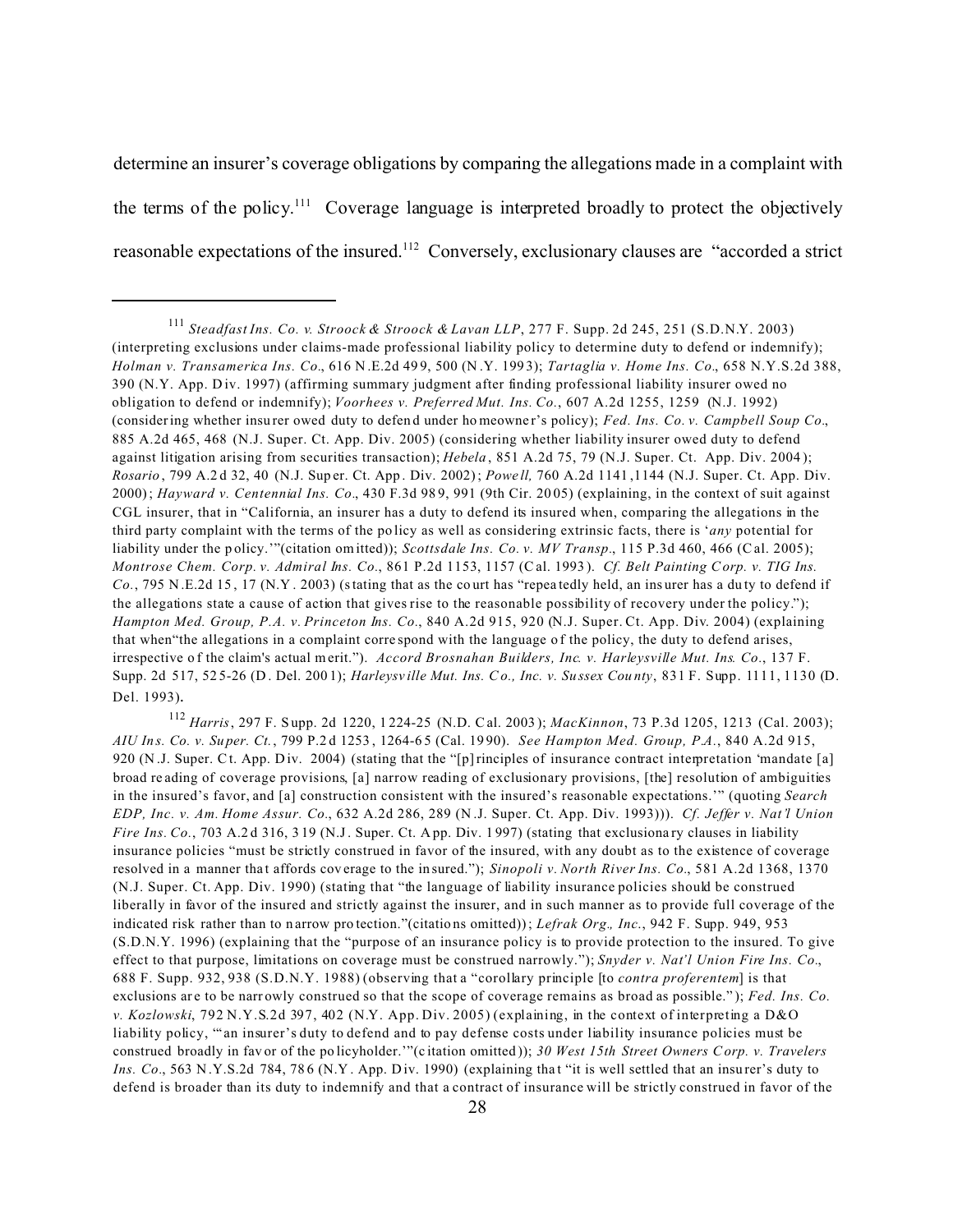and narrow construction."<sup>113</sup> Even so, courts give effect to such exclusionary language where it is

found to be "specific," "clear," "plain," "conspicuous"<sup>114</sup> and "not contrary to public policy."<sup>115</sup>

This is because insurance contracts are contracts of adhesion,  $116$  so policy language found to

<sup>113</sup> *Napoli, Kaiser & Bern, LLP*, 295 F. S upp. 2d 335, 34 3 (S.D.N .Y. 200 3); *Holman v. Transame rica Ins. Co.*, 616 N .E.2d 49 9, 500 (N .Y. 199 3); *Seaboard Sur. Co. v. Gillette Co.*, 476 N.E.2d 272, 275 (N.Y. 1984); *Oot*, 676 N .Y.S.2d 715, 72 0 (N.Y . App. D iv. 1998); *Nav-Its, Inc.*, 869 A.2 d 929, 9 34 (N.J. 2005); *Princeton Ins. Co. v. Chunmuang,* 698 A.2 d 9, 16-1 7 (N.J. 19 97); *Hampton Med. Group, P.A.*, 840 A.2d 915, 920 (N.J. Super. Ct. App. Div. 200 4). *Accord Church Mut. Ins. Co.*, 347 F.S upp.2d 880, 88 4 (S.D. Cal. 2004 ); *Harris*, 297 F. Supp. 2d 1220, 1224 (N .D. Cal. 20 03); *MacKinnon*, 73 P.3d 1205, 1213 (Cal. 2003); *N. Am. Phillips Corp.*, 1995 W L 6260 36, at \*2 (Del. Sup er.).

<sup>114</sup> *Napo li*, 295 F. S upp. 2d 335, 34 3 (S.D.N .Y. 200 3); *Holman*, 616 N.E.2d 499, 500 (N.Y. 1993); *Seaboard Sur. Co.*, 476 N .E.2d 27 2, 275 (N .Y. 198 4); *Oot*, 676 N.Y.S.2d 715, 720 (N.Y. App. Div. 1998); *Nav-Its*, *Inc.*, 869 A.2d 929, 934 (N.J. 2005) (explaining an exclusion that is "'specific, plain, clear, prominent, and not contrary to public policy,'... will be enforced as written."(citation omitted)); *Princeton Ins. Co.*, 698 A.2d 9, 17 (N.J. 1997) (stating that "exclusio ns are presumptively valid and will be giv en effect if 'specific, p lain, clear, prominent, and not contrary to public policy.'"(citations omitted)); *Hampton Med. Group, P.A.*, 840 A.2d 915, 920 (N .J. Super. Ct. App. Div. 2004); *Church Mut. Ins. Co.*, 347 F. S upp.2d 880, 88 4 (S.D. Cal. 2004 ); *Harris*, 297 F. Supp. 2d 1220, 1224-25 (N.D. Cal. 2003); *MacKinnon*, 73 P.3d 1205, 1 213 (Cal. 2003 ); *ML Direct, Inc.*, 93 Cal. Rptr 2d 846, 85 0 (Cal. Ct. A pp. 200 0). *Cf. Zunenshine*, 1998 WL 4 83475, at \*4 (S.D.N.Y.) (stating that "the insurer bears the burden of proving that the policy's exclusions 'clearly and unmistakably' apply to the insured's claim." (citation omitted)).

<sup>115</sup> *Burns v. Int'l Ins. Co.*, 709 F. S upp. 18 7, 190 (N .D. Cal. 19 89); *Nav-Its*, *Inc.*, 869 A.2d 929, 934 (N.J. 2005); *Princeton Ins. Co.*, 698 A.2 d 9, 17 (N .J. 1997 ); *compare Am. Home Assur. Co. v. Levy*, 686 N.Y.S.2d 639, 646-48 (N.Y. Sup. Ct. 1999) (finding a sexual miscon duct provision limiting coverage und er a professional liability insurance policy did not violate public policy).

<sup>116</sup> *Nav-Its*, *Inc.*, 869 A.2d 929, 933 (N.J. 2005) (explaining that because of the "complex terminology used ... and because the policy is in most cases p repared by the insurance company expe rts, we recognize that [it] is a "'contract[ ] of adhesion between parties who are not equally situated.'"); *Shaw v . City of Jersey City*, 811 A.2d 404, 410 (N.J. 2002) (stating that "[i]nsurance contracts typically are contracts of adhesion, prepared unilaterally by the insurer."); *Sparks v. St. Paul Ins. Co.*, 495 A.2d 406, 412 (N.J. 1985) (stating insurance contracts are "contracts of adhesion, prepared unilaterally by the insurer, and have always been subjected to careful judicial scrutiny to avoid injury to the pu blic."); *Fireman's Funds Ins. Co. v. Fibreboard Corp.*, 227 Cal. Rptr. 203, 206 (Cal. Ct. App. 1986) (explaining, in the context of a declaratory jud gment action arising from asbesto s litigation, that "[i]n the typical situation, the policy represents a contract of adhesion 'entered into between two parties of unequal bargaining strength, expr essed in the lan guage of a sta ndardize d contrac t, written by the mo re powerful bargainer to meet its own needs, and offered to the weaker party on a "take it or leave it" basis....'" (quoting *Gray v. Zurich Ins. Co.*, 419 P.2d 16 8 (Cal. 19 66))). *Cf. Ogden Corp. v. Travelers Indem. Co.*, 681 F. Supp. 169, 174 (S.D.N.Y. 1988) (construing a ny ambiguities in CGL p olicy in corp orate insured 's favor "[a]ltho ugh [insured ] did in fact neg otiate with [insurer], it cannot be said that [insured] completely drafted the provisions in question so as to cause the Court to apply a limited excep tion to the gene ral rule by con struing ambig uities in favor of the insurer."); *Eagle Star Ins.*

insured."); *Fed. Ins. Co. v. Tyco Intern. Ltd.*, 2004 W L 5838 29, at \*6 (N .Y. Sup. Ct.) (observing that "the duty to defend or pay de fense costs is construed liberally and any doubts about coverage are resolved in the insured's favor.").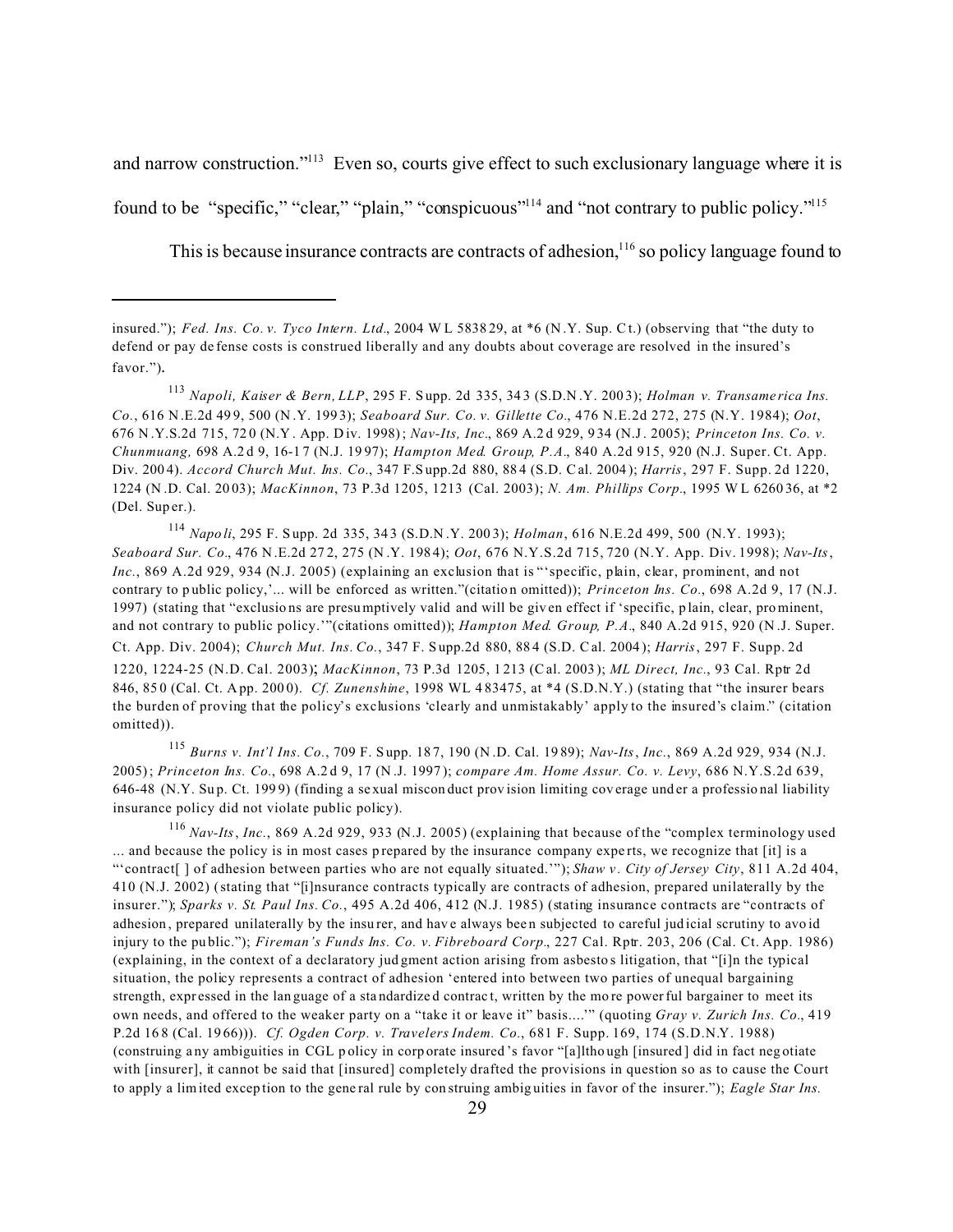be ambiguous is construed against the drafter,  $117$  in favor of coverage  $118$  and the insured's reasonable

<sup>117</sup> *Werner Indus. v. First State Ins. Co.*, 548 A.2 d 188, 1 90-92 (N .J. 1988 ) (agreeing w ith the trial court's finding that the umbrella liability policy terms were "plain" and "not 'inconsistent with public expectations [and] comme rcially accep ted standar ds'" rende ring the reaso nable exp ectation do ctrine inapp licable); *Sparks*, 495 A.2d 406, 412 (N.J. 1985) (stating that the "recognition that insurance policies are not readily understood ... impelled courts to resolve ambiguities ... against ... insurance companies."); *Lavanant v. Gen. Acc. Ins. Co. of Am.*, 595 N.E.2d 819, 823 (N.Y. 1992) (explaining, in the context of a CGL policy declaratory judgment action, arising from personal injury suit against insured landlord, that "where there is ambiguity as to the existence of coverage, doubt must be reso lved in favor of the insured and against the insurer."(citations o mitted)); *Breed v. Ins. Co. of N. Am.*, 385 N.E.2d 1280, 1282 (N.Y. 1978) (recognizing, in a coverage action involving a homeowners' policy, the general rule "that ambiguities in an insurance policy are to be construed against the insurer, particularly when found in an exclusionary clause."(citation omitted)). *Cf. Powerine Oil Co., Inc.*, 118 P.3d 589, 598 (Cal. 2005) (explaining ambiguity "'not eliminated by the language and context of the policy, ... are generally construed against the party who caused the uncertainty to exist ... i.e., the insurer ...""); *Montrose Chem. Corp.*, 913 P.2d 878, 888 (Cal. 1995) (explaining tha t ambiguity is reso lved by "interp reting the amb iguous pro visions in the sens e the ... insurer ... believed the promisee understoo d them at the time of formatio n. If application of this rule does not eliminate the ambiguity, ambiguous language is construed against the party who caused the uncertainty to exist." (citations omitted)). *Accord New Castle County v. Nat'l Union Fire Ins. Co.*, 174 F.3 d 338, 3 43 (3d C ir. 1999); *Swfte Int'l, Ltd. v. Selective Ins. Co. of Am.*, 1994 W L 8278 12, at \*5 (D . Del.); *contra AIU Ins. Co.*, 799 P.2 d 1253 , 1265 (C al. 1990) (stating that "where the policyholder does not suffer from lack of legal sophistication or a relative lack of bargaining power, and where it is clear that an insurance policy was actually negotiated and jointly drafted, we need not go so far in protecting the insured from ambiguous or highly technical drafting."); *Fireman's Funds Ins. Co. v. Fibreboard Corp.*, 227 Cal. Rptr. 203, 206-07 (Cal. Ct. App. 1986) (holding "the general rule of strict construction" inapplicable where "two large corporate entities, each represe nted by specialized insurance brokers or risk manage rs, negotiated the terms of the in surance co ntracts."). *See also Diam ond Sha mrock Ch ems. Co. v. Aetna Cas. & Sur. Co.*, 609 A.2d 440, 460-61 (N.J. Super. Ct. App. Div. 1992) (discussing application of the sophisticated insured exception in the context of CGL policy pollution exclusion); *but see Alstrin*, 179 F. Supp. 2d 376, 388, 389-90 (D. Del. 2002).

<sup>118</sup> *Church Mut. Ins. Co.*, 347 F. S upp.2d 880, 88 4 (S.D. Cal. 2004 ) (explaining th at if "'the policy is ambiguous because it is reasonably susceptible to more than one interpretation, the ambiguity is construed in favor of coverage.'" (quoting *Smith Kandal Real Estate v. Cont'l Cas. Co.*, 79 Cal. Rptr. 2d 52 (Cal. Ct. App. 1998))); *AIU Ins. Co.*, 799 P.2d 1253, 1264 (Cal. 1990) (stating that in "the insurance context, [the Courts] generally resolve ambiguities in fa vor of coverage."). *Cf. Hugo Boss Fashions, Inc. v. Fed. Ins. Co.*, 252 F.3d 608, 615 (2d C ir. 2001) (applying "New York's well-established *contra proferentem* rule, pursuant to which unresolvable ambiguities in insurance contracts are construed in favor of the insured."); *Lavanant*, 584 N.Y.S.2d 744, 747 (N.Y. 1992) (explaining that "where there is ambiguity as to the existence of coverage, doubt must be resolved in favor of the insured and against the insurer.");  $Nav-Its$ ,  $Inc$ , 869 A.2 d 929, 933 (N.J. 2005) (stating that if "the policy is ambiguous, [it] will be construed in favor of the insured."); *President*, 853 A.2d 247, 254 (N .J. 2004) (explaining that "ambigu ous languag e in an insuranc e policy is often c onstrued in fa vor of the insur ed."). *Accord New Castle Coun ty*, 174 F.3 d 338, 3 43 (3d C ir. 1999); *Swfte Int'l, Ltd.*, 1994 W L 8278 12, at \*5 (D . Del.).

*Co., Ltd. v. Int'l Proteins Corp.*, 360 N.Y.S.2d 648, 650 (N.Y. App. Div. 1974) (explaining in the context of maritime insurance breach of contract case, that insurance contracts "have been referred to as 'Contracts of Adhesion' in view of the disadvantage ous barga ining position which generally exists between the parties ...."). *Accord New Castle County v. Nat'l Union Fire Ins. Co.*, 243 F.3 d 744, 7 55-56 (3 d Cir. 200 1); *Alstrin*, 179 F. Supp. 2d 376, 389 (D. D el. 2002) (explaining the reason behind the "contra-insurer" rule).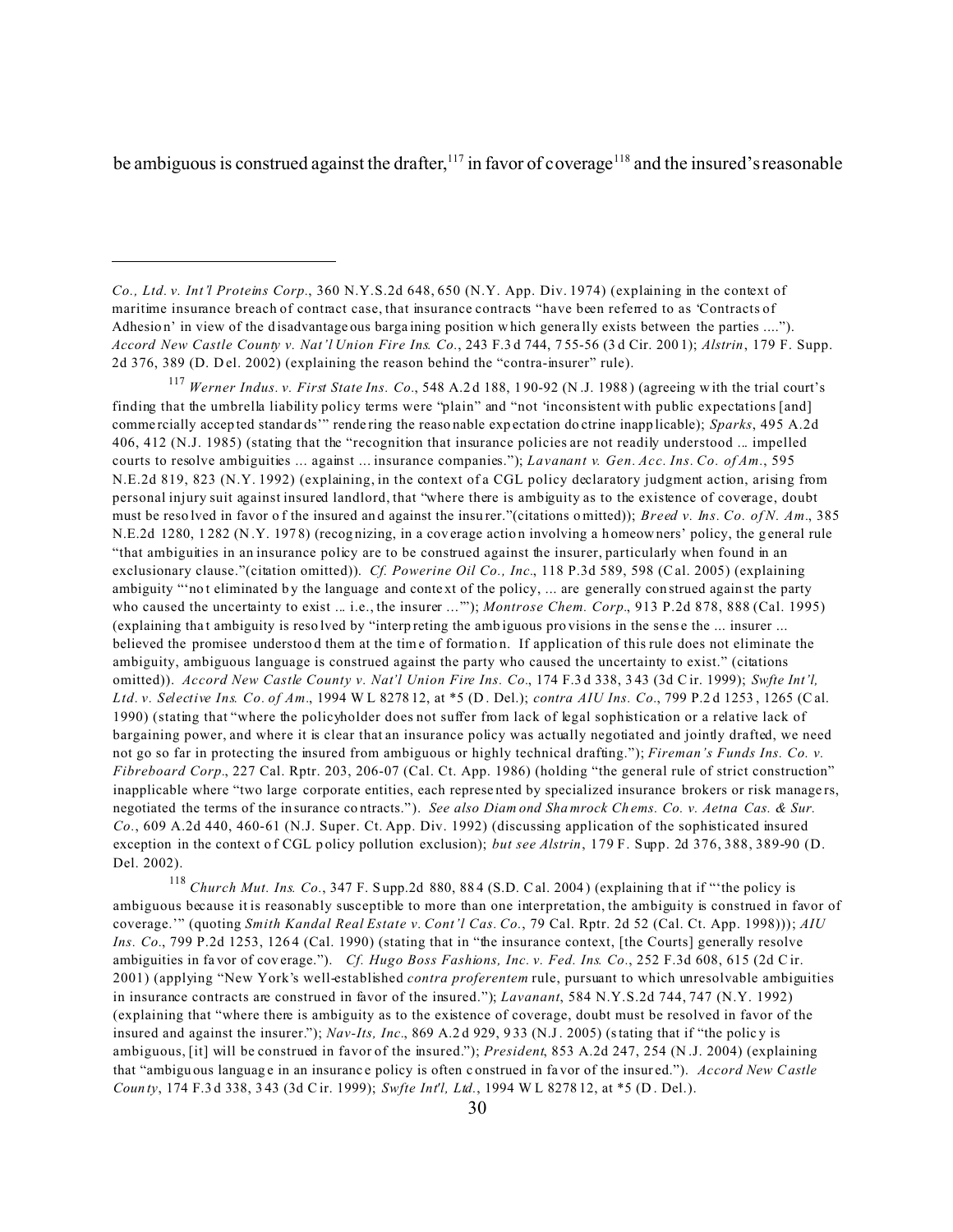expectations.<sup>119</sup> However, these courts do not employ the rule of *contra proferentem* unless ambiguity exists.<sup>120</sup>

The Court recognizes that, due to insurance policies not being "readily understood"<sup>121</sup> and

<sup>120</sup> *Hugo Boss Fashions, Inc.*, 252 F.3d 60 8, 616 (2d Cir. 2001) (applying N ew York law in cov erage case against liability insurer arising from a trademark infringement action); *Endicott John son Corp. v. Libe rty Mut. Ins. Co.*, 928 F. Supp. 176, 182 (N.D .N.Y. 1996) (explaining, in context of a CGL policy declaratory judgment action, that "[o]nly 'after all aids to construction have been employed but have failed to resolve the ambiguities' should the Court ap ply the maxim that ambiguities are to be co nstrued aga inst the insurer."(c itation omitted )); *U.S. v. Gen. Reinsuranc e Corp*., 949 F.2d 569, 573-74(N.Y. 1991) (explaining, in a suit between excess liability insurers, that New Yo rk law holds *contra proferentem* applies only "'as a matter of last resort after all aids to construction have been employed b ut have failed to resolve the am biguities in the written instrument.'"(cita tions omitted )); *Breed*, 46 N.Y.2d 351, 355 (N.Y. 1978) (holding that "[o]bviously, before the rules governing the construction of ambiguous contracts are triggered, the c ourt must first find ambiguity in the p olicy."); *Am. White Cross Lab., Inc. v. Con t'l Ins. Co.*, 495 A.2 d 152, 1 57 (N.J. Super. Ct. A pp. Div. 1 985) (o bserving that th e trial judge's use of *contra proferentem* to interpret a products liability policy "overlooked the obvious fact that only 'genuine ambiguities' engage the socalled 'doctrine of ambiguity.'"(citing *Weedo v. Stone-E-Brick, Inc*., 405 A.2d 788, 794-95 (N.J. 197 9))); *Montrose Chem. Corp.*, 913 P.2d 878, 888 (Cal. 1995) (stating that ambiguity "'is resolved by interpreting the ambiguous provisions in the sense the ... insur er ... believed the promise e understo od them a t the time of formation....' Only if this rule does n ot resolve the ambiguity do we then reso lve it against the insur er."); *Bank of the W est*, 833 P.2d 545, 552 (Cal. 1992). *Accord New Ca stle Coun ty*, 243 F.3 d 744, 7 52 n.6 (3 d Cir. 2001).

<sup>121</sup> *Sparks*, 495 A.2d 406, 412 (N.J. 1985).

<sup>119</sup> *Nav-Its, Inc.*, 869 A.2d 929, 934 (N.J. 2005) (recognizing "the importance of construing contracts of insurance to reflect the reasonable expectations of the insured in the face of ambiguous language..."); *President*, 853 A.2d 247, 254 (N.J. 200 4) ("when an ambiguity exists within an insurance contract, courts should 'interpret the contract to comport with the reasonable expectations of the insured.'"(quoting *Zacarias v. Allstate Ins. Co.*, 775 A.2d 1262, 1264 (N.J. 2001))); *Powerine Oil Co., Inc.*, 118 P.3d 589, 598 (Cal. 2005); *Bank of the W est*, 833 P.2d 545, 552 (Cal. 1992) ("In summary, a court ... faced with an argument for coverage based on ... ambiguous policy language must first attempt to determine whether coverage is consistent with the insured's objectively reasonable expectations. In so doing, the court must interpret the language in context, with regard to its intended function in the policy."); *Cunningham*, 120 Cal. Rptr. 2d 162, 168 (Cal. Ct. App. 2002) ("[I]f a provision is ambiguous, the ambiguo us terms 'are re solved in the in sureds' favo r, consistent with the insureds' reaso nable exp ectations.'" (quoting *Safeco Ins. Co. v. Robert S.*, 28 P.3d 889 (Cal. 2001 ))). *See AIU Ins. Co.*, 799 P.2d 1253, 1264 (Cal. 1990) (discussing the California approach to resolving ambiguity and explaining that the Court "generally interpret[s] the coverage clauses of insurance policies broadly, protecting the objectively reasonable expectations of the insured."); *Belt Painting Corp.*, 795 N.E.2d 15, 17 (N .Y. 2003) ("We read an insurance policy in light of 'common speech' and the reasonable expectations of a businessperson.... It follows that policy exclusions are given a strict and narrow construction, with any ambiguity resolved against the insurer."(citations omitted)). *Cf. U.S. Underwriters Ins. Co. v. Affordab le Housin g Fou nd., Inc.,* 256 F. Supp. 2d 176, 18 0-81 (S.D.N.Y. 2003) (construing a CGL p olicy and explaining that if "a term can be reasonably interpreted in two ways, a court must construe the language in accordance with the reasonable expectations of the average insured individual, reading the policy and employing common language skills."); *Oot*, 676 N.Y.S.2d 715, 718 (N.Y. App. Div. 1998) ("'[W]here the meaning of a policy of insurance is in doubt or is subject to more than on e reasona ble interpre tation, all ambig uity must be reso lved in favor of the policyholder and against the company which issued the policy….' This rule is enforced even more strictly when the lang uage at issue p urports to limit the compa ny's liability.'"(citations omitted)). *Accord Swfte Int'l, Ltd.*, 1994 WL 8 27812, at \*5 (D. Del.).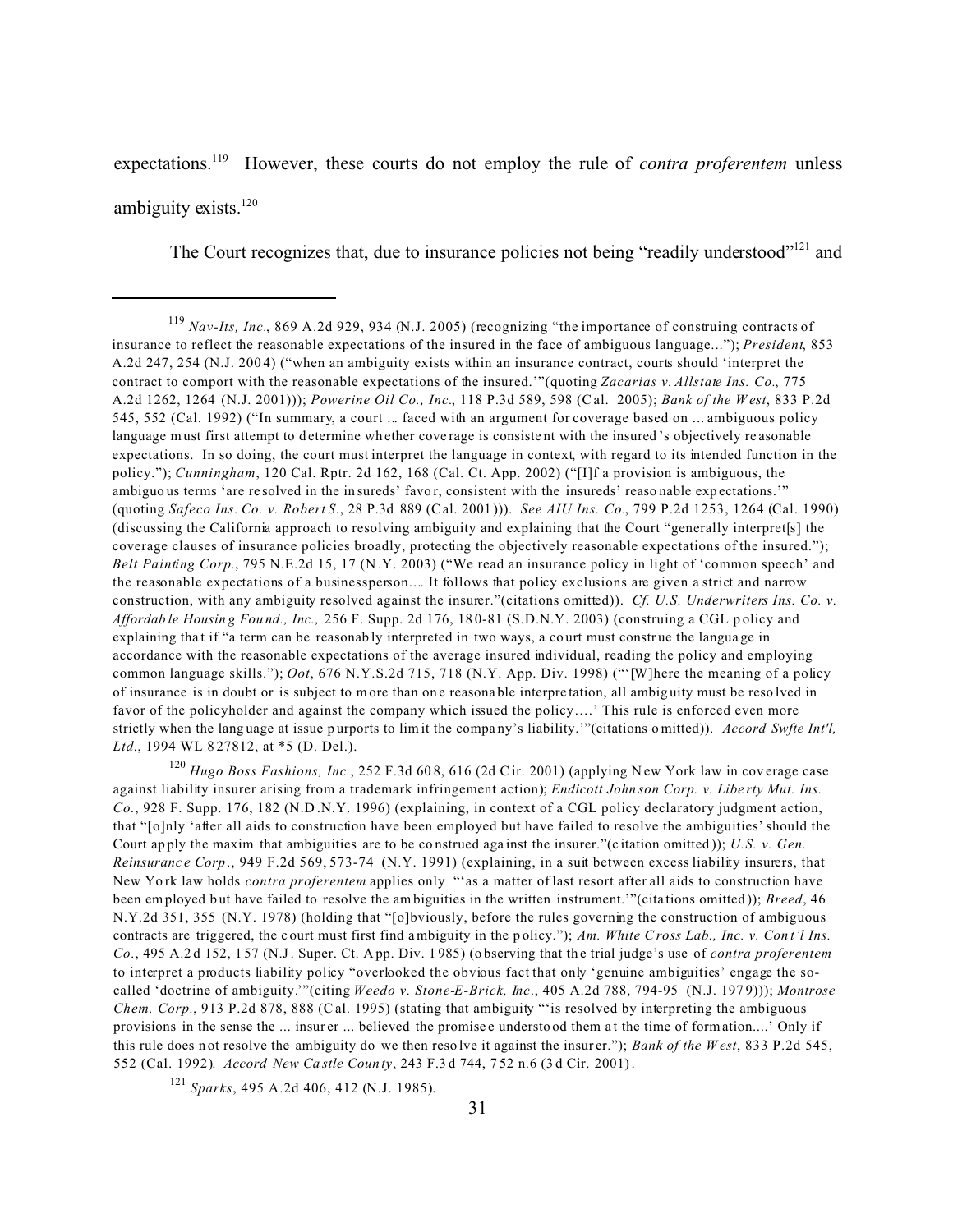inequality in bargaining positions among contracting parties, $122$  case law exists that permits judicial application of the reasonable expectation doctrine to fulfill an insured's expectations even where those expectations contravene the unambiguous, plain meaning of exclusionary clauses.<sup>123</sup> For purposes of these Motions, however, the Court defers consideration of whether application of this "exception to the rule of strict construction of policy terms" is appropriate in the case at bar, which involve commercial policies, some of which contain "amendatory endorsements."<sup>124</sup> At this point,

<sup>124</sup> Joint Reply Br. in Supp. Mot. for Part. Summ. J. by Cont'l Cas. Co., Zurich Am. Ins. Co., Gulf Ins. Co. and Tw in City Fire Ins. Co., E-File19 6, at 5 n.4. *See Zacarias*, 775 A.2d 1262, 126 8 (N.J. 2001) (considering the reasonable expectations doctrine, "we discern two rules .... First, in enforcing an insurance policy, courts will depart from the literal text and interpret it in accordance with the insured's understanding, even when that understanding contradicts the insurer's intent, if the text appears overly technical or contains hidden pitfalls, cannot be understood without employing subtle or legalistic distinctions, is obscured by fine print, or requires strenuo us study to comprehend. Second, the plain terms of the contract will be enforced if the 'entangled and professional interpretation of an insurance underwriter is [not] pitted against that of an average purchaser of insurance,' or the provision is not so 'confusing that the average policyholder cannot make out the boundaries of coverage.'" (citations omitted)); *Bromfeld v. Harleysville Ins. Cos.*, 688 A.2d 1114, 1121 (N.J. Super. Ct. App. Div. 1997) (explaining the reasonable expectations doctrine applies to "insurance policies with private individuals."); *Nunn v. Franklin Mut. Ins. Co.*, 644 A.2d 1111, 1114 -15 (N.J. Super. Ct. App. Div. 1994) (explaining that "the type of [non-commercial] policy being scrutinized" as well as the type of non-commercial individual insured distinguishes New Jersey cases where judicial interpretation found unambiguous policies "inconsistent with public expectations [and] commercially accepted standards").

<sup>122</sup> *Gerhardt v. Co nt' Ins. Cos.*, 225 A.2d 328, 332 (N .J. 1966).

<sup>&</sup>lt;sup>123</sup> See AT& T Corp.'s Conso l. An. Br. in Opp'n, D.I. 124/E-File 173, at 47; A T&T An. Br. in Opp'n to Nat'l Union's Mot. for Part. Summ. J., D.I. 126/E-File 175, at 34; Reply Br. by Nat'l Union, D.I. 133/E-File 200, at 17-18; Jo int Reply Br. in Supp. M ot. for Part. S umm. J. by Cont'l Cas. Co ., Zurich Am. Ins. Co., Gu lf Ins. Co. & Twin City Fire Ins. Co. for Decl. There is No Coverage for *Williamson Fiduciary* & *Leykin* Actions U nder Run -Off & 200 1 Policies a t 5 n.4, *AT&T Corp . v. Clarendon A m. Ins.*, E-File196 (Sep. 2, 2005). *See Voorhees*, 607 A.2d 1255, 1260 (N.J. 1992) (applying the reasonable expectations doctrine to a homeowner's policy and explaining that "'if an insured's "reasonable expectations" contravene the plain meaning of a policy, even its plain meaning can be overcom e."(citation omitted)); *Sparks*, 495 A.2d 406, 412 (N.J. 1985) (stating that "recognition that insurance policies are not readily understood ... impelled courts to resolve ambiguities ... against the insurance compa nies....[and] ha s also led co urts to enforce unambigu ous insuranc e contracts in a ccordan ce with the reas onable expectations of the insured."); *Gerhardt*, 225 A.2d 328 (N.J. 1966) (construing homeowner's policy to provide workers' compensation coverage over express language of an exclusion); *Kievit v. Loyal Protective Life Ins. Co.*, 170 A.2d 22 (N.J. 1961) (declining to limit individual insured's coverage in spite of pre-existing condition under disability insuranc e policy). *Accord McG rail*, 55 N.E.2d 483, 486 (N.Y. 1944) (examining a total disability policy and expla ining that "resort to a literal construction may not be had where the result would be to thwart the obvious and clearly ex pressed p urpose wh ich the parties inte nded to a ccomp lish or where su ch a constru ction would lead to an obvious absurdity or place one party at the mercy of the other." (citations omitted)).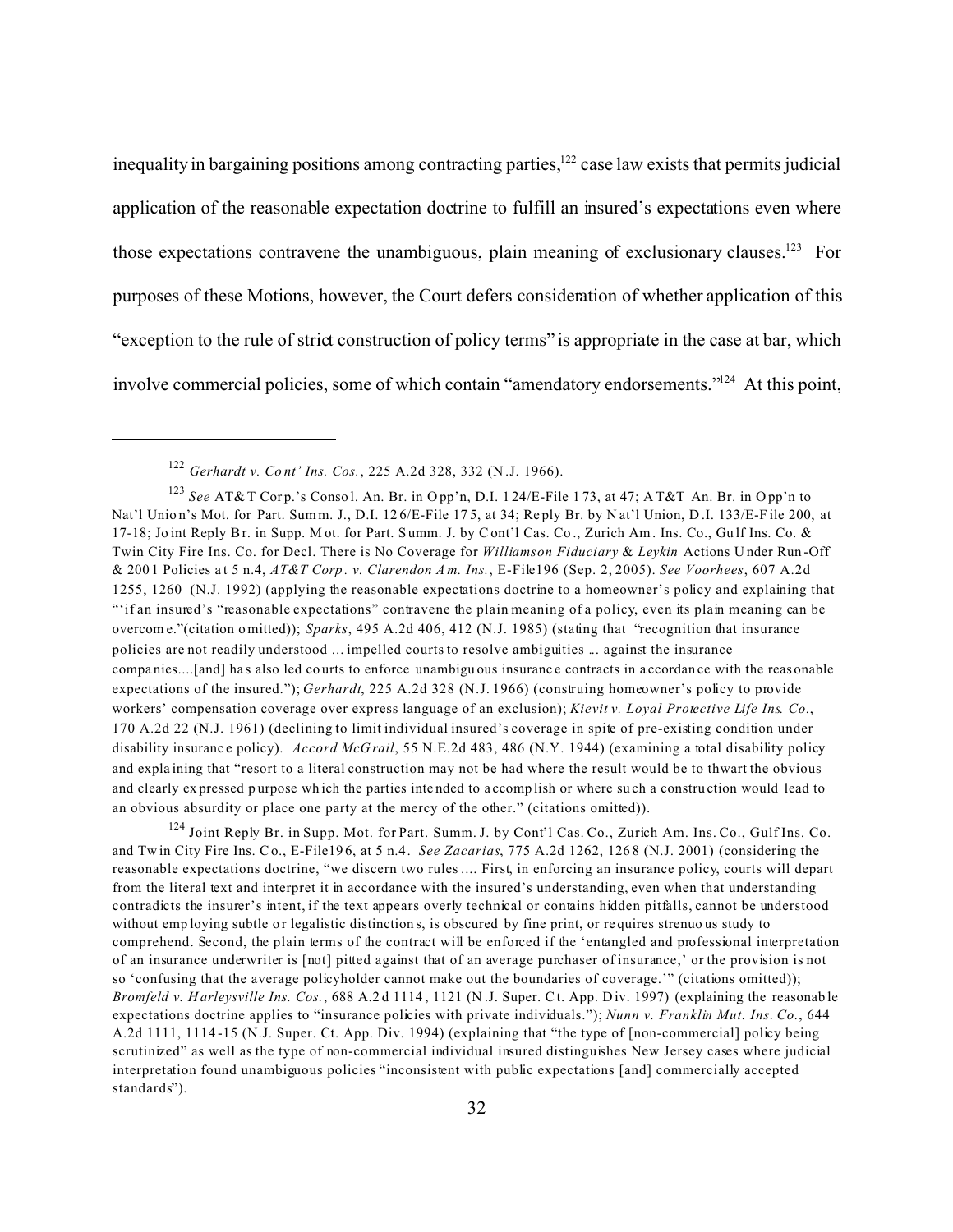any determination of whether the exception applies is premature because the issue is not fully briefed and the choice of law question remains in dispute.<sup>125</sup>

 New York, New Jersey and California courts use similar standards to ascertain the existence of ambiguity,<sup>126</sup> and all find ambiguity where language in an insurance policy is "reasonably susceptible to more than one interpretation."<sup>127</sup> The mere suggestion that there are two conflicting

<sup>127</sup> *Am. Cas. Co. v. Resolution Trust Corp.*, 839 F. S upp. 28 2, 290 (D .N.J. 199 3), *citing Allen v. M etro. Life Ins. Co*., 208 A.2 d 638 (N .J. 1965 ); *Byrd v. Blumenreich*, 722 A.2d 598, 600 (N.J. Super. Ct. App. Div. 1999); *citing Hunt v. Hosp. Serv. Plan of N.J.*, 162 A.2d 561, 563 (N.J. 1960) (holding "[w]herever possible the phraseolo gy must be libe rally construed in favor of the insu red; if doub tful, uncertain, or ambiguou s, or reason ably susceptible of two interpretations, the construction conferring coverage is to be adopted."); *U.S. Unde rwriters Ins. Co.*, 256 F. Supp.2d 176, 180 -81 (S.D.N.Y. 2003), *citing Haber v. St. Paul Guardian Ins. Co.*, 137 F.3d 691, 695 (2d Cir. 1998); *Zunenshine*, 1998 WL 4 83475, at \*3 (S.D.N.Y.); *Home Ins. Co. of Ill. v. Spectrum Info. Tech., Inc*., 930 F. S upp. 82 5, 844 (E .D.N.Y . 1996); *K. Bell & Assocs, Inc.*, 97 F.3d 632, 637 (2d Cir. 1996); *Harrington v. Amica Mut. Ins. Co.*, 645 N.Y.S.2d 221, 224 (N.Y. App. Div. 1996) (finding New York law "closely parallels New

<sup>&</sup>lt;sup>125</sup> Werner Indus., 548 A.2d 188, 190-93 (N.J. 1988) (remanding to determine whether the policy terms were understood and bargained for, after agreeing with the trial court that those terms were "plain" and not "'inconsistent with p ublic expe ctations [and ] comme rcially accep ted standar ds.'"); *Sparks*, 495 A.2 d 406, 4 16 n.6 (N.J. 1985) (noting that "on remand the trial court shou ld not be p recluded from consid ering eviden ce tending to prove that the terms of this policy were specifically understood and bargained for [by previous attorney insured] ...").

<sup>126</sup> In *Weedo v. Stone-E-Brick, Inc*., 405 A.2d 788, 795 (N.J. 1979), the Supreme Court of New Jersey found that "genuine ambiguity" arises "where the phrasing of the policy is so confusing that the average policyholder cannot make out the boundaries of coverage." *See Richards v. Princeton Ins. Co.*, 178 F. Supp. 2d 386, 392 (S.D.N.Y. 2001); *Fed. Ins. Co. v. Campbell Soup Co.*, 885 A.2 d 465, 4 68 (N.J. Super. Ct. A pp. Div. 2 005); *Rosario* , 799 A.2d 32, 38 (N .J. Super. Ct. App. Div. 2002); *U.S. Mineral Products Co. v. Am. Ins. Co.*, 792 A.2d 500, 509 (N.J. Sup er. Ct. App . Div. 200 2). New Y ork courts employ seve ral forms of the commo n speech a nd reason able insured test. *See Nat'l Union Fire Ins. Co. v. Farmington Casualty Co.*, 765 N.Y.S.2d 763, 766 (N.Y. Sup. Ct. 2003) (The "test to determine whether an insurance contract is ambiguous focuses on the reasonable expectations of the average insu red upo n reading the policy ... and em ploying com mon spe ech."(quoting *Mostow v. S tate Farm Ins. Cas. Co.*, 668 N.E.2d 392, 423 -24 (N.Y. 1996))). *See also* Assoc. Mut. Ins. Coop. v. Bader, 805 N.Y.S.2d 275, 277 (N.Y. Sup. Ct. 20 05); *Belt Painting Corp.*,795 N .E.2d 15 , 17 (N.Y . 2003); *N. Am. Phillips Corp.*, 1995 W L 6284 44, at \*7 (The "tests to be applied in construing an insurance policy are 'common speech ... and the reasonable expectation and purpose of the ordinary businessman.'" (citing *Ace Wire & Cable Co. v. Aetna Cas. & Sur. Co.*, 457 N.E. 2d 761, 76 4 (N.Y . 1983))). *Cf. Zunenshine*, 1998 WL 483475, at \*3 (S.D.N.Y.) ("Contract terms are ambiguous if they suggest 'more than one meaning when viewed objectively by a reasonably intelligent person who has examined the context of the entire integrated agreement and who is cognizant of the customs, practices, usages and terminology as generally und erstood in the particular trade or business." (citation omitted)). Finally, as in Delaware, California courts look for policy lang uage that "is reas onably susc eptible to more than on e interpretatio n." *Church M ut. Ins. Co.*, 347 F. S upp.2d 880, 88 4 (S.D. Cal. 2004 ), *citing Smith Kandal Real Estate v. Cont'l Cas. Co*., 79 Cal. Rptr. 2d 52 (Cal. Ct. App. 19 98); *Powerine Oil Co., Inc.*, 118 P.3d 589, 598 (Cal. 2005); *MacKinnon*, 73 P.3d 1205, 1213 (Cal. 2003); *Cunningham*, 120 Cal. Rptr. 2d 162,168 (Cal. Ct. App. 2002). *Accord New Castle Cou nty*, 243 F.3d 744, 750 (3d Cir. 2001); *O'Brien v. Progressive N. Ins. Co.*, 785 A.2 d 281, 2 88 (De l. 2001), *citing Rhone-Poulenc*, 616 A.2d 1192 , 1196 (Del. 1992).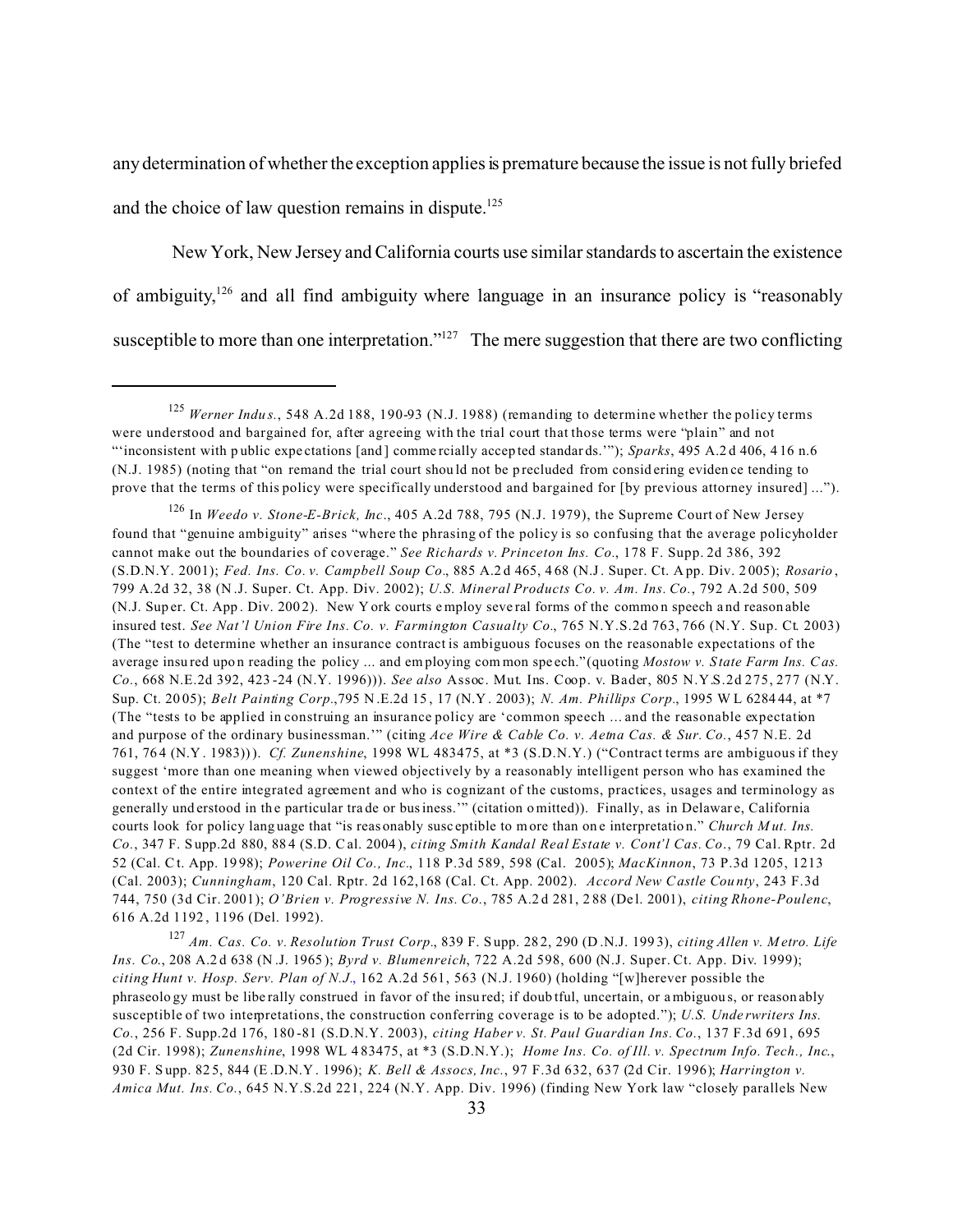interpretations for the same policy language does not create ambiguity.<sup>128</sup> The courts in all three states are in agreement that a court is not required to find ambiguity where an interpretation advocated by a litigant "would strain the language of the contract beyond its reasonable and ordinary meaning."<sup>129</sup> Again, both interpretations must reflect a reasonable reading of the contractual

<sup>129</sup> *Checkrite Ltd., Inc.*, 95 F. Sup p. 2d 18 0, 189 (S .D.N.Y . 2000); *Zunenshine*, 1998 W L 4834 75, at \*3 (S.D.N .Y.). *Cf. Long obardi,* 582 A.2d 1257, 1260 (N.J. 1990)) ("[T]he words of an insurance policy should be given their ordinary meaning, and in the absence of an ambiguity, a court should not engage in a strained construction to support the imposition of liability."); *Zurich Am. Ins. Co. v. Pennsylvania Mfrs. Ass'n Ins. Co.*, 2003 WL 2309 5605, at  $*6$  (N.J. Super. Ct. App. Div. 2003) (interpreting comprehensive general liability policy); *Rosario* , 799 A.2d 32, 38 (N.J. Super. Ct. App. Div. 2002); *Physicians' Reciprocal Insurers v. Abraham*, 757 N.Y.S.2d 330, 331 (N.Y. App. Div. 2003); *Waller v. Truck Ins. Exchange, Inc.*, 900 P.2d 619, 627 (Cal. 1995) ("But language in a contract must be interpreted as a whole, and in the circumstances of the case, and cannot be found to be ambiguous in the abstract. Courts will not strain to create an ambiguity where none exists."(citations omitted)); *ML Direct, Inc.*, 93 Cal. Rptr 2d 84 6, 850 (C al. Ct. App. 2000) ("We will not adopt a strained or absurd interpretation to create an ambiguity where none exists. The policy terms must be construed in the context of the whole po licy and the circ umstances of the case and cannot be deemed ambiguous in the abstract."). *Cf. Schiff v. Fed. Ins. Co.*, 779 F. Supp. 17, 21 (S.D.N.Y. 199 1) (holding in context of office building package policy that "[w]here there is no ambiguity, this Court is unwilling to enlarge the liability of the insurer beyond the express terms of the

Jersey law" in construing ambiguity in the context of homeowner's coverage); *N. Am. Phillips Corp.*, 1995 WL 62844 4, at \*7 (app lying New Y ork law); *Powerine Oil Co., Inc.*, 118 P.3 d 589, 5 98 (Cal. 2 005); *Church M ut. Ins. Co.*, 347 F. S upp.2d 880, 88 4 (S.D. Cal. 2004 ), *citing Smith Kandal R eal Estate* , 79 Cal. Rptr. 2d 52 (Cal. Ct. App.19 98); *MacKinnon*, 73 P.3d 1205, 1213 (Cal. 2003). *See President*, 853 A.2d 247, 254 (N.J. 2004). *Cf. Powell*, 760 A.2d 1141, 1147 (N.J. Super. Ct. App. Div. 2000) ("An insurance policy is not ambiguous merely because two conflicting interp retations of it are su ggested by th e litigants rather bo th interpretation s must reflect a rea sonable reading of the contractual language."); *Liberty Surplus Ins. Corp. v. Segal Co.*, 2004 WL 2102090, at \*1 (S.D.N.Y. 2004) ("An unambiguous contract provision is one with 'a definite and precise meaning, unattended by danger of misconception in the purpose of the [contract] itself, and concerning which there is no reasonable basis for a difference of opinion."'(citation omitted)); *Hugo Boss Fashions, Inc.*, 252 F.3d 608, 617 (2d Cir. 2001); *Cunningham*, 120 Cal. Rptr. 2d 162,168 (Cal. Ct. App. 2002) ("If the policy provision is unambiguous, i.e., has only one reasonable construction, it must be interpreted according to this plain meaning."(citing *Ray v. Valley F orge Ins. Co.*, 92 Cal. Rp tr. 2d 473 , 475-76 (Cal. Ct. Ap p. 1999 ))). *Accord O'Brien v. Progressive N. Ins. Co.*, 785 A.2d 281, 28 8 (Del. 20 01), *citing Rhone-Poulenc*, 616 A.2d 1192, 119 6 (Del. 1992).

<sup>128</sup> *Fed. Ins. Co. v. Campbell Soup Co.*, 885 A.2 d 465, 4 68 (N.J. Super. Ct. A pp. Div. 2 005); *Rosario* , 799 A.2d 32, 38 (N.J. Super. Ct. App. Div. 2002); *Powell*, 760 A.2d 1141, 1147 (N.J. Super. Ct. App. Div. 2000), *citing James v. Fed. Ins. Co.*, 73 A.2d 720, 72 1 (N.J. 19 50); *Abner, Herrman & Brock, Inc.*, 308 F. Supp. 2d 331, 336 (S.D.N .Y. 200 4); *Checkrite Ltd., Inc. v. Illinois Nat'l Ins. Co.*, 95 F. Supp. 2d 180, 189 (S.D.N.Y. 2000) (interpreting e rrors and o missions liability po licy); *Zunenshine*, 1998 W L 4834 75, at \*3 (S.D .N.Y.); *Home Ins. Co. of Illinois v. Spectrum Info.*, 930 F. Supp. 825, 846 (E.D .N.Y. 1996) (interpreting "claims made" D&O policy); *Mount Vernon Fire Ins. Co. v. Creative Housing Ltd.*, 668 N.E.2d 404, 406 (N.Y. 1996) (interpreting liability insurance p olicy assault and b attery exclusion ); *Powerine Oil Co., Inc.*, 118 P.3d 589, 598 (Cal. 2005); *Foster-Gardner, Inc. v. Nat'l Union Fire Ins. Co.*, 959 P.2d 265, 272 (Cal. 1998) (interpreting comprehensive general liability policy); *Lockheed Corp. v. Cont'l Ins. Co.*, 35 Cal. Rptr. 3d 79 9, 805 (C al. Ct App . 2005). *Accord Woodward v. Farm Family Cas. Ins. Co.*, 796 A.2 d 638, 6 42 (De l. 2002); *Rhone-Poulenc Basic Chems. Co. v. Am. Motorist Ins. Co.*, 616 A.2d 1192, 1195 (Del. 1992).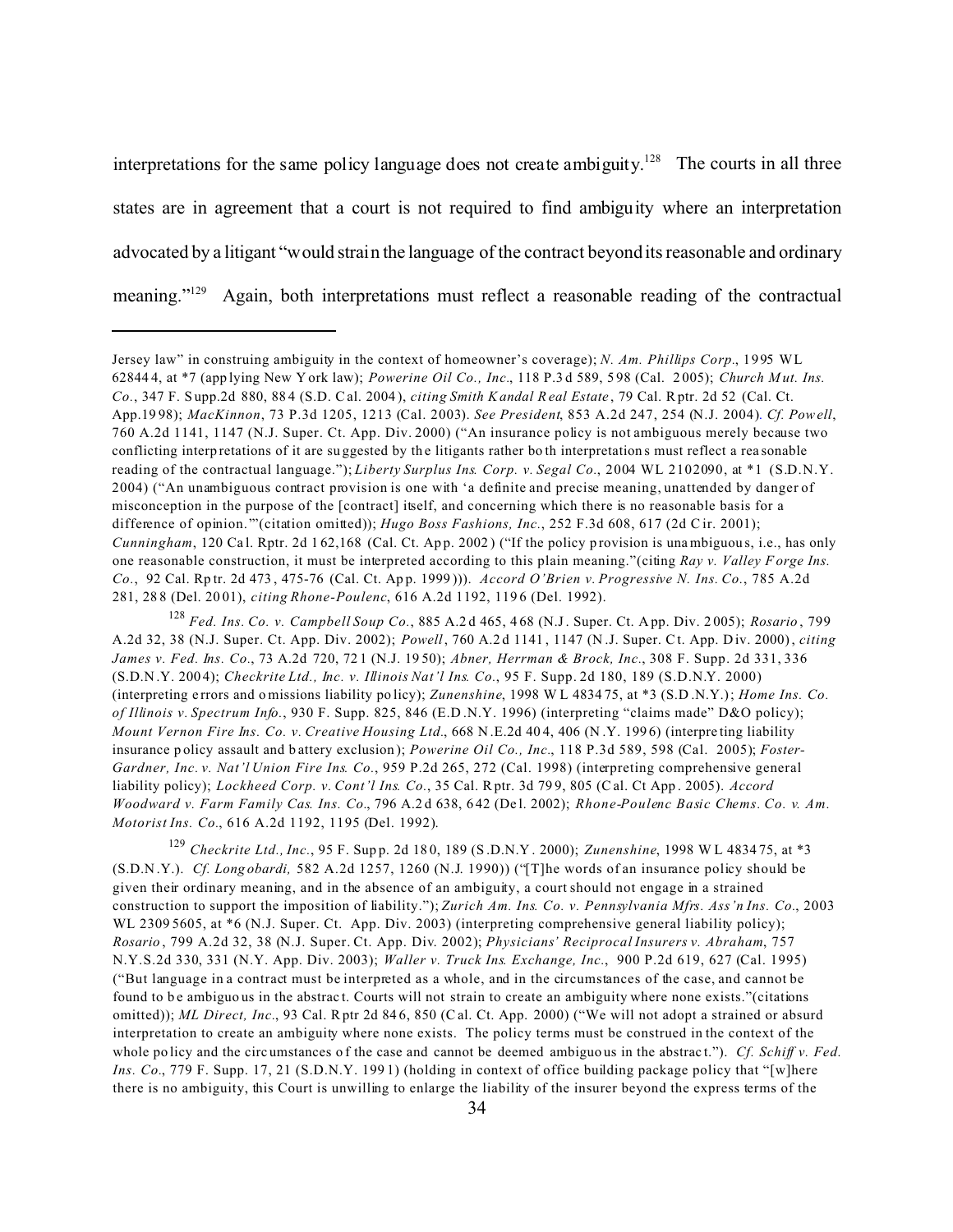language before ambiguity will be found.

Further, absent any ambiguity, the law in these states provides that a court should not write or rewrite a policy for an insured to make it "better" than the policy purchased.<sup>130</sup> Thus, if the disputed language is found unambiguous, the court should give the policy terms their plain and ordinary meaning, $^{131}$  and enforce the contract according to those terms. $^{132}$ 

<sup>131</sup> *Nav-Its, Inc.*, 869 A.2 d 929, 9 33 (N.J. 2005); *Longobardi*, 582 A.2 d 1257 , 1260 (N .J. 1990 ); *Rosario* , 799 A.2 d 32, 38 (N.J. Sup er. Ct. App . Div. 2002); *Lavanant*, 595 N .E.2d 81 9, 822 (N .Y. 199 2); *Escobar*, 804 N.Y.S.2d 360, 361-62 (N.Y. App. Div. 2005); *Physicians' Re ciprocal Insurers*, 757 N.Y.S.2d 330, 331 (N.Y. App. Div. 2003); *Lapierre, Litchfield & Partne rs v*. 302 N .Y.S.2d 370, 37 3 (N.Y . App. D iv. 1969); *N. Am. Phillips Corp.*, 1995 W L 6284 44, at \*8 (ap plying New York law ); *Church Mut. Ins. Co.*, 347 F. Supp. 2d 880, 884 (S.D .Cal. 2004), *citing AIU Ins. Co.*, 799 P.2 d 1253 , 1253 (C al.1990 ); *Cunningham*, 120 Ca l. Rptr. 2d 1 62, 168 (Cal. Ct. Ap p. 2002 ). *Cf. Morgan, Lewis & Bockius LLP*, 929 F. Supp. 764, 774 (D.N.J. 1996) ("The parties will be bound by the plain language of the contract."); *ML Direct, Inc.*, 93 Cal. Rptr 2d 846, 850 (Cal. Ct. App. 2000) (explaining that the "fundamental goal of contract interpretation is to give effect to the parties' mutual intentions, which, if possible, should be inferred solely from the written terms of the policy. If that language is clear and explicit, it governs."). *Accord New Ca stle Coun ty*, 970 F.2d 1267, 1270 (3d Cir. 1992).

<sup>132</sup> *Nav-Its, Inc.*, 869 A.2 d 929, 9 33-34 (N .J. 2005 ); *Rosario* , 799 A.2d 32, 38 (N.J. Super. Ct. App. Div. 2002); *Richards v. Princeton Ins. Co.*, 178 F. Supp. 2d 386, 392 (S.D .N.Y. 2001) (applying New Jersey law); *Church Mut. Ins. Co.*, 347 F. S upp.2d 880, 88 4 (S.D. Cal. 2004 ), *citing AIU Ins. Co.*, 799 P.2d 1253, 1253 (Cal.199 0); *K. Bell & Assoc., Inc.*, 97 F.3d 632, 63 7 (2d Cir. 1996). *Cf. Conduit & Fo und. Corp. v. H artford Cas. Ins. Co.*, 746 A.2d 1053, 105 8 (N.J. Super. Ct. App. Div. 2000) ("While we look for the probable intent of the

contract be tween insurer and insured ."). *Accord New Castle Cou nty*, 243 F.3d 744, 750 (3d Cir. 2001); *O'Brien v. Progressive N. Ins. Co.*, 785 A.2 d 281, 2 88 (De l. 2001); *citing Rhone-Poulenc*, 616 A.2d 1192, 119 6 (Del. 1992).

<sup>130</sup> *Morgan, Lewis & Bockius LLP v. Hanover Ins. Co.*, 929 F. S upp. 76 4, 774 (D .N.J. 199 6) (finding, in the context of construing a liab ility insurance po licy, that the "court cannot rewrite the contract for the parties, nor it is empowered to alter the terms of the same."); *President*, 853 A.2 d 247, 2 54 (N.J. 2004); *Voorhees v. Preferred Mut. Ins. Co.*, 607 A.2 d 1255 , 1260 (N .J. 1992 ); *Hebela* , 851 A.2d 75, 80 (N.J. Super. Ct. App. Div. 2004); *Rosario* , 799 A.2d 32, 38 (N.J. Super. Ct. App. Div. 2002 ); *Powell*, 760 A.2d 1141,1143, 1147 (N.J. Super. Ct. App. Div. 200 0); *Schiff*, 779 F.S upp. 17 , 21 (S.D .N.Y. 19 91); *Breed*, 385 N.E.2d 1280 , 1282 (N.Y. 1978) ("T his court may not make or vary the contract of insurance to accomplish its notions of abstract justice or moral obligation, since '[e]quitable c onsideratio ns will not allow an extension o f the coverag e beyond its fair intent and me aning in ord er to do raw equity and to obviate objections which might have been foreseen and guarded against.'"); *Escobar*, 804 N.Y.S.2d 360, 361-62 (N.Y .App. Div. 2005); *Physicians' Reciprocal Insu rers*, 757 N.Y.S.2d 330, 331 (N.Y. App. Div. 200 3); *Lancer Ins. Co. v. Utica Nat'l Ins. Group*, 721 N.Y.S.2d 782 (N.Y. App. Div. 2001); *Johnson v. Home Indem. Co.*, 601 N.Y.S.2d 347, 348 (N.Y. App. Div. 1993), *citing Gov't Employees Ins. Co.*, 366 N.E.2d 865, 866 (N.Y. 1977); *Certain U nderwrite rs at Lloyd 's of Lond on v. Su perior Co urt,* 16 P.3d 94, 108 (Cal. 200 1) (stating, in context of inter preting com prehensive general liability po licy, that "we do no t rewrite any pro vision of any co ntract, including the sta ndard p olicy underlying any individua l policy, for any p urpose."); *Blumberg v. Guarantee Ins. Co.*, 238 Ca l. Rptr. 36, 4 1 (Cal. Ct. A pp. 198 7) (explain ing in the conte xt of interpreting a profession al liability policy, that "[c]ourts may not rewrite the insurance contract or force a conclusion to exact liability where none was contemplated."). *Cf. Bay Cities Paving & Grading, Inc.*, 855 P.2 d 1263 , 1271 (C al. 1993 ). *Accord E.I. duPont de Nemours & Co.*; 879 A.2d 929, 938 (D el. Super. Ct. 2004).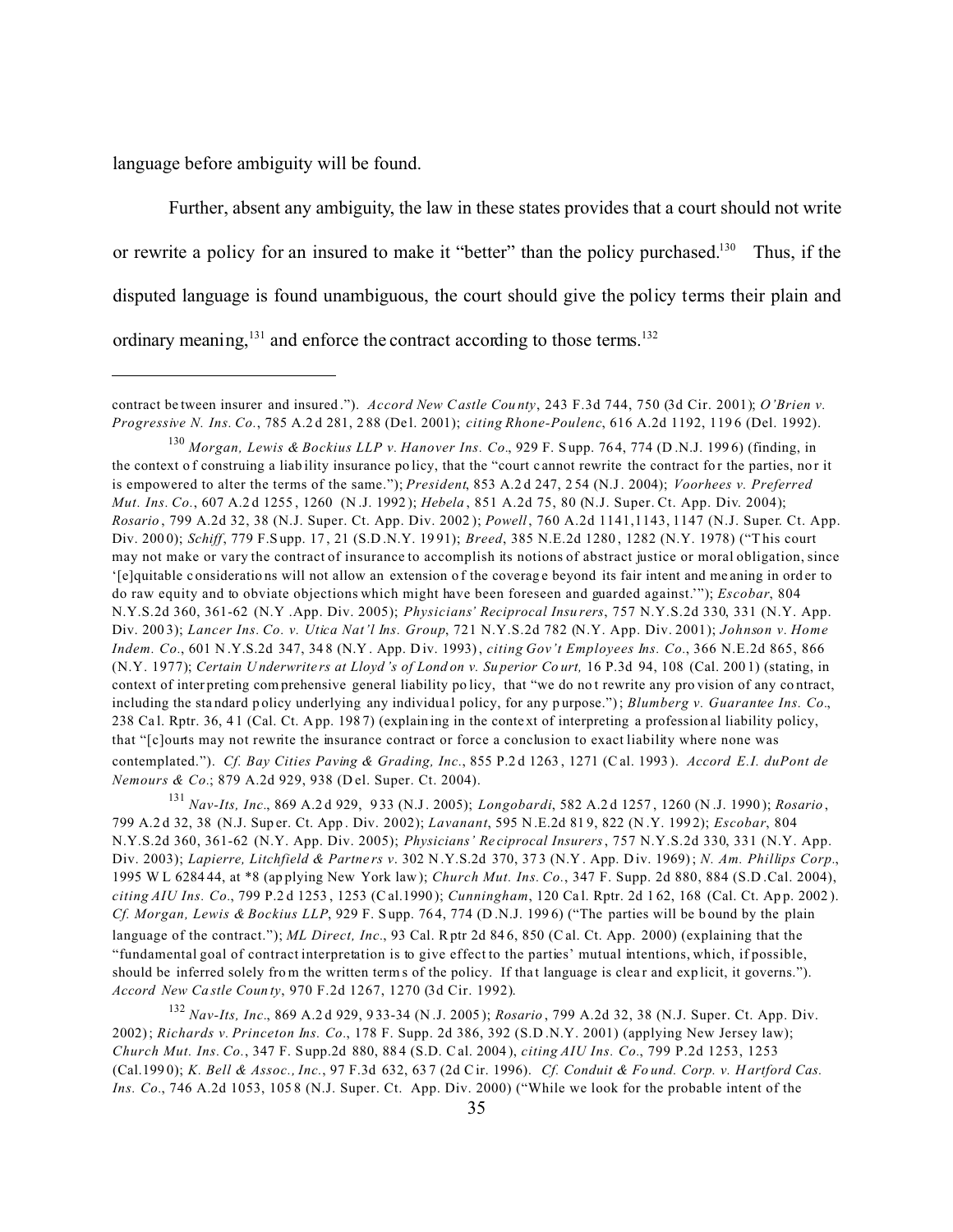### **III.** *DISCUSSION*

The question before the Court at this juncture is whether AT&T is entitled to coverage for the *Williamson Fiduciary* and *Leykin* Actions under the 2001 AT&T Program, the 2001 AT&T Run-Off Program and/or the 2002 AT&T Program. Not surprisingly, the parties disagree about how the burden of proof should be allocated in this case.<sup>133</sup> Because the burden of proof is considered a procedural issue, the forum will apply its burden of proof unless the "'the primary purpose of the relevant rule of the state of the otherwise applicable law is to affect decision of the issue rather than to regulate conduct of the trial.'"<sup>134</sup> The Court finds the burden of proof question "is designed to affect the outcome at trial," and thus will not apply the rules of the forum state.<sup>135</sup> After reviewing the relevant case law of New York, New Jersey and California concerning the burden of proof in coverage cases, the Court is satisfied that regardless of how the burden is allocated, the result is the same under either parties' proposed method of allocation.

### **A. AT&T's Definition of "Claim"**

In its effort to spread coverage for the Subsequent Actions<sup>136</sup> over multiple policy periods, AT&T alleges that each misrepresentation or omission averred in the underlying complaints is "the

parties and their reasonable expectations in construing insurance policies and construe exclusionary clauses in strict fashion, when the language of an insurance policy is clear, we must enforce its terms as written." ). *Cf. Morgan*, *Lewis & Bockius LLP*, 929 F. S upp. 76 4, (D.N .J. 1996 ); *ML Direct, Inc.*, 93 Cal. Rptr 2d 846, 850 (Cal. Ct. App. 2000) (explaining policy language that "is clear and explicit,...governs.").

<sup>133</sup> *See* discussion *supra* II, Part B. *See also* AT&T Corp.'s Consol. An. Br. in Opp'n, D.I. 124/ E-File 173, at 43; M em. in Supp . of Fed. Ins. M ot. for Part. S umm. J., D .I. 72/E-File 1 17, at 20-2 1.

<sup>134</sup> *N. Am. Philips Corp. v. Aetna Cas. & Sur. Co.*, 1995 W L 6284 42, at \*3 (D el. Super.), *quoting Monsa nto Co. v. Aetna Cas. & Sur. Co.*, 1993 WL 563244, at \*3 (Del. Super. 1993).

<sup>135</sup> *Id.*

<sup>136</sup> *See* discussion *supra* Part IC. For purposes of this Opinion, the *Williamson Fiduciary* and *Leykin* Actions are referred to as the "Subsequent Actions," while the *Pittleman, Schaffer*, *Yourman* and *San Mateo* Actions are collective ly referred to as the "Prior A ctions."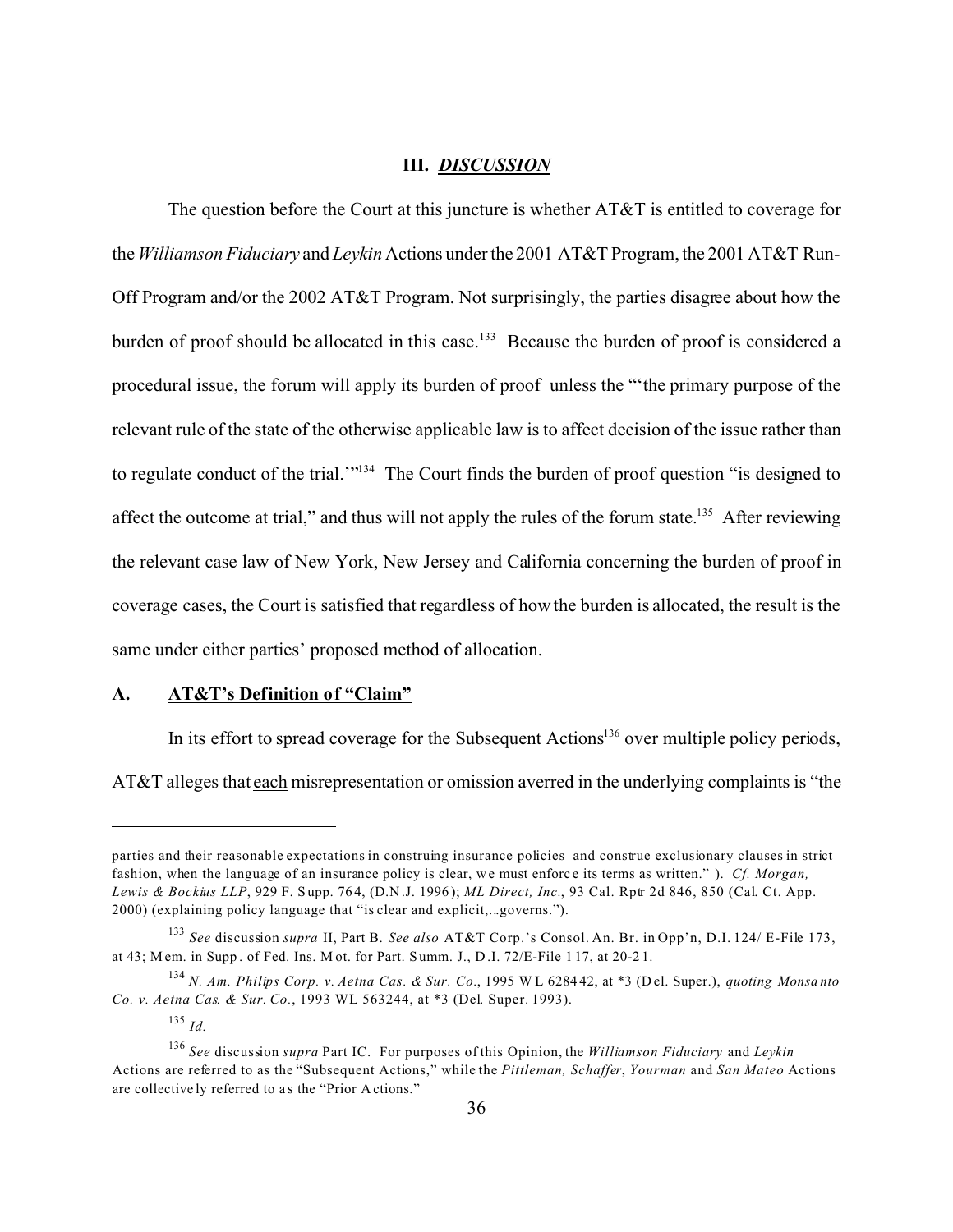basis for a <u>separate claim</u> against the Directors...."<sup>137</sup> According to AT&T, the *Williamson Fiduciary* and *Leykin* Actions are not merely two "Claims." Rather, it maintains that "*Leykin* asserts at least fifteen separate alleged misrepresentations or omissions, each of which, standing alone, is sufficient to state an independent and distinct claim[,]..." and that "*Williamson* includes *numerous* Claims...."<sup>138</sup> Conversely, the Defendants argue that  $AT&T$ 's assertion that the Subsequent Actions constitute in excess of fifteen individual "Claims" requires the Court to equate the policy term "Claim" with the policy term "Wrongful Act," a result that the Defendant Insurers argue ignores the clear and unambiguous definition of "Claim" as set forth in their policies.

Lloyd's Primary 2001 AT&T Run-Off Policy and Lloyd's Primary 2001 AT&T Policy define "Claim" as: " 1. any written or oral demand for damages or other relief against any of the Assureds, .... 2. any civil, criminal, administrative or regulatory proceeding initiated against any of the Assureds, including [a] any appeal therefrom; [b] any Securities Action Claim."<sup>139</sup> Meanwhile, "Wrongful Act" is defined as:

- 1. any actual or alleged act, error, omission, misstatement, misleading statement, neglect, or breach of duty by the Directors or Officers, individually or collectively, whilst acting in their respective capacities.
- 2. any actual or alleged act, error, omission, misstatement, misleading statement, neglect or breach of duty by the Company in the purchase or sale or offer to purchase or sell any securities of the Company or in preparing materials of the Company filed with the Securities and Exchange Commission or any similar state agency or in rendering any other public statements regarding the Company, which is alleged in

<sup>137</sup> AT&T Corp.'s Consol. An. Br. in Opp'n, D.I. 124/E-File 173, at 36.

<sup>138</sup> *Id*. at 39 (emphasis added).

<sup>139</sup> J.D. Ex. 14, Lloyd's Primary AT&T 2001 Run-Off Policy, Endorsement No. 1 at ¶ 8, at 16. J.D. Ex. 8, Lloyd's Prim ary 2001 AT&T Polic y Endorse ment No. 1 at ¶ 6, at 16. A lthough not relevant in this case, Lloyd's Primary 2001 AT &T P olicy, Endo rsement No. 1 also includes proceedings of the EEOC or government body with jurisdiction over any employment practice violations in this definition.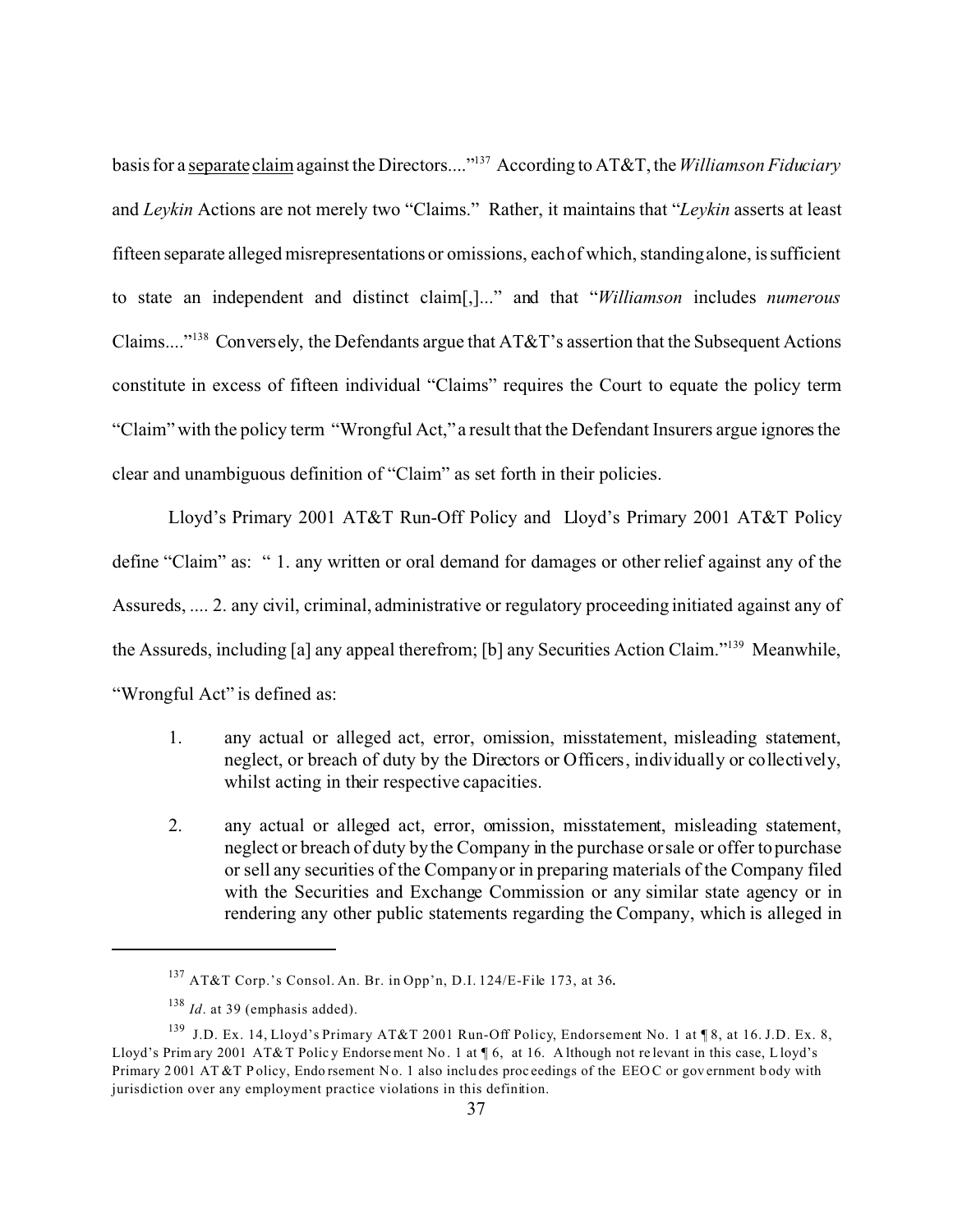any Securities Action Claim.<sup>140</sup>

This language is clear and unambiguous. Each alleged misrepresentation, omission, act or breach is a "Wrongful Act," and not a "Claim." The Court agrees with the Defendants that AT&T's "assertion that *Williamson* and *Leykin* 'Claims' may be subdivided into dozens of separate acts would impermissibly render meaningless the term 'Wrongful Act' as it is used in the Policies."<sup>141</sup> The Court also agrees with the Defendants Insurers that if the term "Claim" were so defined and then applied, it would have a "nonsensical impact" on the Insuring Clauses and would render the term "Wrongful Act" superfluous. As the Defendant Insurers correctly note, "[i]f 'Claim' were to mean each alleged misrepresentation, omission, act or breach by an insured, the Insuring Clause then would have to be read to state that coverage is provided for 'Loss resulting from any [misrepresentation, omission, act or breach] first made *against* the Directors and Officers during the policy period for a 'Wrongful Act.'"<sup>142</sup>

The Court finds that the clear and unambiguous language used to define "Claim" and "Wrongful Act" makes clear that these are two separate and distinct terms, which cannot be conflated. Moreover, contrary to AT&T's assertions, each misrepresentation, act, omission or breach does not constitute a "Claim" because, standing alone, it may never result in a loss or a demand for relief against the insureds.<sup>143</sup>

<sup>140</sup> J.D. Ex. 14, Lloyd's Primary AT&T 20 01 Run-Off Policy, Endorsement No. 1 at ¶ 16, at 18. J.D. Ex. 8, Lloyd's Primary 2001 AT&T Policy, Endorsement No. 1 at ¶ 12, at 18. Although not relevant in this case, Lloyd's Primary 2001 AT&T Policy, Endorsement No.1 also includes "Employment Practice Violation" by directors or officers at Cl. II, N (1).

<sup>141</sup> Joint Reply Br. in Supp. Mot. for Part. Summ. J. by Cont'l Cas. Co., Zurich Am. Ins. Co., Gulf Ins. Co. & Twin City Fire Ins. Co ., E-File19 6, at 9 (citations omitted).

<sup>142</sup> *Id*. at 10.

<sup>143</sup> *See Dura Pharm., Inc. v. Broudo*, 125 S. Ct. 1627, 1631-33 (S. Ct. 2005).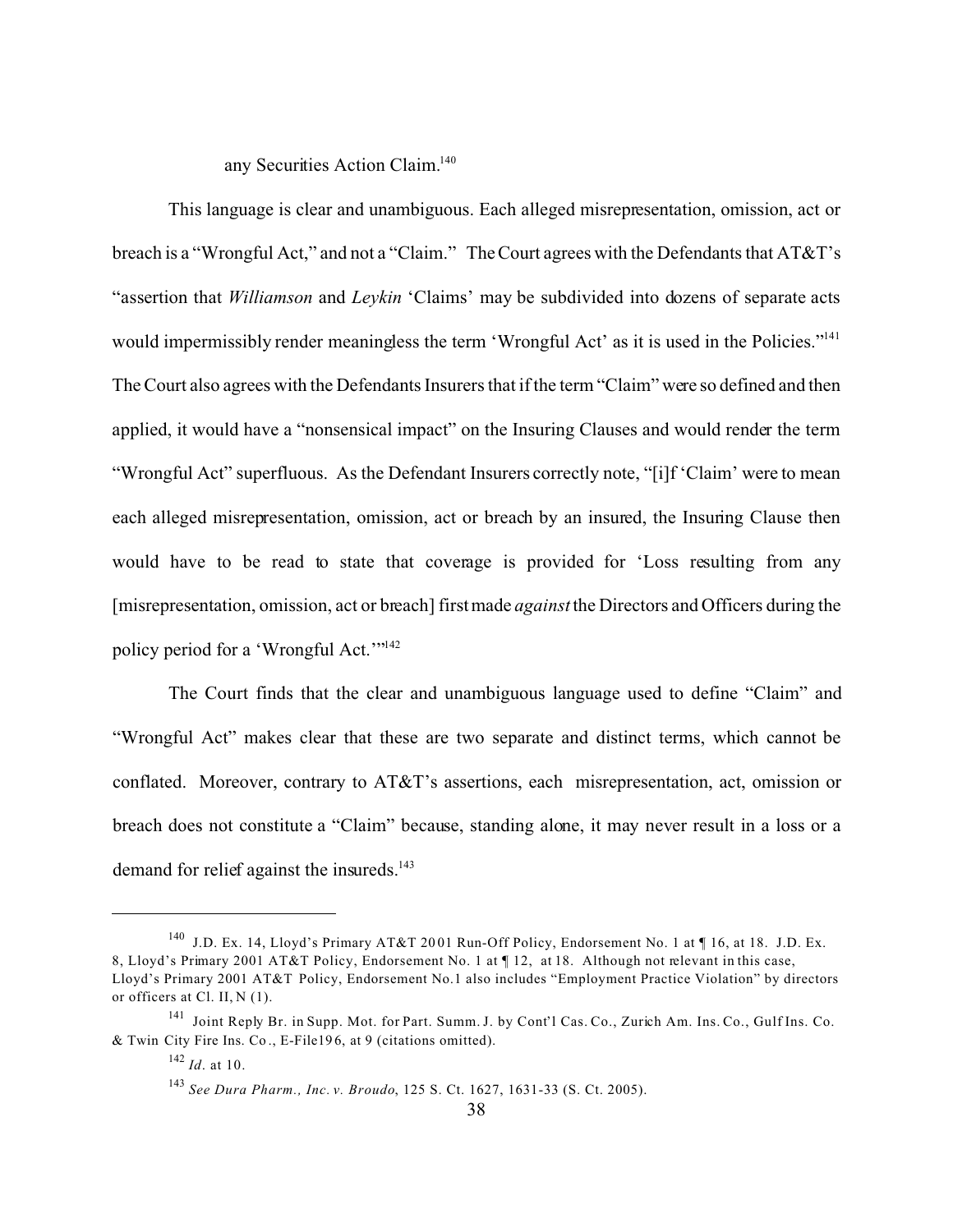Given the clear and unambiguous language of the policies at issue, the Court finds the cases offered on this point by  $AT&T$  unpersuasive.<sup>144</sup> Unlike the policies at issue in the cases on which AT&T relies, the Defendant Insurers' policies do not limit the definition of "Claim" to a demand for money including institution or service of a suit.<sup>145</sup> Instead, under these policies an entire civil proceeding constitutes a "Claim."<sup>146</sup> A plain reading of the clear and unambiguous definition of "Claim" compels the Court to conclude that the *Williamson Fiduciary* Action and the *Leykin* Action are each one "civil proceeding."

Another flaw in AT&T's argument that each alleged misrepresentation, omission, act or breach constitutes a "Claim," is that no party, including AT&T itself, can under AT&T's proposed definition of the term, tell the Court exactly how many "Claims" are allegedly covered by the policies. At oral argument, the Defendant Insurers informed the Court that:

> ... months and months into this litigation.... We still don't know how many claims AT&T thinks there are in this case. It's totally arbitrary. They offer no principal basis for delineating between the different allegations here to figure out what constitutes a claim. $147$

During that same argument, when specifically asked by the Court "[h]ow many claims are there?" AT&T could only respond that "[t]here are *at least* 17 claims...."148

<sup>144</sup> *See* AT&T Corp.'s Consol. An. Br. in Opp'n, D.I. 124/E-File 173, at 39-42.

<sup>145</sup> *See Hom e Ins. Co. o f Illinois*, 930 F. S upp. 82 5, 833 (E .D.N.Y . 1996); *Bay Cities Paving & Grading, Inc.*, 855 P.2d 1263, 1265 (Cal. 1993); *TIG Specialty Ins. Co. v. Pinkmonkey.com, Inc*., 375 F.3d 365, 376 (5th Cir. 2004); *but see Cmty Found. for Jewish Educ. v. Fed. Ins. Co.*, 2001 WL 664205, at \*4 (7th Cir. 2001) (recognizing that "Claim" as defined in cases like *Home Ins. Co.*, 930 F. Supp. 825 (E.D.N.Y. 1996) is "inapplicable" to policies that define a "civ il proceed ing" as a sep arate catego ry of "Claim").

<sup>146</sup> J.D. Ex. 14, Lloyd's Primary AT&T 2001 Run-Off Policy, Endorsement No. 1 at ¶ 8, at 16. J.D. Ex. 8, Lloyd's Prim ary 2001 AT&T Polic y, Endorse ment No. 1 at 16, at 16.

<sup>147</sup> Tr. Oral Argument at 212.

<sup>148</sup> *Id.* at 256 (emphasis added).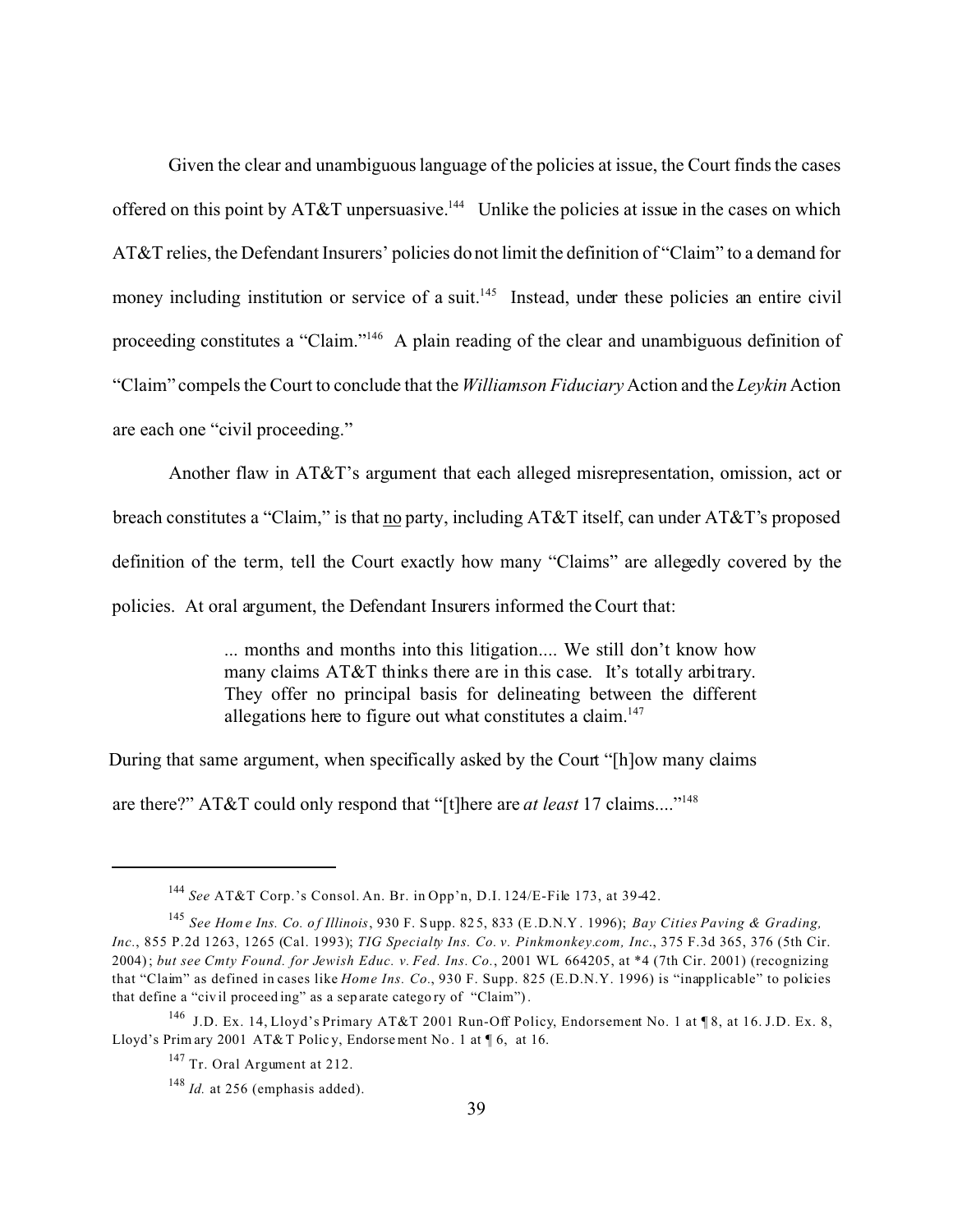The policy language is undeniable, clear and unambiguous. A civil proceeding equals a "Claim," while an alleged misrepresentation, omission, act or breach equals a "Wrongful Act." Because these terms are unambiguous, the Court need not look beyond them to make its determination.

### **B. The Insuring Clause and Single Claim Provisions**

Having determined that the *Williamson Fiduciary* and *Leykin* Actions each constitute one "Claim," the Court turns to the Defendants' argument that any potential coverage is limited to "Claims" "first made" during the applicable policy periods. They assert that because the Subsequent Actions must be deemed "first made" at the time when the earlier suits<sup>149</sup> were filed, AT&T is only potentially entitled to coverage under the policies in effect at the time it notified them about the Prior Actions.<sup>150</sup> The Defendant Insurers base their argument on the Insuring Clause and the Single Claim Provision. The Insuring Clause in both the Lloyd's Primary 2001 Run-Off Policy and the Lloyd's Primary 2001 AT&T Policy provides:

- A. Underwriters shall pay on behalf of the Directors and Officers Loss resulting from any Claim first made against the Directors and Officers during the Policy Period for a Wrongful Act.
- B. Underwriters shall pay on behalf of the Company Loss which the Company is required or permitted to pay as indemnification to any of the Directors and Officers resulting from any Claim firstmade against the Directors and Officers during the Policy Period for a Wrongful Act.

<sup>149</sup> *See* discussion of the *Pittleman* and *San Mateo* Actions *supra* Part I, D1 at 8-13.

<sup>150</sup> *See* discussion *supra* Part ID. For purposes of this Opinion, the *Pittleman, Schaffer*, *Yourman* and *San Mateo* Actions are collectively referred to as the "Prior Actions,"while the *Williamson Fiduciary* and *Leykin* Actions are referred to as the "Sub sequent A ctions."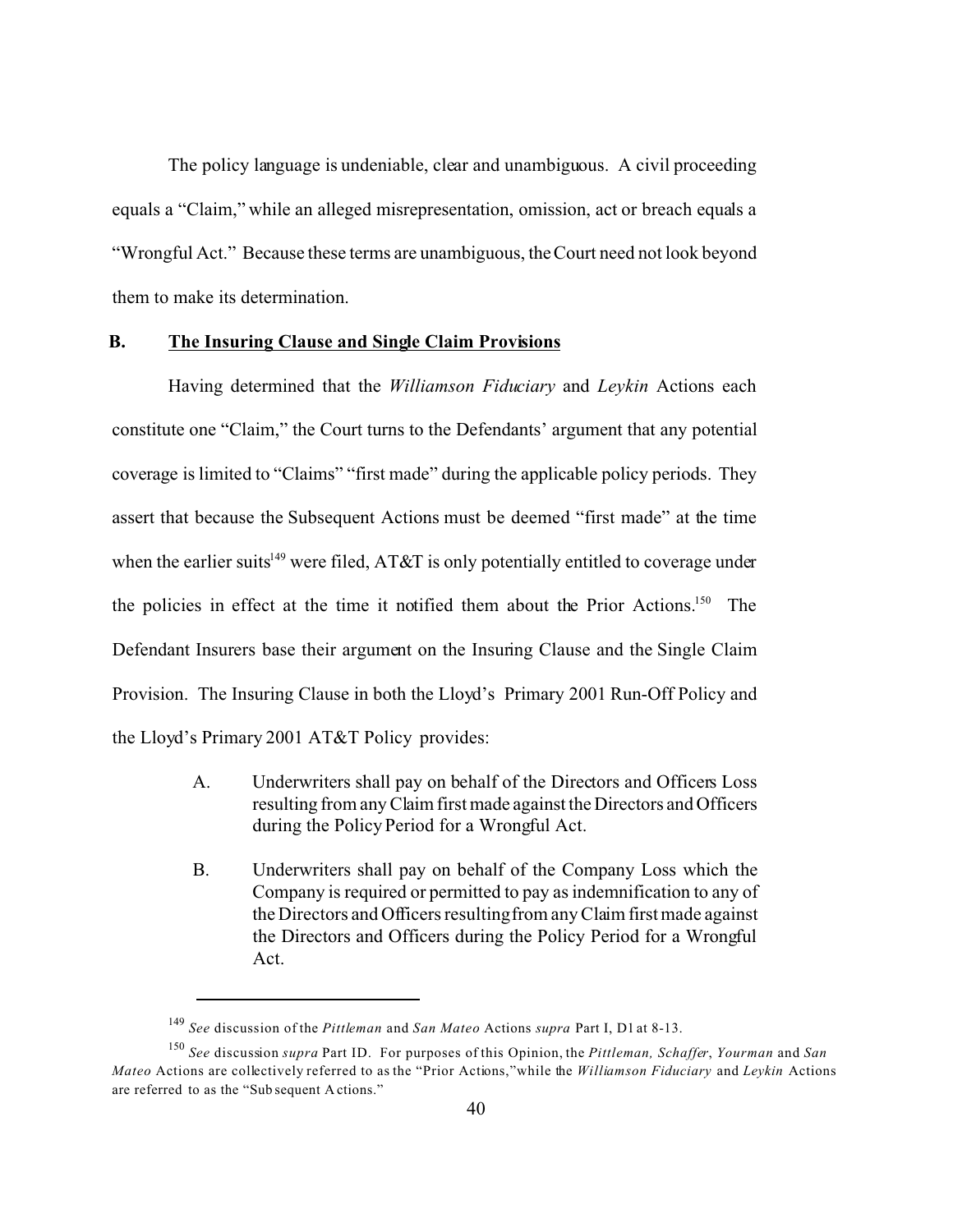C. Underwriters shall pay on behalf of the Company Loss resulting from any Securities Action Claim first made against the Company during the Policy Period for a Wrongful Act.<sup>151</sup>

The Single Claim Provision found in Lloyd's Primary 2001 Run-Off Policy and Primary

2001 AT&T Policy provides:

More than one Claim involving the same Wrongful Act or Interrelated Wrongful Acts shall be deemed to constitute a single Claim and shall be deemed to have been made at the earliest of the following times:

- 1. The time at which the earliest Claim involving the same Wrongful Act or Interrelated Wrongful Acts is first made, or
- 2. The time at which the Claim involving the same Wrongful Act or Interrelated Wrongful Acts shall be deemed to have been made pursuant to Clause VI.B. $152$

The National Union 2002 AT&T Primary Policy Notice/Reporting Provision

provides:

...(b) if written notice of a Claim has been given to the Insurer pursuant to Clause 7(a) above, then a Claim which is subsequently made against an Insured and reported to the Insurer alleging, arising out of, based upon or attributable to the facts alleged in the Claim for which such notice has been given, or alleging any Wrongful Act which is the same as or related to any Wrongful Act alleged in the Claim of which such notice has been given, shall be considered related to the first Claim and made at the time such notice was given.<sup>153</sup>

<sup>151</sup> J.D. Ex. 14, Lloyd's Primary AT&T 20 01 Run-Off Policy, Cl. I. at 3, Endorsement 1 ¶ 6, at 16; J.D. Ex. 8, Lloyd's Primary 2001 AT&T Policy, Cl. I. at 3, Endorsement 1 ¶ 4, at 15-16.

<sup>&</sup>lt;sup>152</sup> J.D. Ex. 14, Lloyd's Primary AT&T 2001 Run-Off Policy, Cl. IV. at 6, Endorsement 1 ¶ 28(C), at 22; J.D. Ex. 8, Lloyd's Primary 2001 AT&T Policy, Cl. IV. at 21, Endorsement 1 ¶ 25(C), at 21-22.

<sup>&</sup>lt;sup>153</sup> J.D. Ex. 20, Nat'l Union Fire Ins. Co. Primary 2002 AT&T Policy § 7(b), at 10.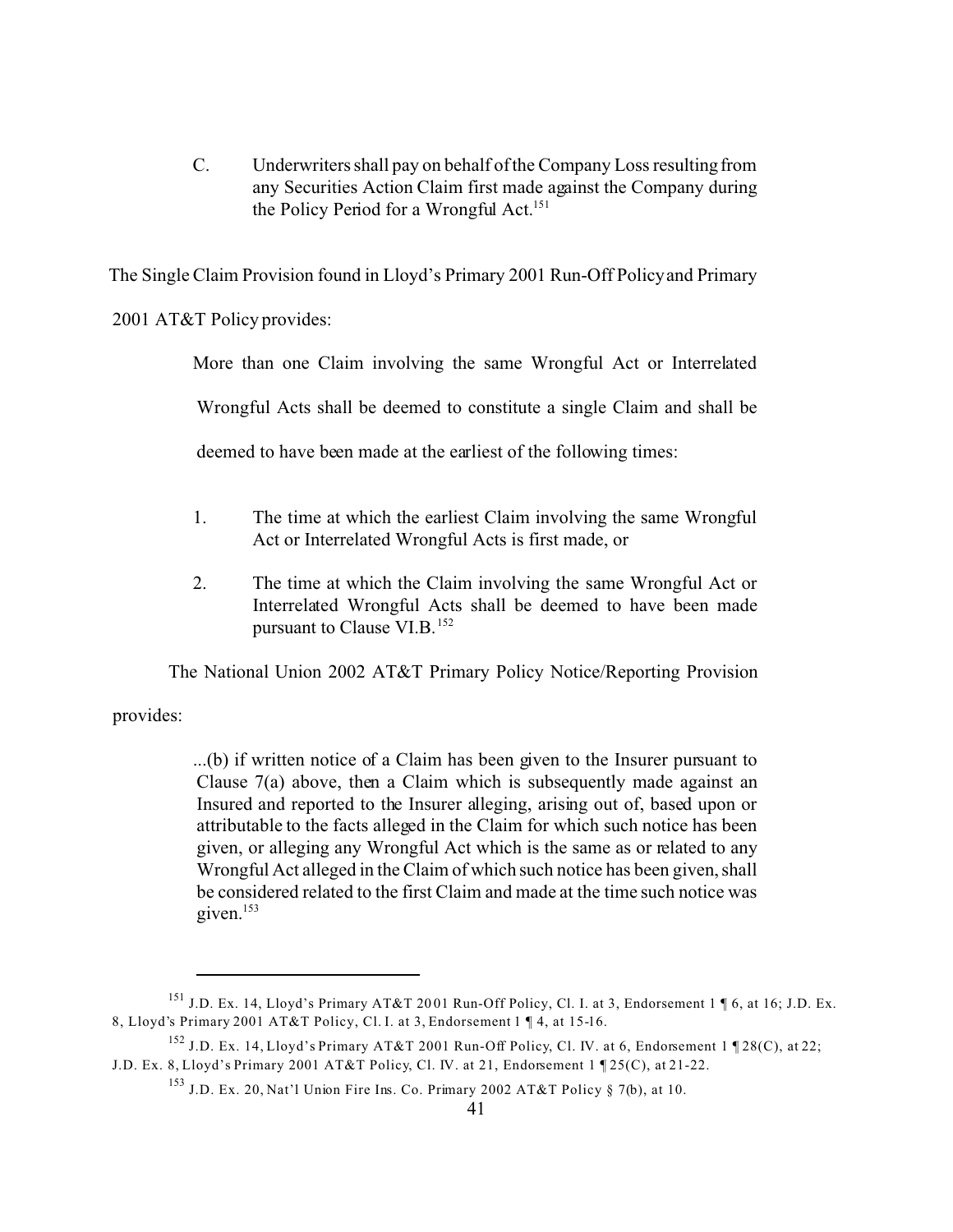Additionally, the National Union 2002 AT&T Primary Policy also contains a New York Claims-Made Amendatory Endorsement that provides, in pertinent part:

> Claims reported to the Insurer alleging the same or related Wrongful Acts shall be considered reported to the Insurer at the time and during the policy period when the first such Claim was reported.<sup>154</sup>

Based on its reading of these provisions, the Court finds that the Insuring Clauses of Lloyd's Primary Policies limits coverage to "Claims" "first made" during the July 9, 2001 to July 9, 2007 policy period,<sup>155</sup> and to the time during which the earliest Claim, as interpreted above, involving the same "Wrongful Act" or "Interrelated Wrongful Acts" was "first made."<sup>156</sup>

"Wrongful Act" is defined as "any actual or alleged act, error, omission, misstatement, misleading statement, neglect or breach of duty<sup>[1]"157</sup> "Interrelated Wrongful Acts" are defined as "Wrongful Acts which have as a common nexus anyfact, circumstance, situation, event, transaction or series of facts, circumstances, situations, events or transactions."<sup>158</sup> The Court finds the language of these definitions is clear and unambiguous,<sup>159</sup> and thus will give these policy terms their plain and ordinary meaning.<sup>160</sup>

<sup>154</sup> *Id.* at Endorsement 2, ¶2, at 1.

<sup>155</sup> *See* J.D. Ex. 14, Lloyd's Primary AT&T 2001 Run-Off Policy, Cl. I. at 16; Lloyd's Primary 2001 AT&T Policy, Cl. I. at 15-16.

<sup>156</sup> J.D. Ex. 14, Lloyd's Primary AT&T 2001 Run-Off Policy, Cl. IV. C at 22; Lloyd's Primary 2001 AT&T Policy, Cl. IV. C at 21-22.

<sup>157</sup> J.D. Ex. 14, Lloyd's Primary AT&T 2001 Run-Off Policy, Cl. II. N at 18; Lloyd's Primary 2001 AT&T Policy, Cl. II. N at 18.

<sup>158</sup> J.D. Ex. 14, Lloyd's Primary AT&T 2001 Run-Off Policy, Cl. II. H at 4; Lloyd's Primary 2001 AT&T Policy, Cl. II. H at 4.

<sup>159</sup> *See e.g. Seneca Ins. Co. v. Kemper Ins. Co.*, 2004 WL 1 145830 (S.D.N.Y .).

<sup>160</sup> *Gov't Employees Ins. Co. v. Kligler*, 366 N.E.2d 865, 866 (N.Y. 1977).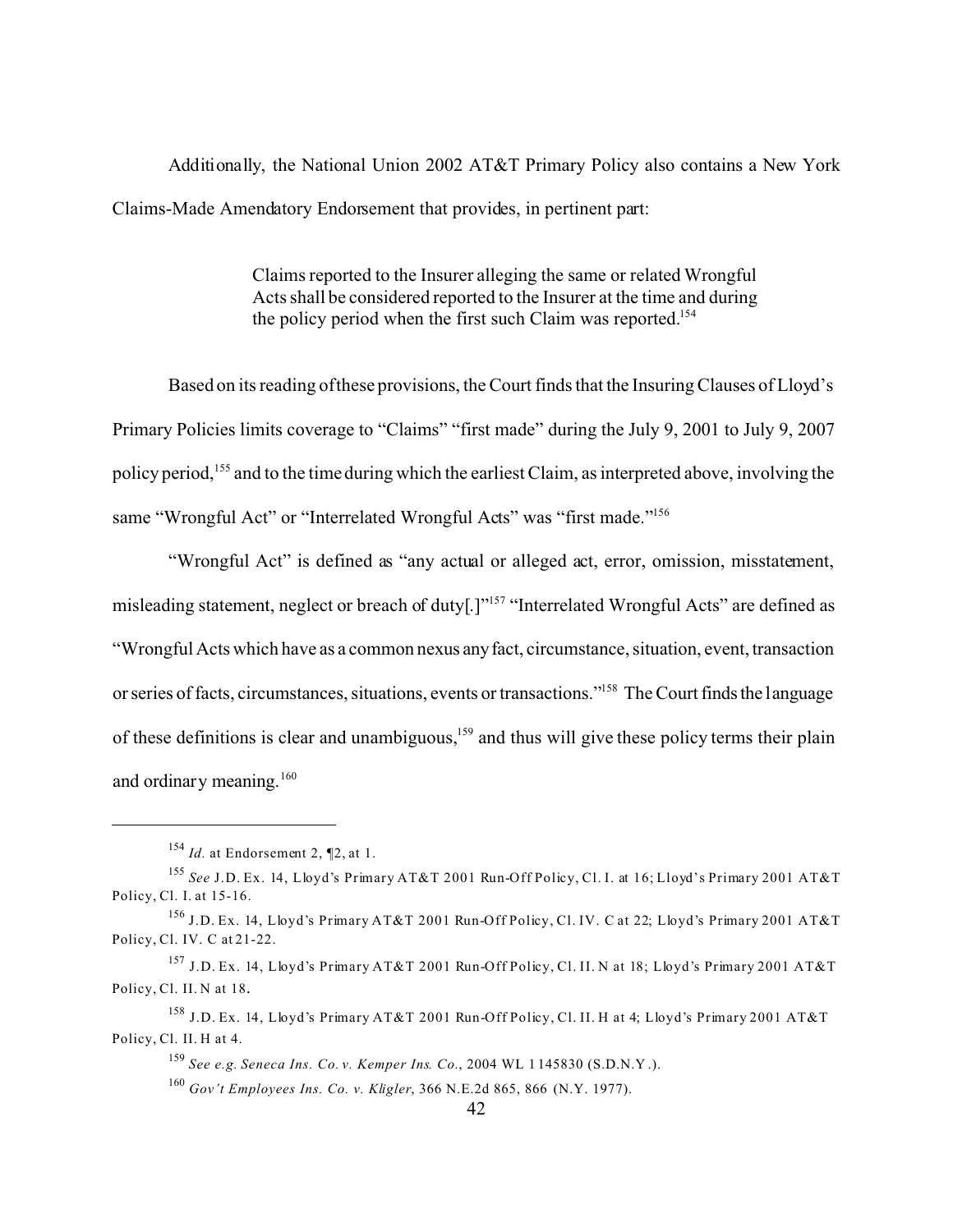Clause IV.C of the Lloyd's Primary Policies applies when separate lawsuits involve the same "Wrongful Act" or "Interrelated Wrongful Acts." After carefully comparing the complaints in the Prior and Subsequent Actions, the Court finds that any claims arising from the *Williamson* and *Leykin* Actions must be deemed "first made" within the 1997 to 2001 policy period. This is because the Subsequent Actions involve the same "Wrongful Acts" and "Interrelated Wrongful Acts" as those that gave rise to the Prior Actions filed in 1999 and 2000.<sup>161</sup>

The "Wrongful Act" that spawned all of the underlying litigation in this case is the March 2000 Transaction, which among other things, resulted in AT&T gaining control of At Home. That "Wrongful Act" gave rise to the Prior Actions. Each of the complaints in Prior Actions advances the same questions of law and fact: (a) whether the Proposed March 2000 Transactions were grossly unfair to the public stockholders of At Home; (b) whether defendants involved with those transactions failed to disclose all material facts relating to the Proposed Transactions, including the potential positive future financial benefits that they expect to derive from At Home; (c) whether those defendants willfully and wrongfully failed or refused to obtain or attempt to obtain a purchaser for the assets of At Home at a higher price than that given to Cox and Comcast; (d) whether plaintiffs and members of the Class would be irreparably damaged if the Proposed Transactions were consummated; (e) whether defendants breached or aided and abetted the breach of the fiduciary and other common law duties owed by them to plaintiffs and members of the Class; and (f) whether plaintiffs and members of the Class have been damaged and, if so, what is the

<sup>161</sup> *See Pittleman* and *San Mateo Actions*, respectively. J.D . Ex. 23, Compl., *Pittleman v. At Home Corp.*, C.A. No . 17474 NC (D el. Ch. Oct. 1 3, 1999 ); J.D. Ex. 3 1, First Am. Consol. Compl., *In re At Home Corp. Stockholders' Litigation*, Master File No. 413094 (Cal. Super. Ct., San Mateo Co. Oct. 23, 2000)**.**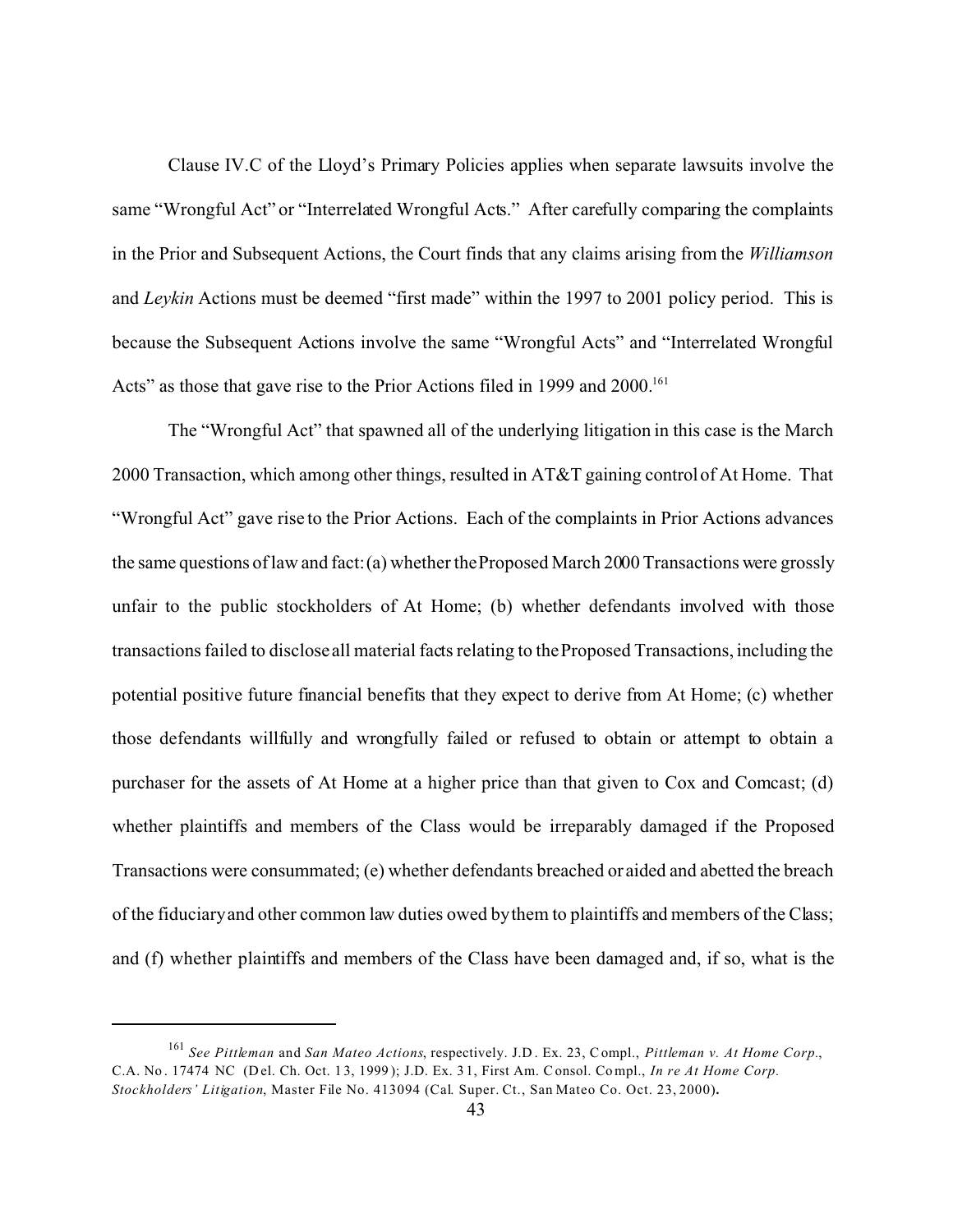proper measure of those damages.

Thus, the Court finds the Prior and Subsequent Actions have, *inter alia*, the following "Interrelated Wrongful Acts" in common: (a) AT&T's relationship with At Home created conflicts of interest that the defendants improperly resolved in AT&T's favor;<sup>162</sup> (b) AT&T improperly used the March 2000 Transactions in a scheme to obtain complete control of At Home;<sup>163</sup> (c) the March 2000 Transactions were unfair to At Home and involved self-dealing by  $AT&T$ ;<sup>164</sup> and (d) the March 2000 Transactions subjected At Home to disadvantageous distribution agreements, including an insufficient share of subscriber revenue and reduced exclusivity rights.<sup>165</sup>

Claims "share a sufficient factual nexus when they are 'based on the same agreement' or when they involve the 'same underlying circumstance.'"<sup>166</sup> A comparison of the underlying complaints in this case reveals that *Pittleman* and the *Leykin* Action, and *San Mateo* and *the Williamson Fiduciary* Action, have more in common than just the required "any fact" "common

<sup>162</sup> *See e.g.*, *Pittleman* Comp l., J.D. Ex. 23 , at ¶¶ 21-32 ; *Pittleman* Am. Compl,. J.D. Ex. 24, at ¶ 26; *Williamson* Compl. & Demand for Jury Trial, J.D. Ex. 37, at  $\P$ 1-7, 88-92; *Levkin* First Am. Consol. Class Action Compl., J.D. Ex. 48, at ¶¶ 48-59.

<sup>163</sup> *See e.g.*, *Pittleman* Am. Com pl., J.D. Ex . 24, at ¶¶ 25 -36; *In re At Home Corp. Stockholders' Litigation* First Am. Co nsol. Compl., J.D. Ex. 31, at ¶¶ 6, 10, 36-51; *Williamson* Compl. & Demand for Jury Trial, J.D. Ex. 36, at ¶¶ 39-44 , 50-59; *Williamson* Comp l. & Demand for Jur y Trial, J.D . Ex. 37, at ¶¶ 1 -7, 40-46 , 151; *Leykin* Class Action Co mpl., J.D. E x. 42, at ¶¶ 69 -72; *Leykin* First Am. Consol. Class Action Compl., J.D. Ex. 48, at ¶¶ 55, 70, 103.

<sup>164</sup> *See e.g. Pittleman* Am. Compl,. J.D. Ex. 24, at ¶¶ 30-36**;** *In re At Home Corp. Stockholders' Litigation* First Am. Co nsol. Compl., J.D. Ex. 31, at ¶¶ 1-6, 36-46; *Williamson* Compl. & Demand for Jury Trial, J.D. Ex. 36, at ¶**¶** 5, 39-44 , 134-13 6; *Williamson* Comp l. & Demand for Jur y Trial, J.D . Ex. 37, at ¶ 1 -7, 40-46 , 141-14 3; *Leykin* First Am. Consol. Class Action Compl., J.D. Ex. 48, at ¶¶ 5-6, 61, 98, 103.

<sup>165</sup> *See e.g. Pittleman* Comp l., J.D. Ex. 23 , at ¶¶ 19-20 ; *Pittleman* Am. Compl,. J.D. E x. 24, at ¶¶ 20 , 33; *In re At Home Corp. Stockholders' Litigation* First Am. Co nsol. Compl., J.D. Ex. 3 1, at ¶ 6; *Williamson* Comp l. & Deman d for Jury T rial, J.D. Ex. 3 7, at ¶¶ 40-4 6, 77-79 ; *Leykin* First Am. Consol. Class Action Compl., J.D. Ex. 48, at  $\P\P$  49, 60-61(c)-(e), 71-75, 108.

<sup>166</sup> *Seneca Ins. Co.*, 2004 WL 1 145830, at \*6 (S.D.N.Y.).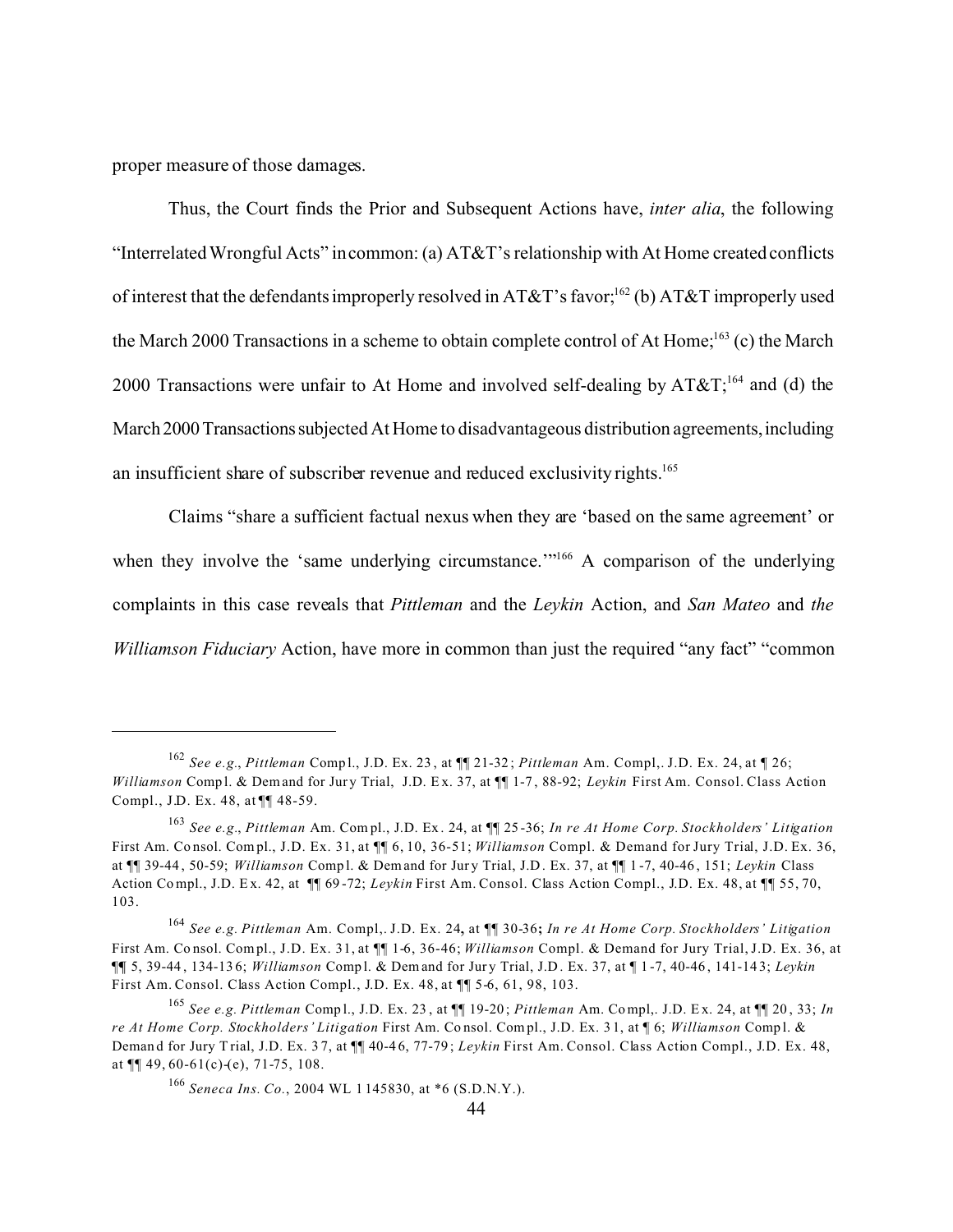nexus."<sup>167</sup> These Actions have as their "common nexus" many facts, all originating from the March 2000 Transactions.<sup>168</sup> Thus, based on its comparison of the underlying complaints, it is clear to the Court that the March 2000 Transactions, together with the facts, circumstances, and events constituting and attendant to them, tie together the Prior and Subsequent Actions rendering *Pittleman* and *Leykin* a single "Claim," and *San Mateo* and *Williamson* a single "Claim," as defined in the policies.

Therefore, by operation of the clear and unambiguous policy terms and as a matter of law, the Court finds that AT&T's claims arising from the Subsequent *Williamson Fiduciary* and *Leykin* Actions were "first made" during the July 1, 1997 to July 1, 2001 coverage period and fall outside the scope of coverage under the 2001 AT&T Program, the 2001 Run-Off Program and the 2002 AT&T Program.

# **C. The Prior Notice Exclusion**

The Defendant Insurers advance another independent ground for denying AT&T coverage for the *Williamson Fiduciary* and *Leykin* Actions— the Prior Notice Exclusions.<sup>169</sup> They assert that as a matter of law, the Court should find the Prior Notice Exclusions operate to bar coverage for these Actions under the 2001 AT&T Program, the 2001 AT&T Run-Off Program, and the 2002 AT&T Program.

<sup>167</sup> J.D. Ex. 14, Lloyd's Primary AT&T 2001 Run-Off Policy, Cl. II. H at 4; Lloyd's Primary 2001 AT&T Policy, Cl. II. H at 4.

<sup>168</sup> The Court notes that AT&T has acknowledged this common nexus of facts with respect to the *San Mateo* and *Williamson Fiduciary* Actions in its representation to the U.S. Court of Appeals for the Ninth Circuit that these two actions "involve identical allegations of fact, an identical claim for breach of fiduciary duty, and identical prayers for relief." Br. of Def.-Appellee AT&T Corp., J.D. Ex. 35, at 5.

<sup>169</sup> Def. Faraday Capital Ltd.'s ("Lloyd's") Joinder in Fed. Ins. Co.'s Mot. for Part. Summ. J. at 1-2, *AT&T Corp. v. Clarend on Am. Ins.* , D.I. 82/E-File135 (June 7, 2005).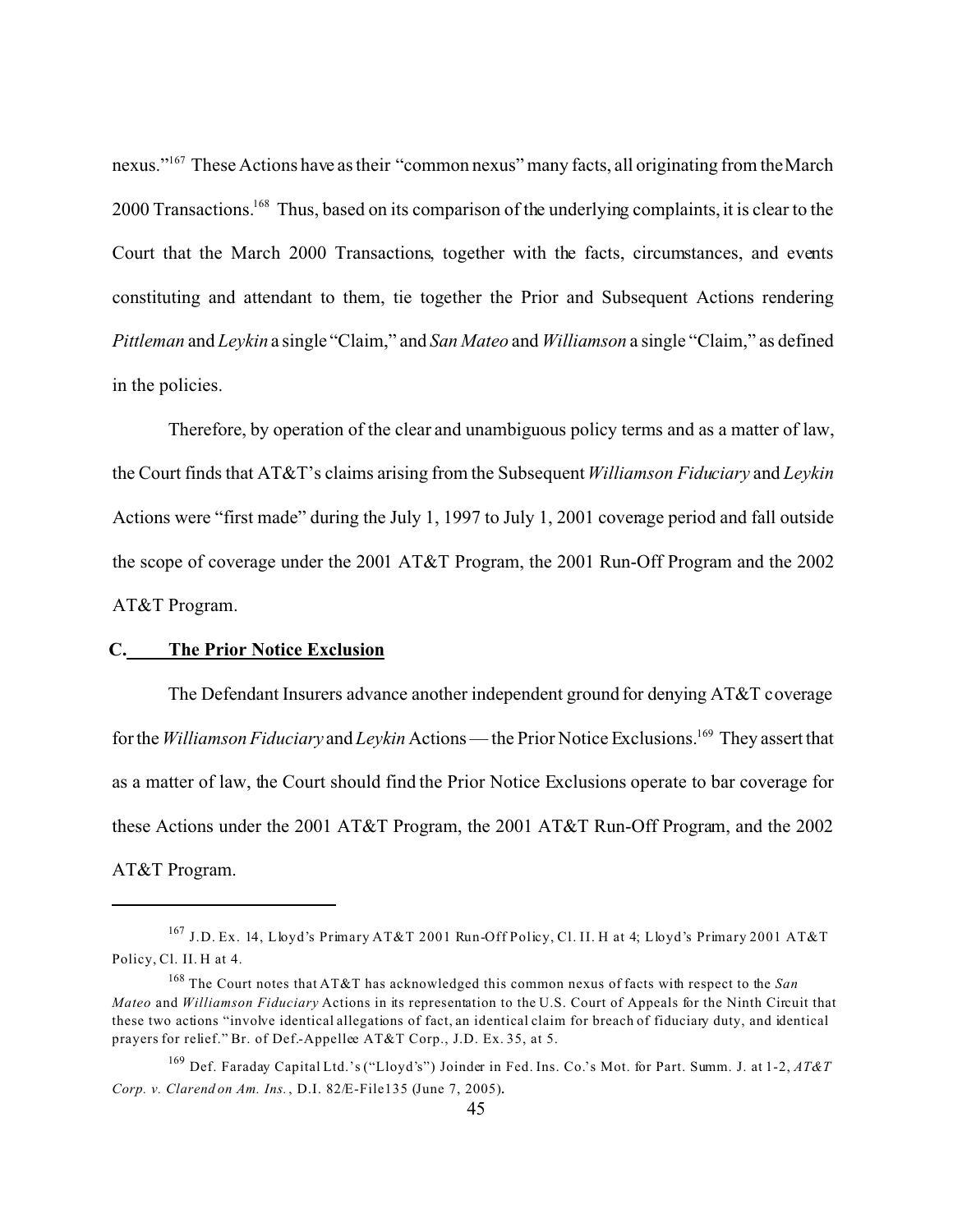The Prior Notice Exclusion contained in Lloyd's Primary 2001 AT&T Policy and Lloyd's

Primary 2001 AT&T Run-Off Policy state:

Underwriters shall not be liable to make any payment in connection with any Claim ... based upon, arising out of, directly or indirectly resulting from or in consequence of, or in any way involving:

- A. Any Wrongful Act or any fact, circumstance or situation which has been the subject of any notice given prior to the Policy Period under any other Directors and Officers liability policy, or
- B. Any other Wrongful Act whenever occurring, which, together with a Wrongful Act which has been the subject of such notice, would constitute Interrelated Wrongful Acts.<sup>170</sup>

The Exclusion applies to any "Claim ... based upon, arising out of, directly or indirectly

resulting from or in consequence of, or in any way involving:"

- (1) any Wrongful Act or any fact, circumstance or situation which has been the subject of any notice given prior to the Policy Period under any other Directors and Officers liability policy, or
- (2) any other WrongfulActwhenever occurring, which, together with a Wrongful Act which has been the subject of such notice, would constitute Interrelated Wrongful Acts[ $.$ ]<sup>171</sup>

Similarly, the Defendant National Union 2002 Primary Policy contains a Prior Notice

Exclusion that reads:

The Insurer shall not be liable to make any payment of Loss in connection with any Claim made against an Insured:... (d) alleging, arising out of, based upon or attributable to the facts alleged, or to the same or related Wrongful Acts

<sup>170</sup> J.D. Ex. 14, Lloyd's Primary AT&T 2001 Run-Off Policy, Cl. III, at 5, Endorsement No. 1 at ¶ 19, at 19; J.D. E x. 8, Lloyd's P rimary 200 1 AT& T Polic y, Cl. III, at 5, End orsemen t No. 1 at ¶ 1 6, at 19.

<sup>171</sup> J.D. Ex. 14, Lloyd's Primary AT&T 2001 Run-Off Policy, Endorsement No. 1, Cl. III B, ¶ 19 at 19; J.D. Ex. 8, Lloyd's Primary 2001 AT&T Policy, Endorsement No. 1, Cl. III B, at [16, at 19.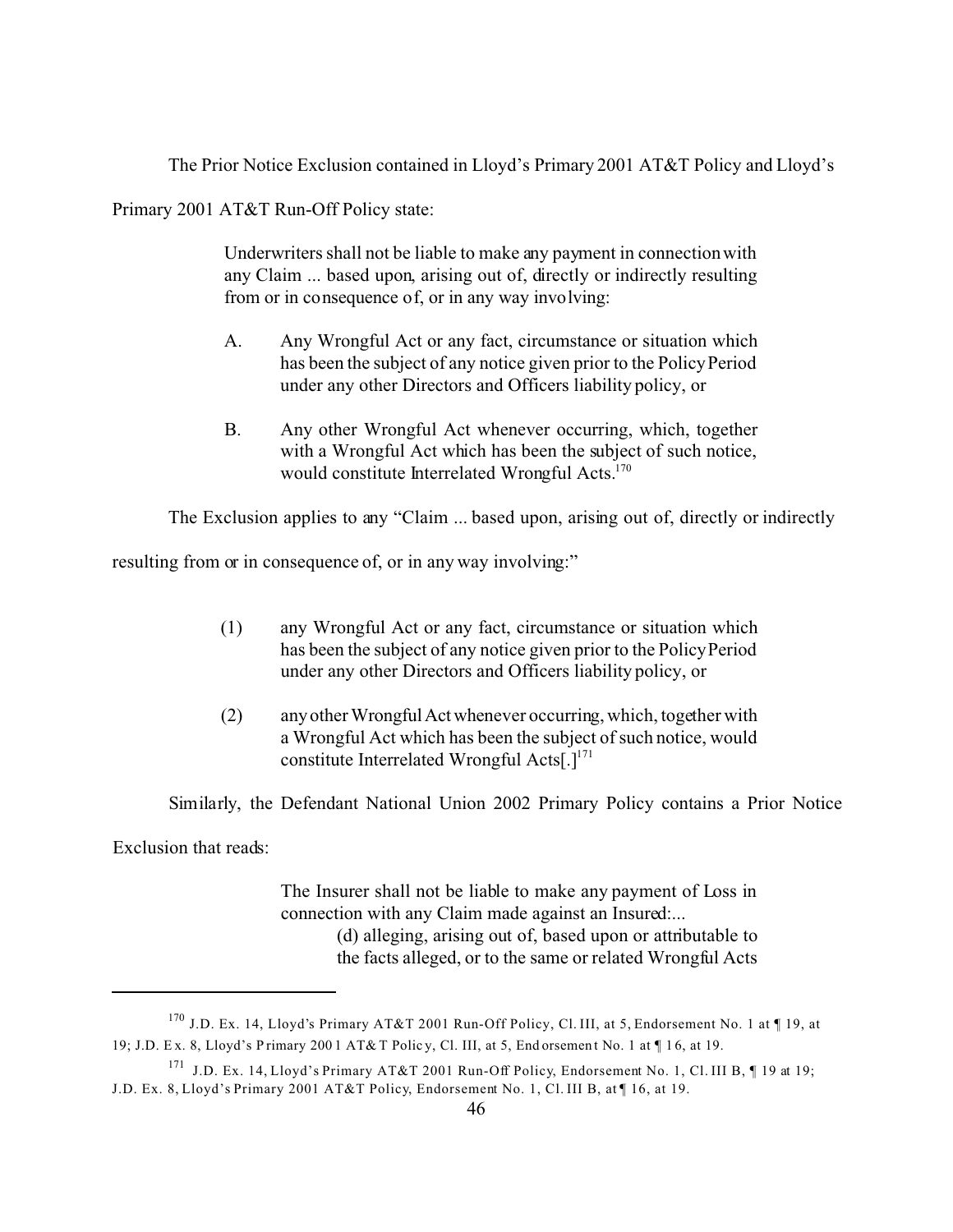alleged or contained in any Claim which has been reported, or in any circumstances of which notice has been given, under any policy of which this policy is a renewal or replacement or which it may succeed in time[ $.1^{172}$ ]

As explained above, Defendant Excess Insurers' policies apply in conformity with exclusions

found in the Primary Policies.<sup>173</sup> Similarly, National Union's 5<sup>th</sup> and 9<sup>th</sup> Excess Policies apply subject to the exclusions and limitations found in its 2002 Primary Policy, which also contains the above Exclusion.<sup>174</sup>

The Court finds that the language of the Prior Notice Exclusions is clear, unambiguous, and

undeniably broad.<sup>175</sup> As written, the language of this Exclusion encompasses not only any "Claims,"

whether "directly or indirectly" caused by a "Wrongful Act," but also any "Claims" that in any way

involve any "Wrongful Act," fact, circumstance or situations alleged in the prior litigation."176

<sup>172</sup> J.D. Ex. 2 0, Nat'l Un ion Fire Ins. Co. Primar y 2002 A T&T Policy § 4 (d), at 7. *See* AT& T An. Br. in Opp'n to Nat'l Union's Mot. for Part. Summ. J., D.I. 126/E-File 175, at 5-7.

<sup>&</sup>lt;sup>173</sup> *See supra* Part IC; Certification of Houseal, D.I. 70/E-File 114, at 10-12, 14-15, 16-19, 21-22; Def. Zurich Am. Ins. Co.'s Mot. for Summ. J. and Joinder in Def. Fed. Ins. Co.'s Mot. for Part. Summ. J. as to 2001- 2007 AT&T Run-Off Policies at 1-2, AT&T Corp. v. Clarendon Am. Ins., D.I. 66/E-File 110 (June 2, 2005); Joint Reply Br. in Supp. M ot. for Part. S umm. J., E-File19 6, at 17 n.9 ; J.D. Ex. 18, Twin City Fire Ins. Co., 2001 AT&T Run-Off Policy, Endorsement No. 2; J.D. Ex. 12, Twin City Fire Ins. Co., 2001 AT&T Policy, Endorsement No. 4.

<sup>174</sup> *See* Certification of Houseal, D.I. 70/E-File 114, at 22-32; Nat'l Union Op. Br., D.I. 69/E-File 113, at 20-21; J.D. Ex. 20, Nat'l Union Fire Ins. Co. Primary 2002 AT&T Policy § 4(d), at 7; J.D. Ex. 21, Nat'l Union Fire Ins. Co. 2002 5<sup>th</sup> Excess Policy § I(a) and (b), at 1; J.D. Ex. 22, Nat'l Union Fire Ins. Co. 2002 9<sup>th</sup> Excess Policy §  $I(a)$  and  $(b)$ , at 1.

<sup>175</sup> *See U.S. Underwriters Ins. Co. v. Congregation Kollel Tisereth, TZVI*, 2004 W L 2191 051, at \*6 (E.D.N .Y. 200 4); *Zunenshine*, 1998 W L 4834 75, at \*4 (S.D .N.Y. 19 98); *U.S. Underwriters Ins. Co. v. Zeugma Corp.*, 1998 W L 6336 79, at \*3 (S.D .N.Y. 19 98); *citing N.H. Ins. Co. v. Jefferson Ins. Co*., 624 N.Y.S.2d 392, 396 (N.Y. App. Div. 1995) (The "words 'arising out of' are hardly ambiguous. When used in an exclusion, they are deemed to be broad, general, comprehensive terms 'ordinarily understood to mean originating from, incident to, or having connection with ..."); *Aloha Pacific, Inc. v. California Ins. Guarantee Ass'n*, 93 Cal. Rptr. 2d 148, 162 (Cal. Ct. App. 2000) ("Courts in California and elsewhere have consistently given a broad interpretation to terms such as 'arising out of' in various kinds of insurance provisions."). *Cf. LaValley v. Va. Sur. Co.*, 85 F. Supp. 2d 740, 744-45 (N.D. Ohio 2000) (following *Zunenshine*, 1998 W L 4834 75)).

<sup>176</sup> *Allmerica Fin. Corp. v. Certain Underwriters at Lloyd's London*, 2004 W L 23413 88, \*6 (Mass. Super.); *Foster v. Summit Med. Sys., Inc.*, 610 N.W.2d 350, 354 (Minn. App. 2000) (stating that "policies do not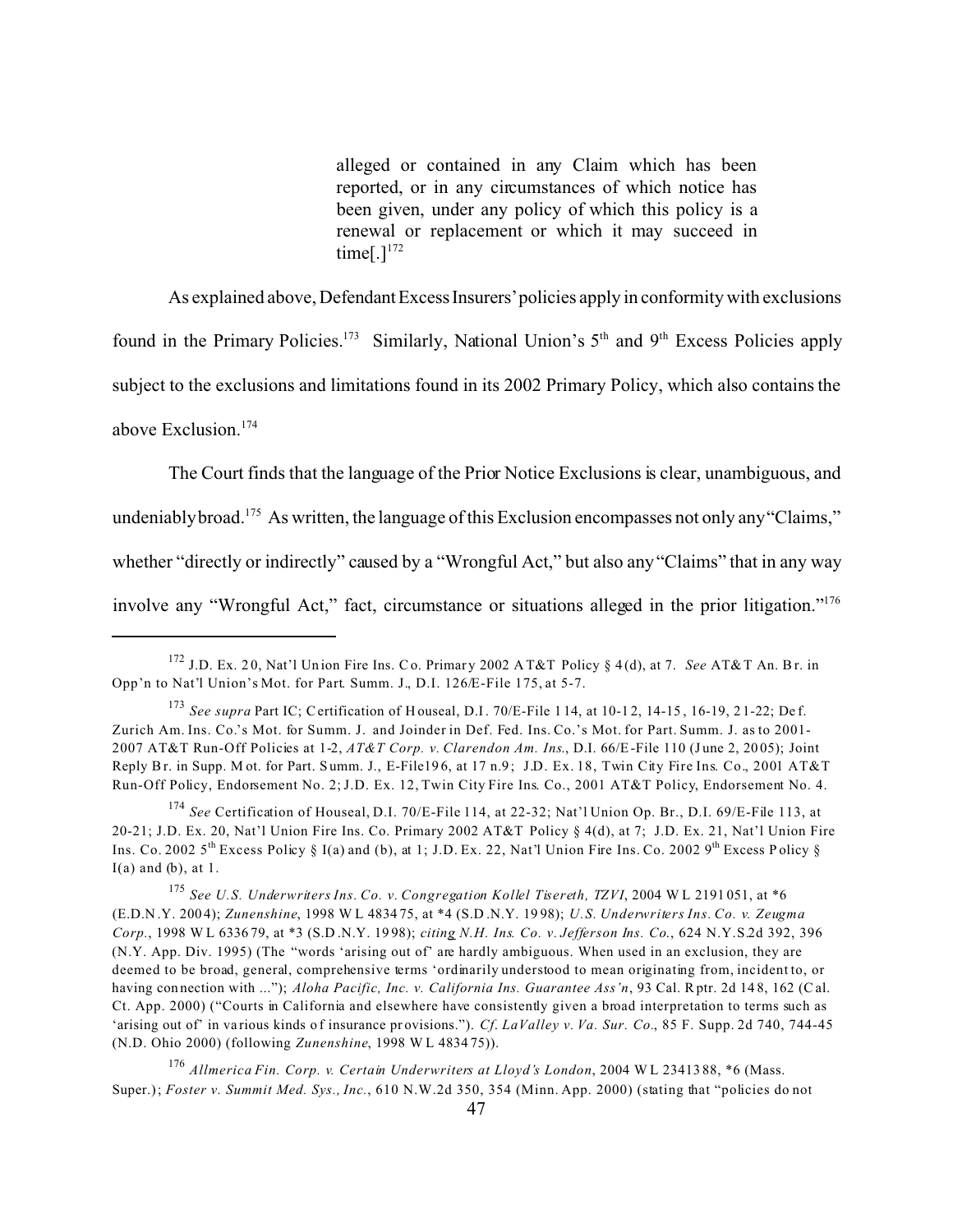Further, as "[n]othing in the policy requires that a claim involve precisely the same parties legal theories, 'Wrongful Act[s],' or requests for relief for [the Prior Notice exclusion] to apply," the Court finds that the allegations set forth in the *Williamson Fiduciary* and *Leykin* Actions are based upon, arise out of, directly and indirectly result from, and involve the same "Wrongful Act."<sup>177</sup> Moreover, it finds the "Wrongful Acts" alleged in both the Subsequent and Prior Actions are "Interrelated Wrongful Acts." The complaints in the underlying actions allege that the March 2000 Transactions led to, or would lead to, AT&T's domination and control of At Home. Thus, they have as a "common nexus" many of the same facts, circumstances, situations, events, transactions, or series of the same.

AT&T argues, as a matter of public policy, that the Court should not interpret the Prior Notice Exclusion so that AT&T's status as controlling shareholder of At Home becomes a triggering "fact, circumstance or situation."<sup>178</sup> It asserts that this interpretation would amount to a blanket exemption from D&O coverage for any future directors, officers or controlling shareholders after a single reference to that status — which occurs as a matter of course in shareholder actions alleging breach of duties — could be determined to interrelate to all ensuing Wrongful Acts.<sup>179</sup> Given the

require that the 'Wrong ful Acts' or 'Interrelated Wrong ful Acts' be key to finding liability. Under the policies, coverage is excluded if the claim even 'indirectly result[s] from or [is] in consequence of, or in any way involve[s]' the wrongful a cts…."). *Cf. N.H. Ins. Co.*, 624 N.Y.S.2d 392, 396 (N.Y. App. Div. 1995).

<sup>177</sup> *Zunenshine*, 1998 WL 4 83475, at \*4, 5 (S.D.N.Y. 1998) (finding a D&O liability policy "'pending litigation' and 'prior notice' exclusions clear and unambiguous. By their terms, they exclude coverage for claims 'arising out of, directly or indirectly resulting from, in consequence of, or in any way involving any fact, circumstance, situation, transaction, event or W rongful Act' alle ged in a pending lawsuit or made the subject of a prior notice given to ano ther insurer."). *See Bensalem Twp. v. Int'l Surplus Lines Ins. Co.*, 1992 WL 142024 (E.D. Pa.), *rev'd on other grounds*, 38 F.3d 1303 (3d Cir. 1994 ).

<sup>&</sup>lt;sup>178</sup> AT&T Corp.'s Consol. An. Br. in Opp'n, D.I. 124/E-File 173, at 47; Joint Reply Br. in Supp. Mot. for Part. Summ. J., E-File19 6, at 26.

<sup>179</sup> *Id*.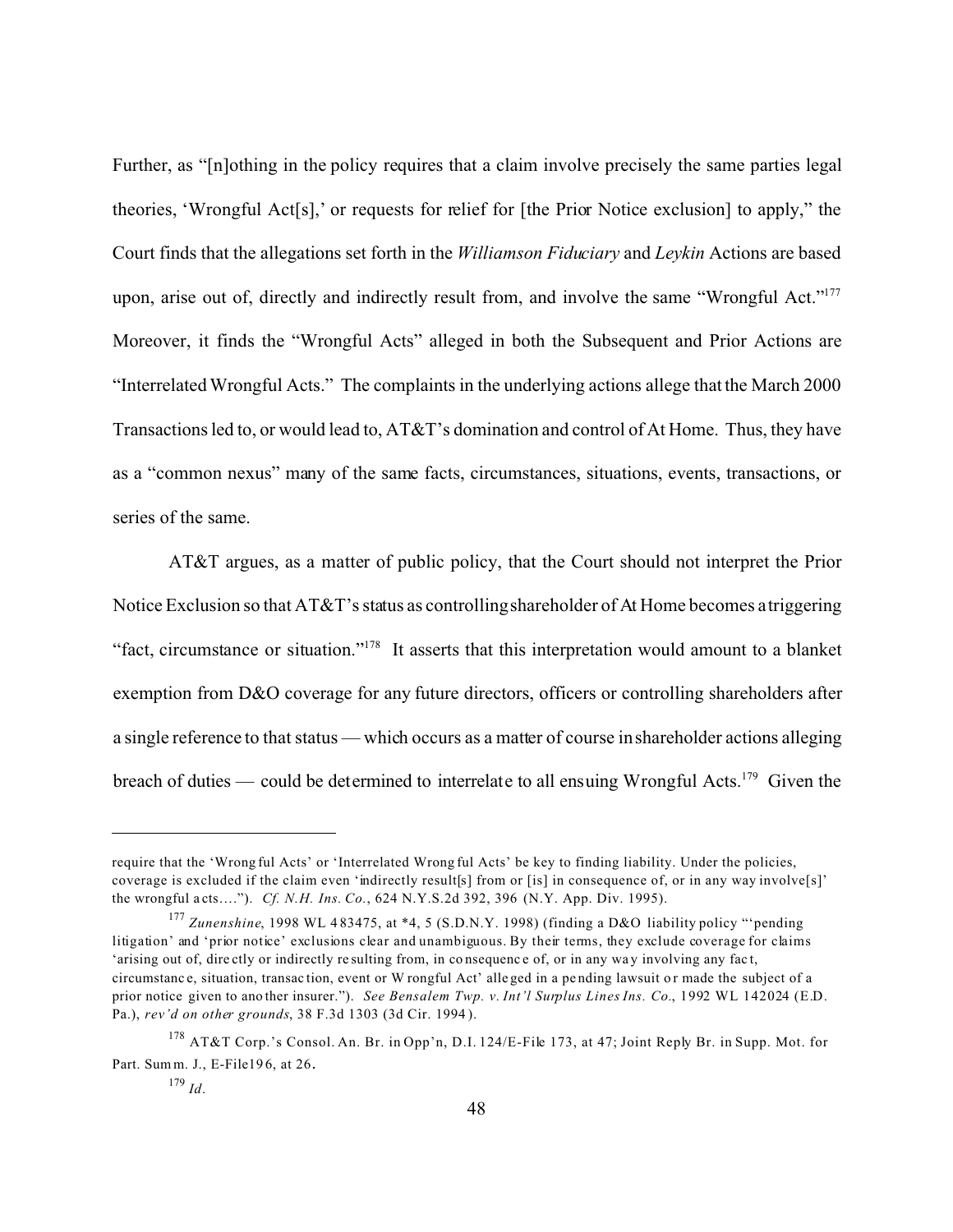plain language of the policies and the allegations made in the Underlying Actions the Court finds this reasoning unpersuasive. It ignores the clear policy definition of "Interrelated Wrongful Acts," and the common nexus of facts among the Prior and Subsequent Actions (stemming from the 2000 Transactions) which gave rise to repeated allegations of AT&T's exercise and abuse of control over At Home. $^{180}$ 

Therefore, the Court finds as a matter of law that AT&T is not entitled to coverage for the *Williamson Fiduciary* and *Leykin Actions.* The Prior Notice Exclusions bar coverage for these Subsequent Actions, because they involve the same and/or "Interrelated Wrongful Acts" as the *Pittleman* and *San Mateo* Actions.

### **D. The Prior Acts and The Prior and Pending Litigation Exclusions**

### **1. The Prior Acts Exclusion**

The Prior Acts Exclusion found in Lloyd's 2001 AT&T Primary Policy states that the "Underwriter shall not be liable to make any payment in connection with any Claim:

L. based upon, arising out of, directly or indirectly resulting from or in consequence of, or

in any way involving:

1. any Wrongful Act actually or allegedly committed prior to 9:00 a.m. Eastern Standard Time on  $9<sup>th</sup>$  July, 2001, or

2. any Wrongful Act occurring on or subsequent to 9:00 a.m. Eastern Standard Time on  $9<sup>th</sup>$  July, 2001, which, together with a Wrongful Act occurring prior to such date would constitute Interrelated Wrongful Acts[.]<sup>181</sup>

<sup>180</sup> Joint Rep ly Br. in Supp . Mot. for P art. Summ. J., E-File19 6, at 26-27.

<sup>181</sup> J.D. Ex. 8 , Lloyd's Prim ary 2001 AT&T Polic y, Endorse ment No . 1 at ¶ 24, at 21 . *See* Cont'l Cas. Co. Mem. of Law in Supp. Mot. Part. Summ. J., D.I. 65/E-File 109, at 6; Certification of Houseal, D.I. 70/E-File 114, at ¶ 38.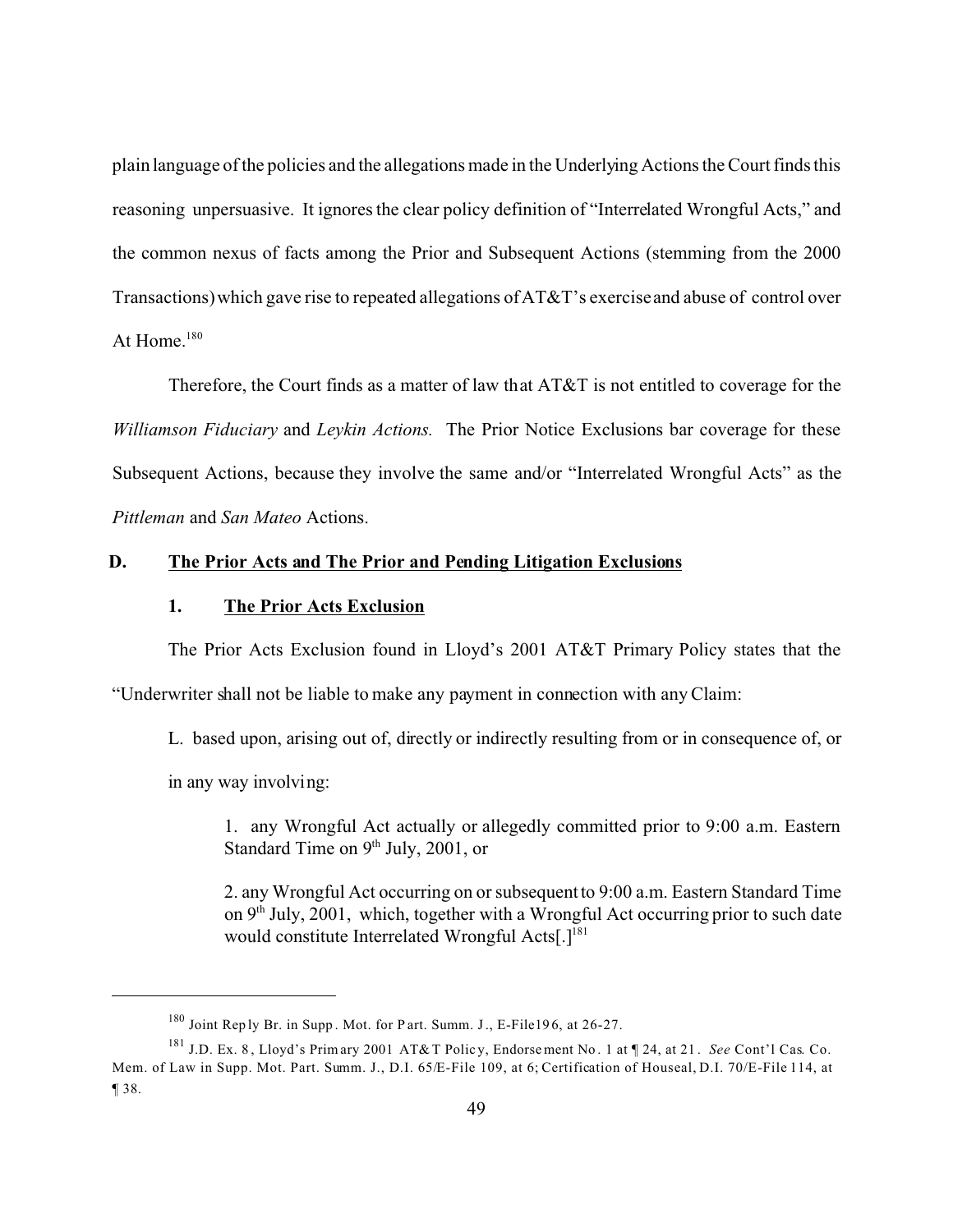As noted above, the Defendants' Excess Insurer policies apply in conformity with the Primary Policy exclusion.<sup>182</sup> Moreover, similar Prior Acts Exclusions also exist in the Defendants National Union, Zurich, Twin City, and Gulf excess policies, under the 2001 AT&T Program and AT&T 2001 Run-Off Program.<sup>183</sup>

Additionally, in their Joint Reply, the Defendants Zurich, Twin City, and Gulf represent that their Prior Acts exclusions are "substantially similar" to the Defendant Continental's Prior Acts Exclusion.<sup>184</sup> The Defendant Continental's 2001 Excess Policy provides that "any claim based upon, arising out of, relating to, directly or indirectly resulting from, or in consequence of, or in any way involving:"

> 4. any Wrongful Act (as that term is defined in the Primary Policy), occurring prior to  $7/9/01$ , or any other Wrongful Act, (as that term is defined in the

<sup>183</sup> *See* Nat'l Union Op. Br., D.I. 69/E-File 113, at 18; J.D. Ex. 9, Nat'l Union Fire Ins. Co. 2002 AT&T Primary Policy, Endo rsement No. 2; Def. Zurich Am. Ins. Co.'s Mot. for Summ. J. and Joinder in Def. Fed. Ins. Co.'s Mot. for Part. Summ. J. as to 2001-2007 AT&T Run-Off Policies at 2, *AT&T Corp. v. Clarendon Am. Ins*. , D.I. 66/E-File 110 (June 2, 2005); J.D. Ex. 11, Zurich Policy; Endorsement 2; Def. Gulf Ins. Co.'s Joinder in Fed. Ins. Co.'s M ot. for Part. S umm. J. 3-4 , D.I. 75/E-File 120; J.D . Ex. 19, G ulf Ins. Co. Ru n-Off Policy; D ef. Twin City Fire Ins. Co.'s Not. Joinder. in Mots. for Part. Summ. Judg. Filed in Connection with *Williamson Fid uciary* & *Leykin* Actions at 2-3, AT&T Corp. v. Clarendon Am. Ins., D.I. 81/E-File130 (June 7, 2005); Joint Reply Br. in Supp. Mot. for Part. Sum m. J., E-File196, at 17 n.9; J.D. Ex. 18, Twin City Fire Ins. Co. 2001 AT &T Run-Off Policy, Endorsement No. 2; J.D. Ex. 12, Twin City Fire Ins. Co. 2001 AT&T Policy, Endorsement No. 4.

184 Joint Rep ly Br. in Supp. Mot. for P art. Summ. J., E-File196, at 17 n.9; T win City Fire Ins. Co.'s Not. Joinder, D .I. 81/E-File1 30, at 3.

<sup>182</sup> *See* Certification of Houseal, D.I. 70 /E-File 114, at 10-12 , 14-15, 16-19, 2 1-22; Def. Zurich Am . Ins. Co.'s Mot. for Summ. J. and Joinder in Def. Fed. Ins. Co.'s Mot. for Part. Summ. J. as to 2001-2007 AT&T Run-Off Policies at 1-2, AT&T Corp. v. Clarendon Am. Ins., D.I. 66/E-File 110 (June 2, 2005); Def. Gulf Ins. Co.'s Joinder in Cont'l Cas. Co.'s Mot. for Part. Summ. J. for Decl.There is No Coverage for the *Williamson Fid uciary* and *Leykin* Actions U nder the Excess Run-O ff and 200 1 Contine ntal Policies a t 2, *AT&T Corp. v. Clarendon Am. Ins*., D.I. 73/E-File 118 (June 6, 2005); Def. Gulf Ins. Co.'s Joinder in Fed. Ins. Co.'s Mot. for Part. Summ. J. for Decl.There is No Coverage for the Underlying Litigation Under the AT&T Run-Off Policy Tower at 3-4, *AT&T Corp. v. Clarendon Am. Ins*., D.I. 75/E-File 120 (J une 6, 20 05); J.D . Ex. 19, G ulf Run-Off P olicy; Def. T win City Fire Ins. Co.'s Not. Joinder. in Mots. for Part. Summ. Ins. Co. Filed in Connection with *Williamson Fid uciary* & *Leykin* Actions at 2-3, *AT&T Corp . v. Clarendon A m. Ins.*, D.I. 81/E-File130 (J une 7, 20 05); Joint Rep ly Br. in Supp. M ot. for Part. Summ. J., E-File196, at 17 n.9; J.D. Ex. 18, Twin City Fire Ins. Co. 2001 AT &T Run-Off Policy, Endorsement No. 2; J.D. Ex. 12, Twin City Fire Ins. Co., 2001 AT&T Policy, Endorsement No. 4.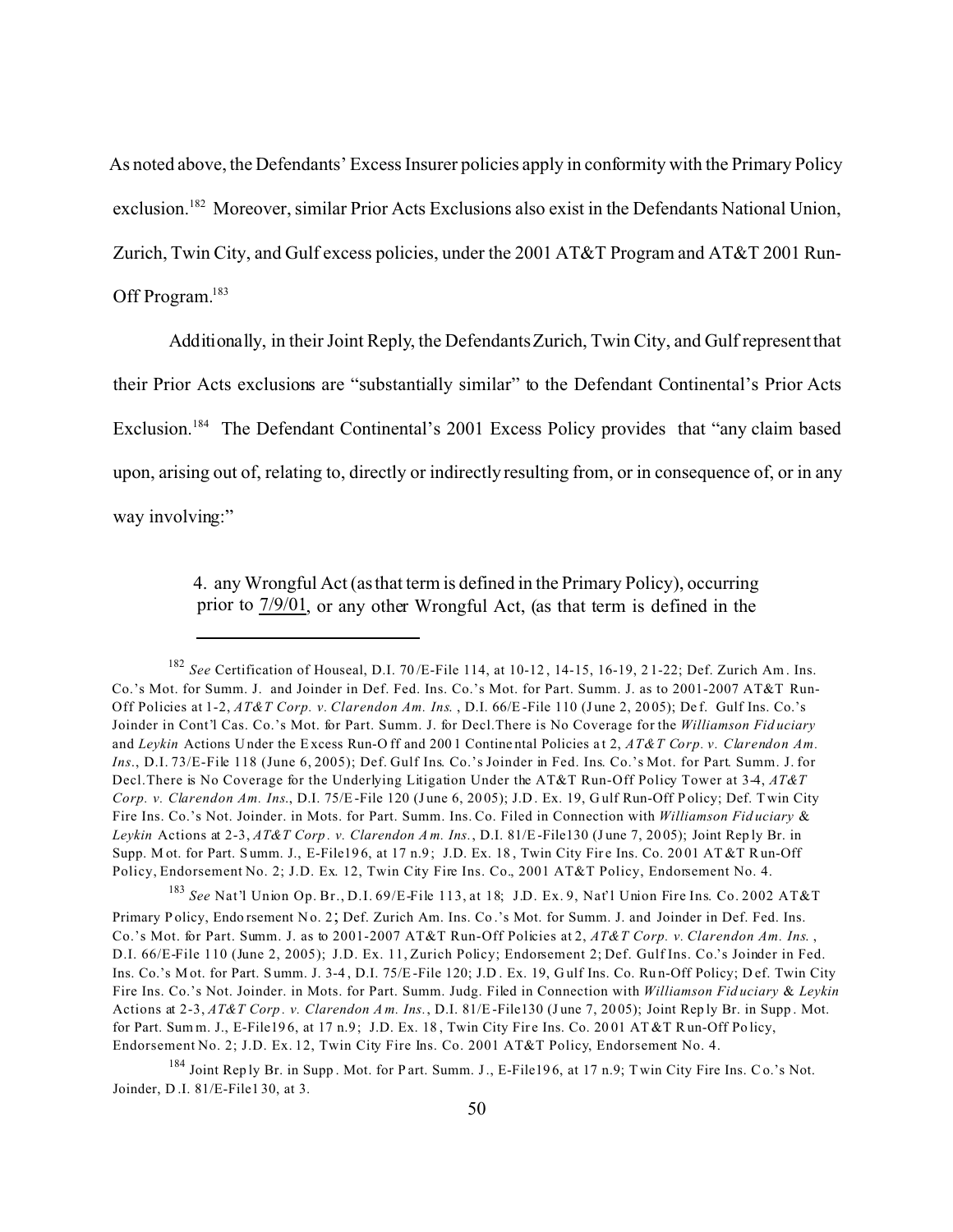Primary Policy), occurring  $7/9/01$  which, together with a Wrongful Act occurring prior to 7/9/01, would be considered interrelated Wrongful Acts (as that term is defined in the Primary Policy).<sup>185</sup>

Similarly, the Prior Acts Exclusion found in the National Union 2002 AT&T Primary Policy reads:

 [T]he Insurer shall not be liable to make any payment for Loss in connection with a Claim made against an Insured alleging any Wrongful Act occurring prior to July 9, 2001 or after the end of the Policy Period. This policy only provides coverage for Wrongful Act occurring on or after July 9, 2001 and prior to the end of the Policy Period and otherwise covered by this policy. Loss arising out of the same or related Wrongful Act shall be deemed to arise from the first such same or related Wrongful Act.<sup>186</sup>

National Union's 5<sup>th</sup> and 9<sup>th</sup> Excess Policies apply subject to the Prior Acts Exclusion found in its

2002 Primary Policy.<sup>187</sup> These policies "provide ... coverage in accordance with the same terms,

conditions, exclusions and limitations astheFollowed" 2002 AT&T National Union Primary Policy,

which contains the above Exclusion.<sup>188</sup>

The Defendants urge that the Prior Acts Exclusions in the Primary and Excess Policies bar coverage for the *Williamson Fiduciary* and *Leykin* Actions because these Actions are based on, arise out of or are attributable to alleged "Wrongful Acts" that occurred, were committed or attempted, before July 9, 2001, and "Wrongful Acts" that occurred after July 9, 2001, which they assert share

<sup>185</sup> J.D. Ex. 1 0, Cont'l Ca s. Co. 200 1 Excess Policy, End orsemen t 4. *See* Cont'l Cas. C o. Mem . of Law in Supp. M ot. Part. Sum m. J., D.I. 65 /E-File 109 .

<sup>186</sup> J.D. Ex. 2 0, Nat'l Un ion Fire Ins. Co. 2002 AT&T Primary Policy, Endorsem ent No. 1 1. *See* Nat'l Union Op. Br., D.I. 69/E-File 113, at 19.

<sup>187</sup> *See* Certification of Houseal, D.I. 70/E-File 114, at 22-32; Nat'l Union Op. Br., D.I. 69/E-File 113, at 20-21; J.D. Ex. 20, Nat'l Union Fire Ins. Co. Primary 2002 AT&T Policy § 4(d), at 7; J.D. Ex. 21, Nat'l Union Fire Ins. Co. 2002 5<sup>th</sup> Excess Policy § I(a) and (b), at 1; J.D. Ex. 22, Nat'l Union Fire Ins. Co. 2002 9<sup>th</sup> Excess Policy §  $I(a)$  and  $(b)$ , at 1.

<sup>&</sup>lt;sup>188</sup> J.D. Ex. 21, Nat'l Union Fire Ins. Co. 2002 5<sup>th</sup> Excess Policy § I, at 1; J.D. Ex. 22, Nat'l Union Fire Ins. Co. 2002  $9^{th}$  Excess Policy § I, at 1.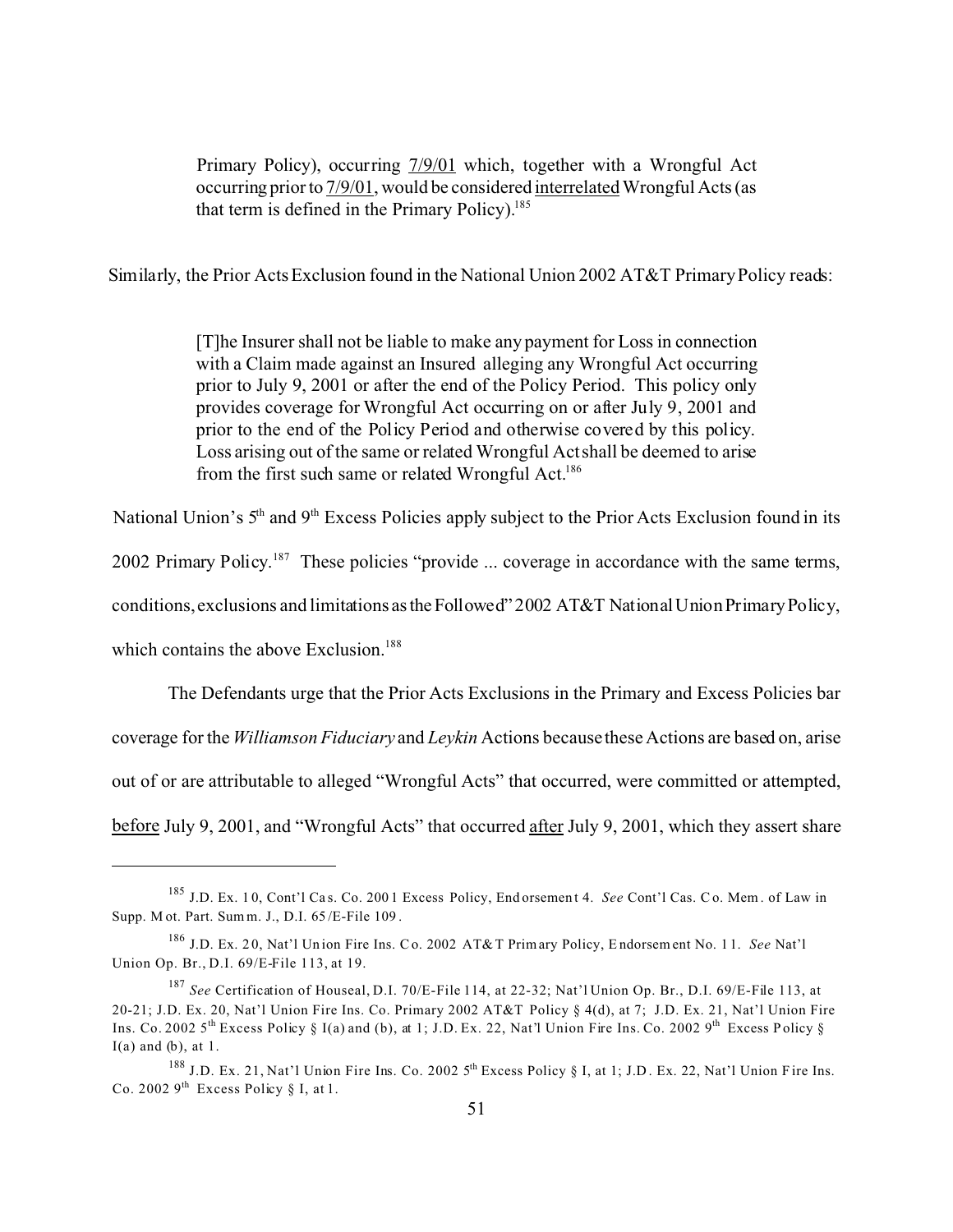a common nexus with the pre-July 9, 2001 acts.<sup>189</sup> They further aver that the *Williamson Fiduciary* Action arose from "Wrongful Acts," occurring before the March 2000 Transactions and continuing through the September 2001 At Home Bankruptcy, and that all "Wrongful Acts" occurring after July 9, 2001, share a common nexus with those acts occurring before that date. Thus, they assert that the *Williamson Fiduciary* and *Leykin* Actions are not covered "Claims."

With a few exceptions, AT&T disputes the Defendants' contentions that the allegations made in the Subsequent Actions arise from the March 2000 Transactions and argue that the Defendants' exclusions are ambiguous.<sup>190</sup> Thus, AT&T maintains that the exclusions must be strictly construed in favor of coverage. Specifically, as to the Prior Acts Exclusions, AT&T admits that "certain of the Claims in *Leykin* and *Williamson* are based on "Wrongful Acts" allegedly committed prior to July 9, 2001."<sup>191</sup> However, it argues that other Claims took place after July 9, 2001, and that the Defendants present no undisputed evidence proving the "Wrongful Acts" alleged in the underlying complaints actually occurred.<sup>192</sup> Finally, it challenges the Defendants' "overly broad application of policy language," arguing their determination that the post July 9, 2001 "Wrongful Acts" are interrelated to the pre-July 9, 2001 "Wrongful Acts" is "'too tenuous.'"<sup>193</sup>

<sup>189</sup> *See* Cont'l Cas. Co. Mem. of Law in Supp. Mot. Part. Summ. J. for Decl. There is No Coverage for *Williamson Fid uciary* & *Leykin* Actions U nder Exc ess Run-O ff & 2001 Cont'l Po licies at 15-17 , *AT&T Corp. v. Clarendon Am. Ins.*, D.I. 65/E-File 109 (June 2, 2005); Def. Zurich Am. Ins. Co.'s Mem. of P.& A. in Supp. Of Mot. for Summ. J. at 5-8, *AT&T Corp. v. Clarendon Am. Ins*., D.I. 66/E-File 110 (J une 2, 20 05); Joint Reply Br. in Supp. Mot. for P art. Summ. J., E-File19 6, at 36-38.

<sup>&</sup>lt;sup>190</sup> *See* AT& T Corp.'s Consol. An. Br. in Opp'n, D.I. 124/E-File 173, at 44-45, 51; AT&T An. Br. in Opp'n to Nat'l Union's Mot. for Part. Summ. J., D.I. 126/E-File 175, at 25.

<sup>&</sup>lt;sup>191</sup> AT&T Corp.'s Consol. An. Br. in Opp'n, D.I. 124/E-File 173, at 67.

<sup>192</sup> *See* AT&T Corp.'s Consol. An. Br. in Opp'n, D.I. 124/E-File 173, at 66-68.

<sup>193</sup> *See* AT& T Cor p.'s Conso l. An. Br. in O pp'n, D.I. 1 24/E-File 1 73, at 68-6 9, *citing Cont'l Cas. Co. v. Wendt*, 205 F.3d. 1258, 1263 (11 th Cir. 2000).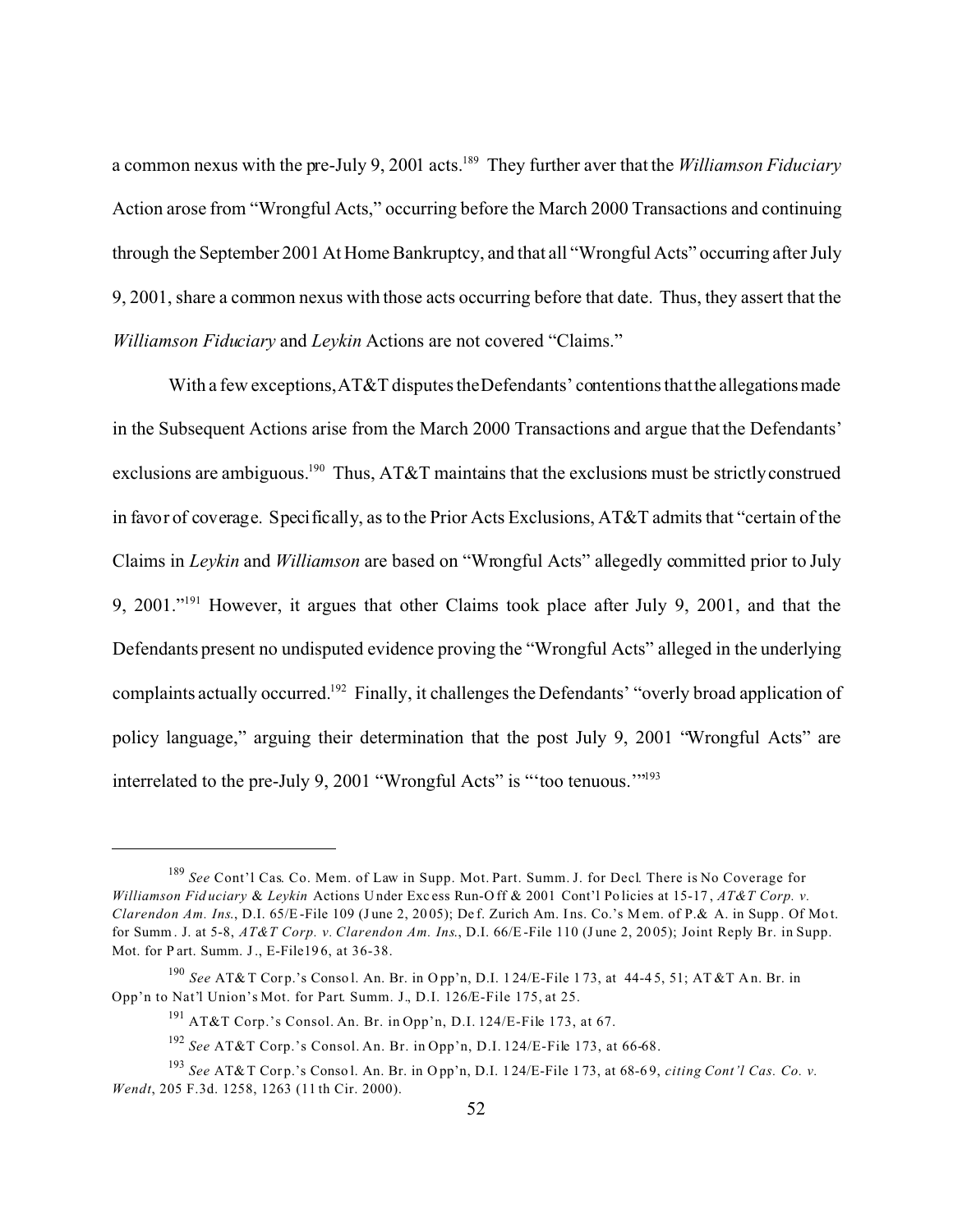As with the Defendants' Prior Notice Exclusions, after careful comparison of the plain, unambiguous definition of "common nexus" and the allegations made in the Prior and Subsequent Actions,<sup>194</sup> the Court finds that the Prior Acts Exclusion bars coverage for the *Williamson Fiduciary* and *Leykin* Actions. Moreover, the Court does not find ambiguity in the phrases "same or related," "based upon" and "arising out of," even where such terms are not defined within these policies.<sup>195</sup> The Court agrees with the Defendant National Union that the mere absence of a definition for a term, by itself, does not render the undefined term ambiguous.<sup>196</sup> "Indeed, any rule that rigidly presumed ambiguity from the absence of a definition would be illogical and unworkable."<sup>197</sup> Therefore, as AT&T offers no reasonable alternative interpretation for the Prior Acts Exclusions, the Court finds its clear, unambiguous terms enforceable as written.<sup>198</sup>

#### **2. The Pending and Prior Litigation Exclusion**

<sup>194</sup> *See* Cont'l Cas. Co. Mem . of Law in Sup p. Mot. P art. Summ. J., D.I. 65/E-File 109, at 1 5-17; *Pittleman* Comp l., J.D. Ex. 2 3; *In re At Home Corp. Stockholders' Litigation* First Am. Consol. Compl., J.D. Ex. 31; *Williamson* Compl. & Demand for Jury Trial, J.D. Ex. 36; *Leykin* Consol. Class Action Compl., J.D. Ex. 47.

<sup>195</sup> *See* Nat'l Union Op. Br., D.I. 69/E-File 113, at 8; Joint Reply Br. in Supp. Mot. for Part. Summ. J., E-File196, at 16; AT&T An. Br. in Opp'n to Nat'l Union's Mot. for Part. Summ. J., D.I. 126/E-File 175, at 5, 7, 10, 25-26. *See Zunenshine*, 1998 WL 4 83475, at \* 4 (S.D.N.Y. 1998).

<sup>196</sup> *Bay Cities Paving & Grading, Inc.*, 855 P.2d 1263, 1270 (Cal. 1993). <sup>197</sup> *Id.*

<sup>198</sup> *See Champlain Enters. v. Chubb Custom Ins. Co.*, 316 F. S upp. 2d 123, 12 9 (N.D .N.Y. 20 03); *Hugo Boss Fashions, Inc. v. Fed. Ins. Co.*, 1999 WL 1072819, at \*1 (S.D.N.Y. 1999) (enforcing prior acts exclusion because "[t]o hold otherwise would not only amount to adoption of an unreasonable interpretation of the policy, but would also amount to this Court impermissibly redrafting the contract in the plaintiffs' favor."); *New Hampshire Ins. Co. v. Jefferson Ins. Co.*, 624 N .Y.S.2d 392, 39 6 (N.Y . App. D iv. 1995). *Accord Fed. Ins. Co. v. Learning Group Intern., Inc.*, 1995 WL 309047, at \*2 (9th Cir. 1995) (declining to find language of a prior acts exclusion ambiguous in part and reiterating that "'[w]here contract language is clear and explicit and does not lead to an absurd result, we ascertain [the p arties'] intent from the written pro visions and go no further.""); *Gateway Group Advantage, Inc. v. McCarthy*, 300 F. S upp. 2d 236, 24 1 (D. M ass. 2003 ). *Cf*. *Sinopoli v. The North River Ins. Co.*, 581 A.2d 1368, 1370 (N.J. Super. Ct. App. Div. 1990) (affirming summary judgment for home owner's liability insurer and stating the court is not "permitted, even under the guise of good faith and peculiar circumstances, to alter the terms of an otherwise unambiguous contract. If plainly expressed, the insurers are entitled to have liability limitations construed and enforc ed as exp ressed.").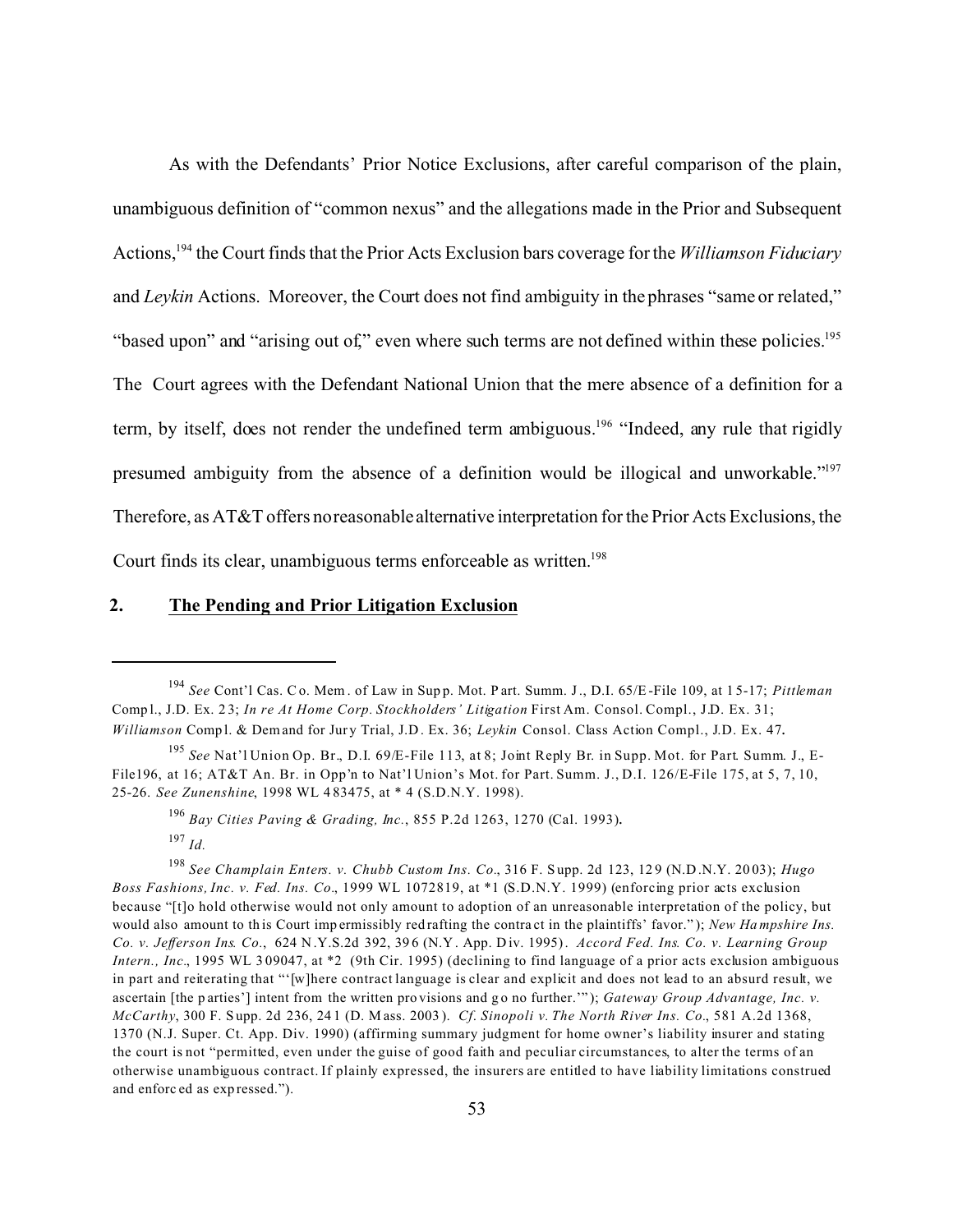Pending and Prior Litigation Exclusions are found in the 2001 AT&T Program, the 2001 AT&T Run-Off Programs, and the 2002 AT&T Program.<sup>199</sup> The Defendant Continental's Excess Policies, contain Pending and Prior Litigation Exclusions that provide:

> "any claim based upon, arising out of, relating to, directly or indirectly resulting from, or in consequence of, or in any way involving: 3a. Any fact, circumstance, situation, transaction or event underlying or alleged in any prior and/or pending litigation as of 7/9/01, regardless of the legal theory upon which such litigation is predicated.<sup>200</sup>

Likewise, the National Union 2001 AT&T Excess Policy Pending and Prior Litigation

Exclusion states:

 Insurer shall not be liable for any Loss in connection with any Claim(s) made against any Insured(s): alleging, arising out of, based upon or attributable to any pending or prior litigation as of July 9, 2001 or alleging or derived from the same or essentially the same facts as alleged in such pending or prior litigation. $201$ 

The Defendant Insurers Zurich and Twin City, in their Joint Reply, represent that their

Exclusions are "substantially similar" to the Continental Prior Litigation Exclusions.<sup>202</sup> These

Defendants, together with Defendant Gulf, also state that their policies follow form, incorporate or

apply subject to or in accordance with the terms, conditions, endorsements and exclusions of the

 $199$  Cont'l Cas. C o. Mem. of Law in Supp. Mot. P art. Summ. J., D.I. 65/E-File 109, at 5.

 $^{200}$  Cont'l Cas. Co. Mem. of Law in Supp. Mot. Part. Summ. J., D.I. 65/E-File 109, at 14; J.D. Ex. 10, Cont'l Cas. Co. 2001 Excess Policy § XII, Endorsement 1, at ¶ 3; J.D. Ex. 17, Cont'l Cas. Co. 2001 Run- Off Policy § XII, En dorseme nt 3, ¶ 3a.

<sup>201</sup> J.D. Ex. 9, Nat'l Union Fire Ins. Co. 2002 AT&T Primary Policy, Endorsement No. #3.

<sup>&</sup>lt;sup>202</sup> *See* Joint Reply Br. in Supp. Mot. for Part. Summ. J., E-File196, at 17 n.9; T win City Fire Ins. Co.'s Not. Join der, D.I. 8 1/E-File13 0, at 2-3; D ef. Zurich Am . Ins. Co.'s M ot. for Summ . J. and Joind er, D.I. 66 /E-File 110, at 1-2; J.D. Ex. 11, Zurich Am. Ins. Co. 2001 AT&T Policy, Endorsement No. 1; J.D. Ex. 12, Twin City Fire Ins. Co., 2001 AT&T Policy, Endorsement No. 2.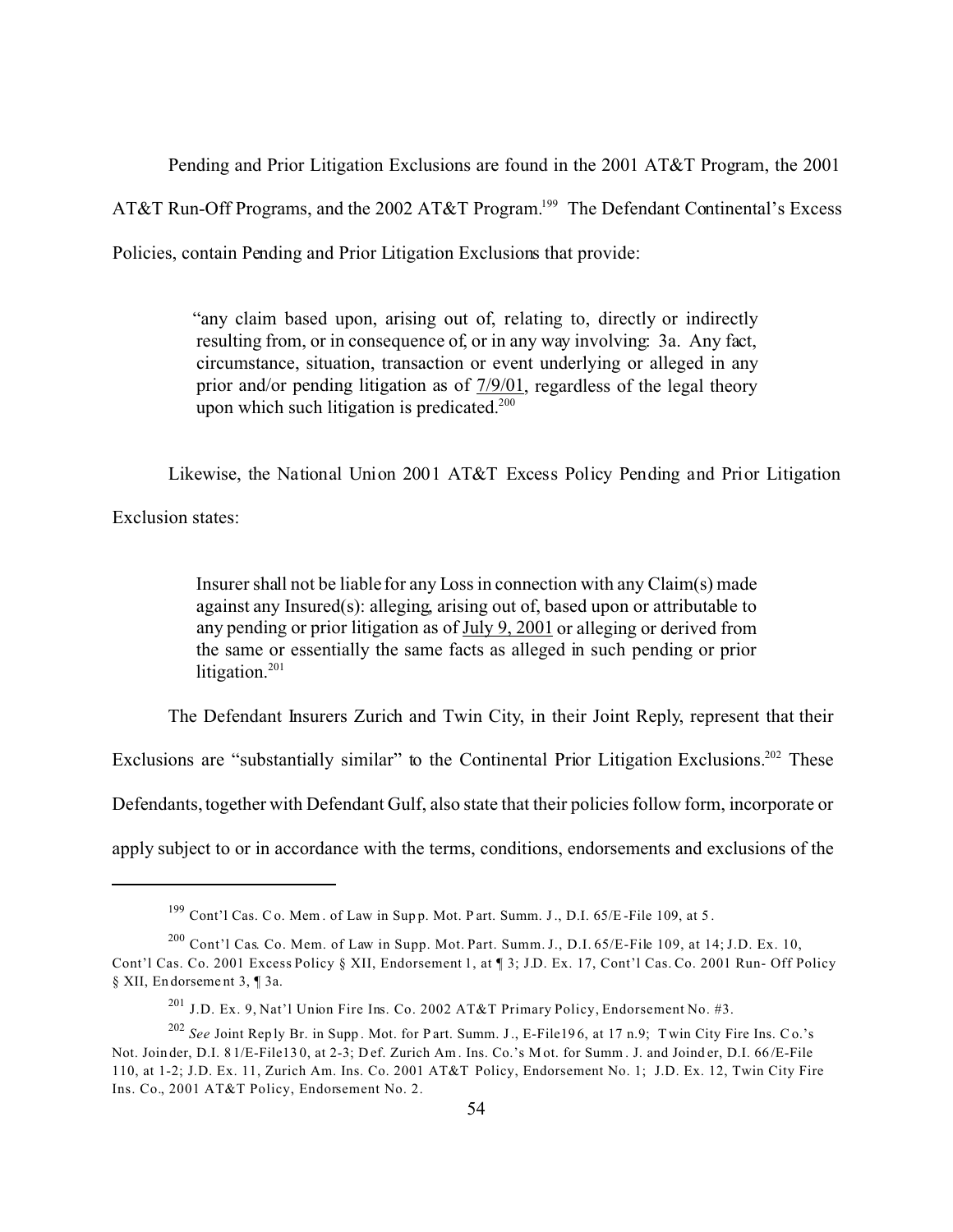underlying policies.<sup>203</sup>

A Prior Litigation Exclusion also exists in the National Union 2002 AT&T Primary Policy. It states:

> The Insurer shall not be liable to make any payment of Loss in connection with any Claim made against an Insured:...

> > (e) alleging, arising out of, based upon or attributable to, as of the Continuity Date, any pending or prior: (1) litigation; or (2) administrative or regulatory proceeding or investigation of which an Insured had notice, or alleging or derived from the same or essentially the same facts as alleged in such pending or prior litigation or administrative or regulatory proceeding or investigation $[.]^{204}$

As noted above, the National Union  $5<sup>th</sup>$  and  $9<sup>th</sup>$  Excess Policies apply subject to the exclusions and

limitations found in its 2002 AT&T Primary Policy, which contains the above Exclusion.<sup>205</sup>

The Defendants argue that the language of their Exclusions is "clear and enforceable

according to their terms."<sup>206</sup> Therefore, the Defendants assert that this language plainly excludes the

*Leykin* Action and *Williamson Fiduciary* Action Claims because these two Claims are "derived from

[the] same or essentially the same facts,"207 and are "based on, arising out of, relating to, directly or

<sup>&</sup>lt;sup>203</sup> See Twin City Fire Ins. Co.'s Not. Joinder, D.I. 81/E-File130, at 2-3; Def. Zurich Am. Ins. Co.'s Mot. for Summ. J. and Joind er, D.I. 66 /E-File 110 , at 1-2; J.D. E x. 11, Zurich Am. Ins. Co . 2001 A T&T Policy, Endorsement No. 1; J.D. Ex. 12, Twin City Fire Ins. Co., 2001 AT&T Policy, Endorsement No. 2; Def. Gulf Ins. Co.'s Joinder, D.I. 73/E-File 118, at 4; Def. Gulf Ins. Co.'s Joinder, D.I. 75/E-File 120, at 3.

<sup>204</sup> J.D. Ex. 2 0, Nat'l Un ion Fire Ins. Co. Primar y 2002 A T&T Policy § 4 (e), at 7. *See* AT& T An. Br. in Opp'n to Nat'l Union's Mot. for Part. Summ. J., D.I. 126/E-File 175, at 5-7.

<sup>205</sup> *See* Certification of Houseal, D.I. 70/E-File 114, at 22-32; Nat'l Union Op. Br., D.I. 69/E-File 113, at 19-21; J.D. Ex. 20, Nat'l Union Fire Ins. Co. Primary 2002 AT&T Policy § 4(d), at 7; J.D. Ex. 21, Nat'l Union Fire Ins. Co. 2002 5<sup>th</sup> Excess Policy § I(a) and (b), at 1; J.D. Ex. 22, Nat'l Union Fire Ins. Co. 2002 9<sup>th</sup> Excess Policy §  $I(a)$  and  $(b)$ , at 1.

<sup>206</sup> Cont'l Cas. Co. Mem. of Law in Supp. Mot. Part. Summ. J., D.I. 65/E-File 109, at 14-15; Nat'l Union Op. Br., D.I. 69/E-File 113, at 18.

<sup>207</sup> Nat'l Union Op. Br., D.I. 69/E-File 113, at 18.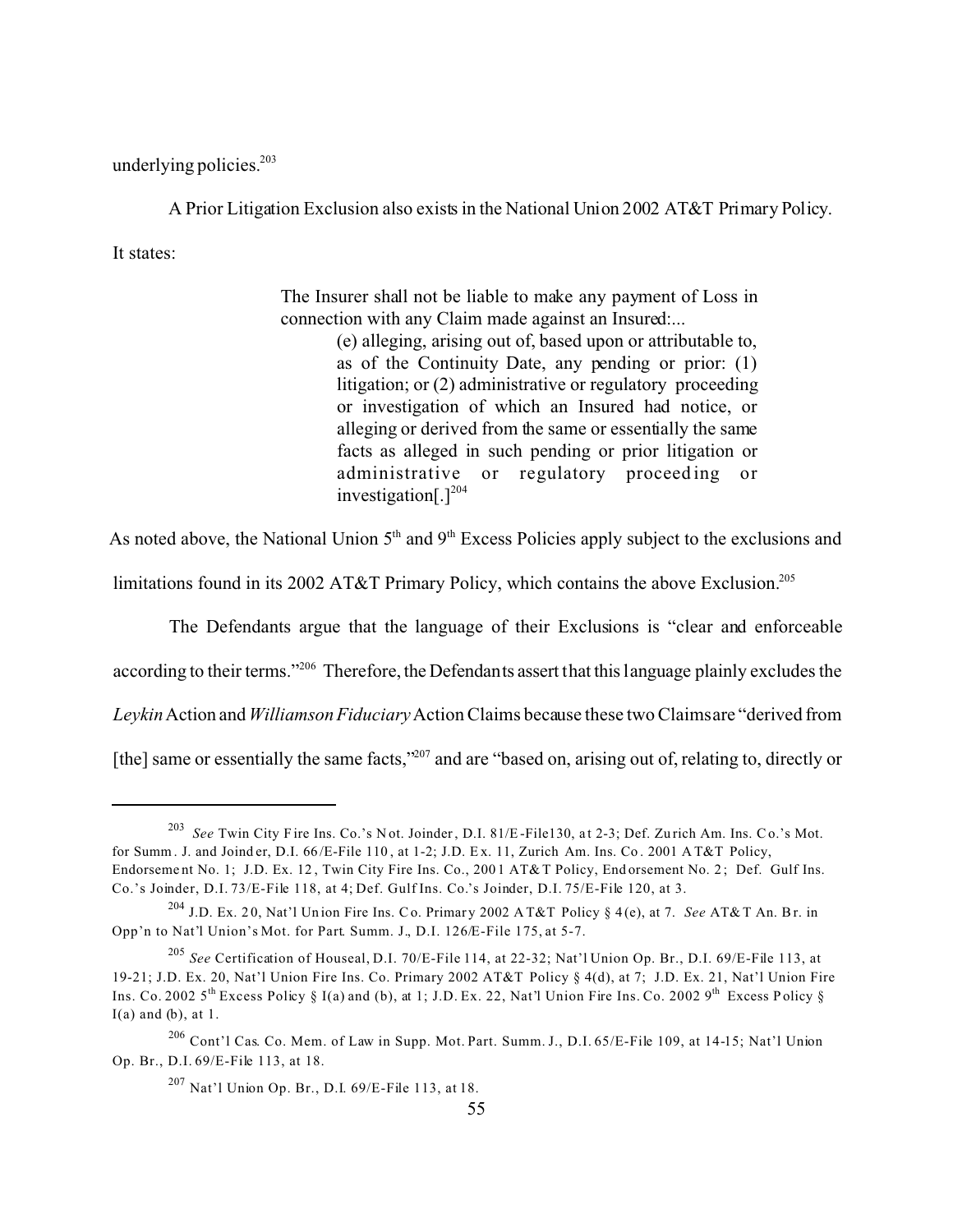indirectly resulting from, or in consequence of, or in any way involving" the same "facts, circumstances, situations, transactions or events" already alleged in the *Pittleman* and the *San Mateo* Actions, which were pending as of, or filed prior to July 9,  $2001^{208}$ 

After contesting the Defendants' arguments that the Subsequent Actions arise from the March 2000 Transactions and asserting that the Defendants' exclusions are ambiguous,<sup>209</sup> AT&T argues that public policy precludes "treat[ing]" its status as controlling shareholder as a "fact, circumstance or situation" sufficient to trigger the Prior Litigation Exclusion.<sup>210</sup> It asserts that the Defendants' proposed interpretation is "absurd," overly broad and would "eviscerate" coverage, thus rendering it "illusory."<sup>211</sup> AT&T maintains this exclusion must be strictly construed against the Defendant Insurers in favor of coverage. $212$ 

As explained above, based on its comparison of the underlying complaints and the plain and unambiguous policy language, the Court finds the pre-July 9, 2001 *Pittleman* and *San Mateo* Actions have a "common nexus" with the later filed *Leykin* and *Williamson* Actions based in the multiple shared facts, circumstances, and situations stemming from the March 2000 Transactions. The Pending and Prior Litigation Exclusion bars coverage because these Subsequent Actions involve the same and/or "Interrelated Wrongful Acts" as the Prior Actions, in that the allegations in the

 $^{208}$  Cont'l Cas. Co. Mem. of Law in Supp. Mot. Part. Summ. J., D.I. 65/E-File 109, at 14-15.

<sup>&</sup>lt;sup>209</sup> *See* AT&T Corp.'s Consol. An. Br. in Opp'n, D.I. 124/E-File 173, at 44-45, 51; AT&T An. Br. in Opp'n to Nat'l Union's Mot. for Part. Summ. J., D.I. 126/E-File 175, at 25.

<sup>&</sup>lt;sup>210</sup> AT&T Corp.'s Conso l. An. Br. in Opp'n, D.I. 124/E-File 173, at at 44-46, 47; AT&T An. Br. in Opp'n to Nat'l Union's Mot. for Part. Summ. J., D.I. 126/E-File 175, at 25-26.

<sup>&</sup>lt;sup>211</sup> AT&T Corp.'s Conso l. An. Br. in Opp'n, D.I. 124/E-File 173, at 46-51; AT&T An. Br. in Opp'n to Nat'l Union's Mot. for Part. Summ. J., D.I. 126/E-File 175, at 25.

<sup>&</sup>lt;sup>212</sup> *See* AT& T Corp.'s Consol. An. Br. in Opp'n, D.I. 124/E-File 173, at 44-45; AT& T An. Br. in Opp'n to Nat'l Union's Mot. for Part. Summ. J., D.I. 126/E-File 175, at 24.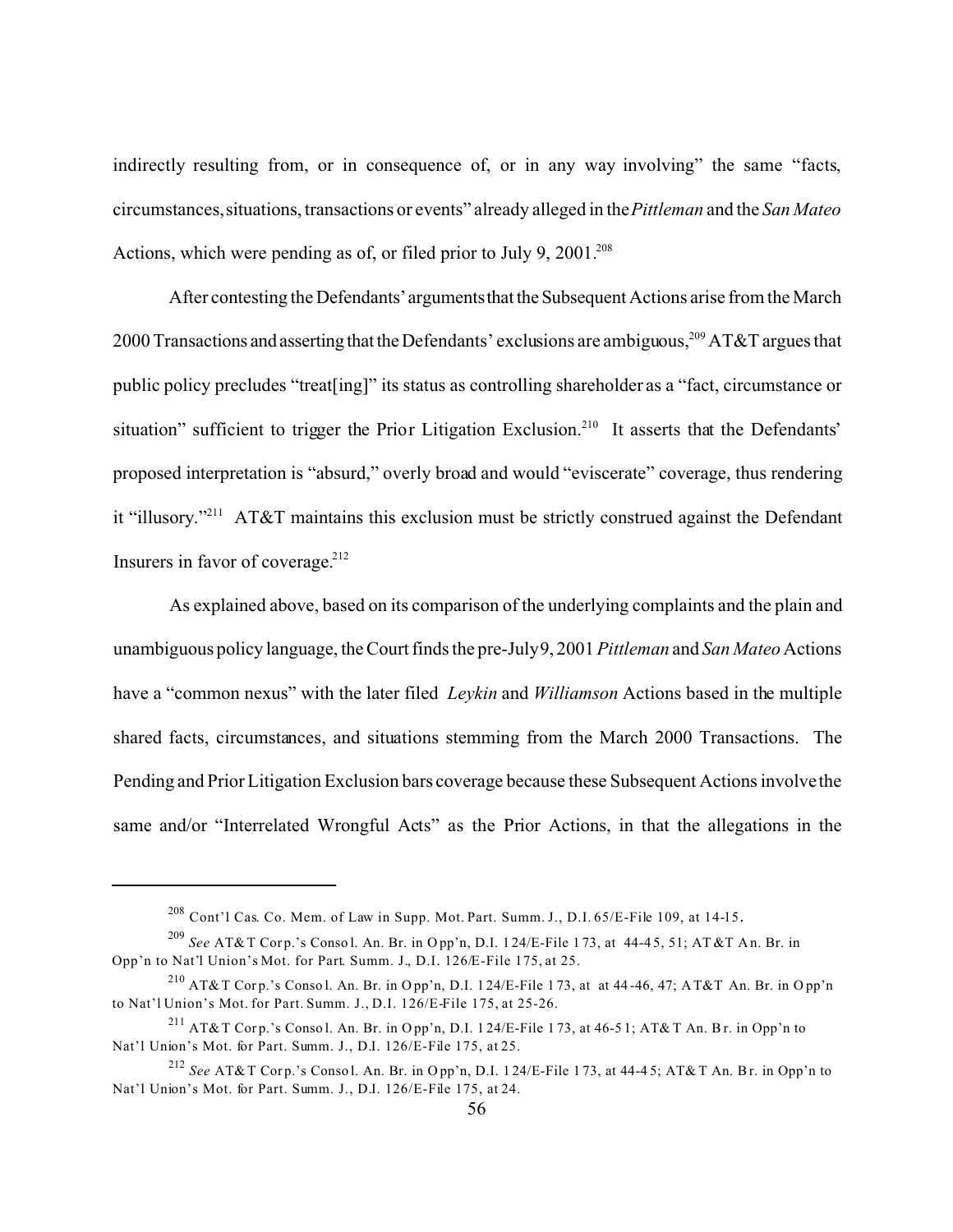underlying complaints concern AT&T's domination and control of At Home arising from the March 2000 Transactions.

Thus, the Court agrees with the Defendants that the*Leykin* and *WilliamsonFiduciary* Action Claims fall within the scope of this Exclusion because these Actions derive from the "same or essentially the same facts" and are "based upon, arise out of, directly or indirectly result from, are in consequence of, and in any way involve" the "same facts, circumstances, situations, transactions or events" that underlie the Prior Actions.

 $AT&T$ 's public policy argument as to its controlling shareholder status triggering the Pending and Prior Litigation Exclusion is unpersuasive for the reasons set forth above.<sup>213</sup> Further, the Court finds this clause is clear, unambiguous<sup>214</sup> and therefore "not against public policy to enforce ...."<sup>215</sup>

### **E. Consideration of the Allegations in the Underlying Suits Versus"Actual Facts"**

AT&T contends that the Defendants improperly and exclusively relied on the allegations in underlying complaints, not "actual facts," to bar coverage for the *Williamson Fiduciary* and *Leykin* Actions. Therefore, it asserts that the Defendants fail to satisfy their burden on summary

<sup>213</sup> *See supra* at Part IIIC.

<sup>214</sup> *Zunenshine*, 1998 W L 4834 75, at \*4 (S.D .N.Y.); *Juszkiewicz v. Fed. Ins. Co.*, 1999 W L 1044 330, at \*2 (9th Cir.). *See, e.g., Seneca Ins. Co.*, 2004 W L 1145 830, at \*6 ( S.D.N.Y .) (explaining tha t *Home Ins. Co. v. Spectrum Info.*, 930 F. Supp. 825, 833 (E.D.N.Y. 1996), on which AT&T relies, stands for the proposition that the "applicability of a provision ... that excludes from coverage loss 'in any way related to' a fact, circumstance, or situation that has been the subject of notice under a prior policy depends 'on whether there was a *sufficient factual nexus* for the exclusio n to apply.'"). *See also Nat'l Un ion Fire In s. Co. v. Willis*, 296 F.3d 336, 341-42 (5th Cir. 2002); *Comerica Bank v. Lexington Ins. Co.*, 3 F.3d 9 39, 942 -44 (6th Cir. 1993). *Accord ML Direct, Inc.*, 93 Cal. Rptr 2d 846, 852-53 (Cal. Ct. App. 200 0).

<sup>215</sup> *Juszkiewicz*, 1999 W L 1044 330, at \*2 ( 9th Cir.). *Cf. Zunenshine*, 1998 WL 483475, at \*5; *ML D irect, Inc.*, 93 Cal. Rptr. 2d 846 at 853*.*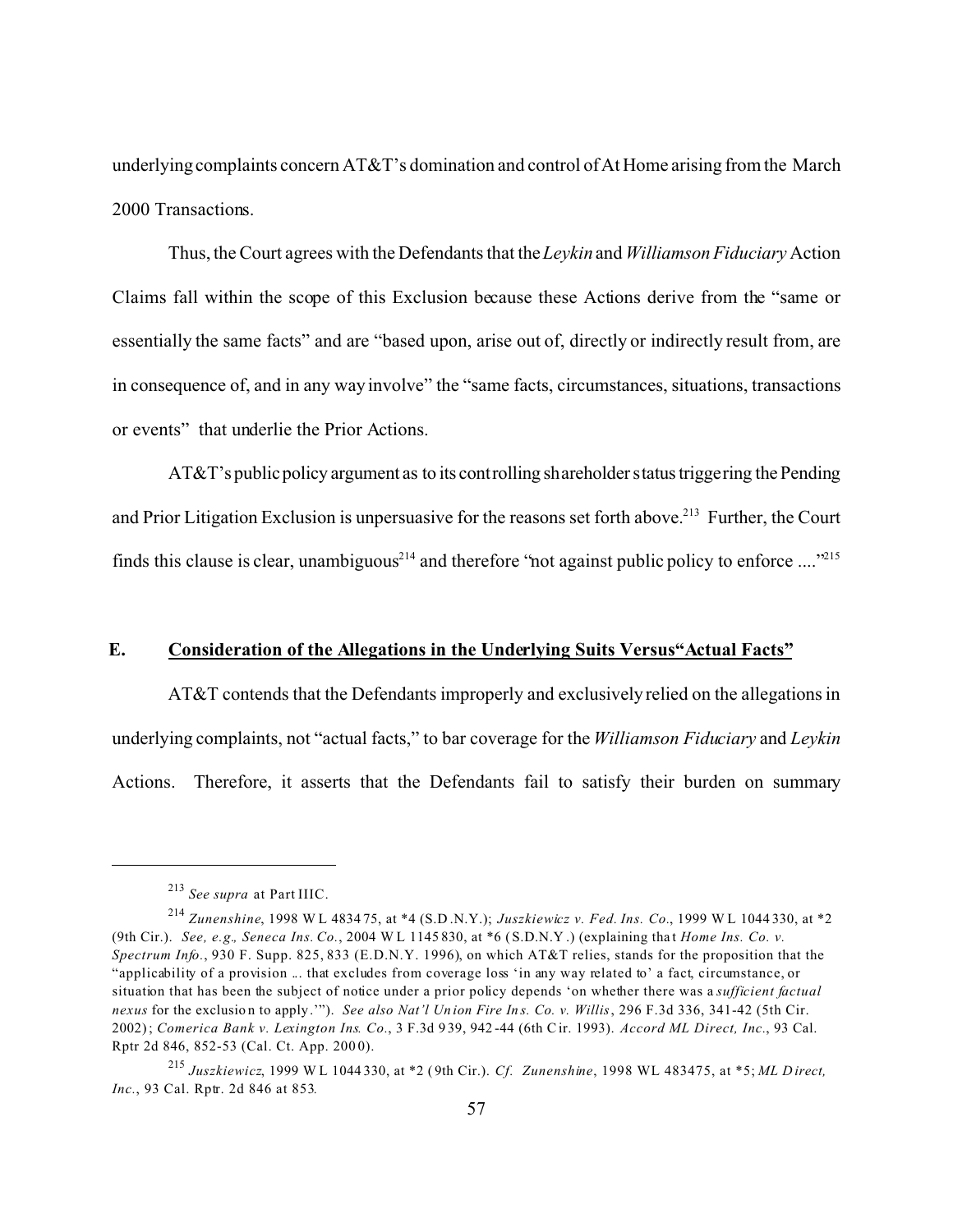judgment.<sup>216</sup> In opposition, the Defendants argue that the Court "need not look beyond the complaints nor determine for itself the 'actual facts' in the underlying litigation," to resolve the coverage issues raised at this stage of the proceedings.<sup>217</sup> According to the Defendants, AT&T's submission in this case of thousands of pages of documents produced during discovery in the *Williamson Fiduciary* Action is a ploy "to preclude summary judgment" by creating "the appearance of some factual dispute."<sup>218</sup> AT&T disagrees, arguing that, in addition to the underlying shareholder allegations, the Court should consider the "actual facts" AT&T developed through discovery in the *Williamson Fiduciary* Action.<sup>219</sup> It offers this "amply supported record evidence" to show the existence of genuine issues of material fact as to whether the underlying claims in the Prior and Subsequent Actions are interrelated.<sup>220</sup> It maintains the Defendants' "exclusive reliance on bald, unsupported allegations fails to satisfy their summary judgment burden to show that undisputed facts establish an interrelationship between all of the Claims asserted in" these Actions.<sup>221</sup>

In cases involving policies with similar single claim provisions, prior notice and/or prior litigation exclusions, courts determine coverage based on the allegations in the underlying complaints and not the "actual facts."<sup>222</sup> Moreover, as explained above, where policy language is

<sup>216</sup> *See* AT&T An. Br. in Opp'n to Nat'l Union's Mot. for Part. Summ. J., D.I. 126/E-File 175, at 29-30.

<sup>217</sup> Joint Rep ly Br. in Supp . Mot. for P art. Summ. J., E-File19 6, at 19.

<sup>218</sup> *Id*. at 20.

<sup>&</sup>lt;sup>219</sup> AT&T Corp.'s Consol. An. Br. in Opp'n, D.I. 124/E-File 173, at 51.

<sup>&</sup>lt;sup>220</sup> AT&T Corp.'s Consol. An. Br. in Opp'n, D.I. 124/E-File 173, at 52-53.

<sup>&</sup>lt;sup>221</sup> AT&T Corp.'s Consol. An. Br. in Opp'n, D.I. 124/E-File 173, at 52.

<sup>222</sup> *See*, *e.g.*, *Highwo ods Properties, Inc. v. Executive Risk Indem., Inc*., 407 F. 3d 917 (8th Cir. 2005) (affirming a decision of the United States District Court for the Western District of Missouri granting summary judgment to insurer based on the underlying complaints and the language of the claims made liability policy and not discovery.); *Zunenshine*, 1998 WL 483475 (S.D.N.Y.) (holding that where pending litigation or prior notice exclusions are at issue, and there is no judicial determination of liability in underlying suit, insurer may rely on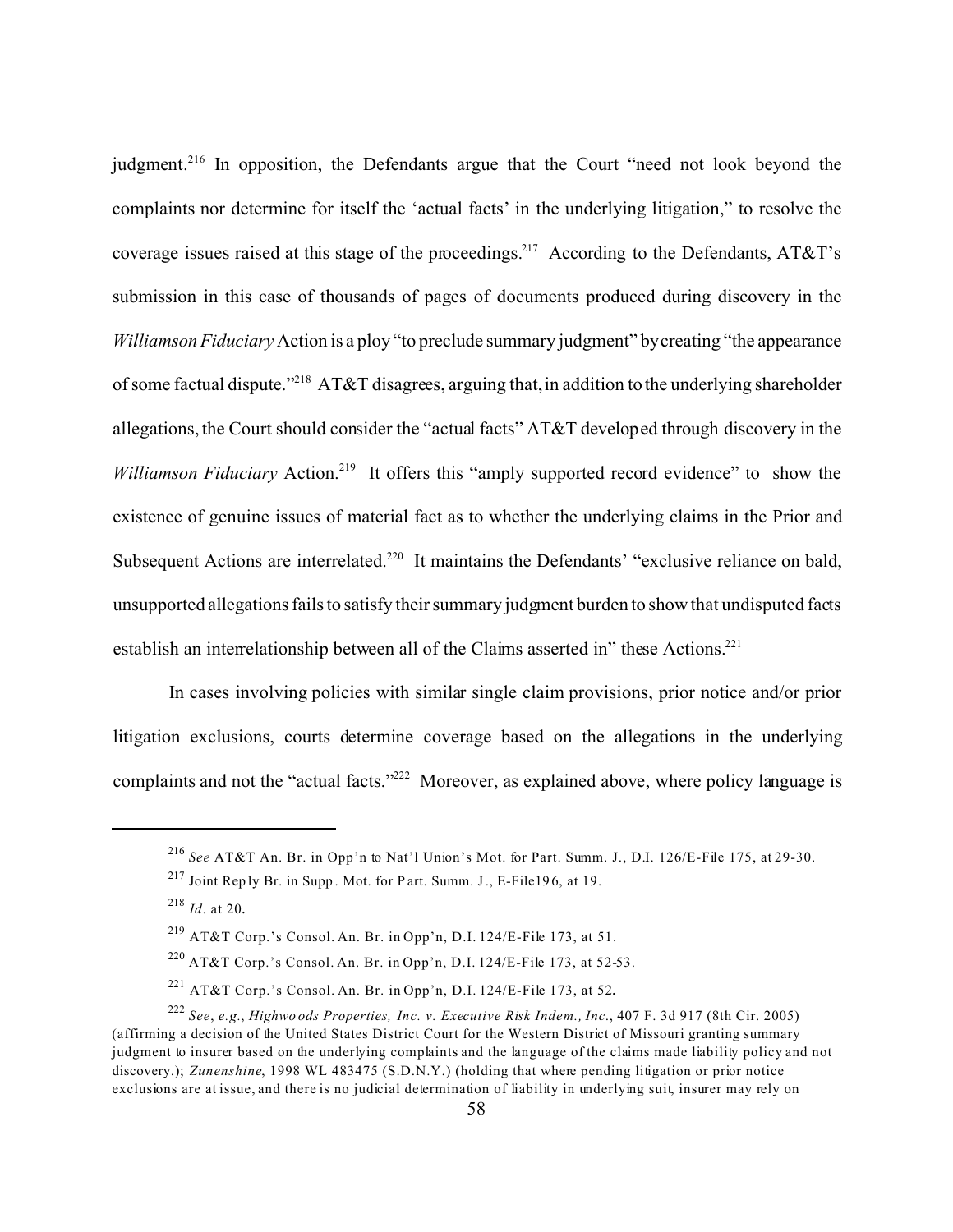clear and unambiguous, it is given its plain meaning.

Unquestionably, there are factual disputes in the underlying shareholder suits. For example, AT&T vehemently denies it abused its control over At Home for its own benefit and maintains that it tried to help At Home.<sup>223</sup> However, in the present coverage action and, notwithstanding the voluminous exhibits proffered in support of its position, AT&T's denials of various allegations asserted against it in the underlying actions do not constitute factual disputes sufficient to defeat summary judgment. Further, by their present motions, the Defendants seek a determination as to whether the Subsequent Actions involve the same or "Interrelated Wrongful Acts." Moreover, it is undisputed that the terms of the policies at issue address "alleged" wrongful acts.<sup>224</sup> Therefore, the law requires that the Court decide these issues based on the allegations in the complaints and the relevant policy provisions.<sup>225</sup>

At this stage of the proceedings, it is not the Court's role to evaluate the validity or truth of allegations made in the underlying complaints by undertaking an analysis of the "actual facts" or extrinsic evidence offered to refute allegations made in those Actions. For purposes of these Motions, such evidence does not create genuine issues of material fact necessary to preclude

allegations in complaint to demonstrate an exclusion applies.).

<sup>223</sup> *See* AT&T Corp.'s Consol. An. Br. in Opp'n, D.I. 124/E-File 173, at 18, 20.

<sup>&</sup>lt;sup>224</sup> J.D. Ex. 14, Lloyd's Primary AT&T 2001 Run-Off Policy, Endorsement No. 1 at ¶16, at 18. J.D. Ex. 8, Lloyd's Prim ary 2001 AT&T Polic y, Endorse ment No. 1 at ¶ 12, at 18.

<sup>225</sup> *Steadfast Ins. Co.*, 277 F. S upp. 2d 245, 25 1 (S.D.N .Y. 200 3); *Holman*, 616 N.E.2d 499, 500 (N.Y. 1993); *Tartaglia* , 658 N.Y.S.2d 388, 390 (N.Y. App. Div. 1997); *Voorhees*, 607 A.2 d 1255 , 1259 (N .J. 1992 ); *Fed. Ins. Co.*, 885 A.2d 465, 468 (N .J. Super. Ct. App. Div. 2005); *Hebela* , 851 A.2d 75, 79 (N.J. Super. Ct. App. Div. 2004); *Rosario* , 799 A.2 d 32, 40 (N.J. Sup er. Ct. App . Div. 2002); *Powe ll,* 760 A.2 d 1141 ,1144 (N .J. Super. Ct. App. D iv. 2000); *Haywa rd*, 430 F.3 d 989, 9 91 (9th Cir. 2005); *Scottsdale Ins. Co.*, 115 P.3d 460, 466 (Cal. 2005); *Montrose Chem. Corp.*, 861 P.2d 1153, 1157 (C al. 1993 ). *Cf. Belt Painting Corp.*, 795 N.E.2d 15, 17 (N.Y. 2003); *Hampton Med. Group, P.A.*, 840 A.2d 915, 920 (N.J. Super. Ct. App. Div. 2004).